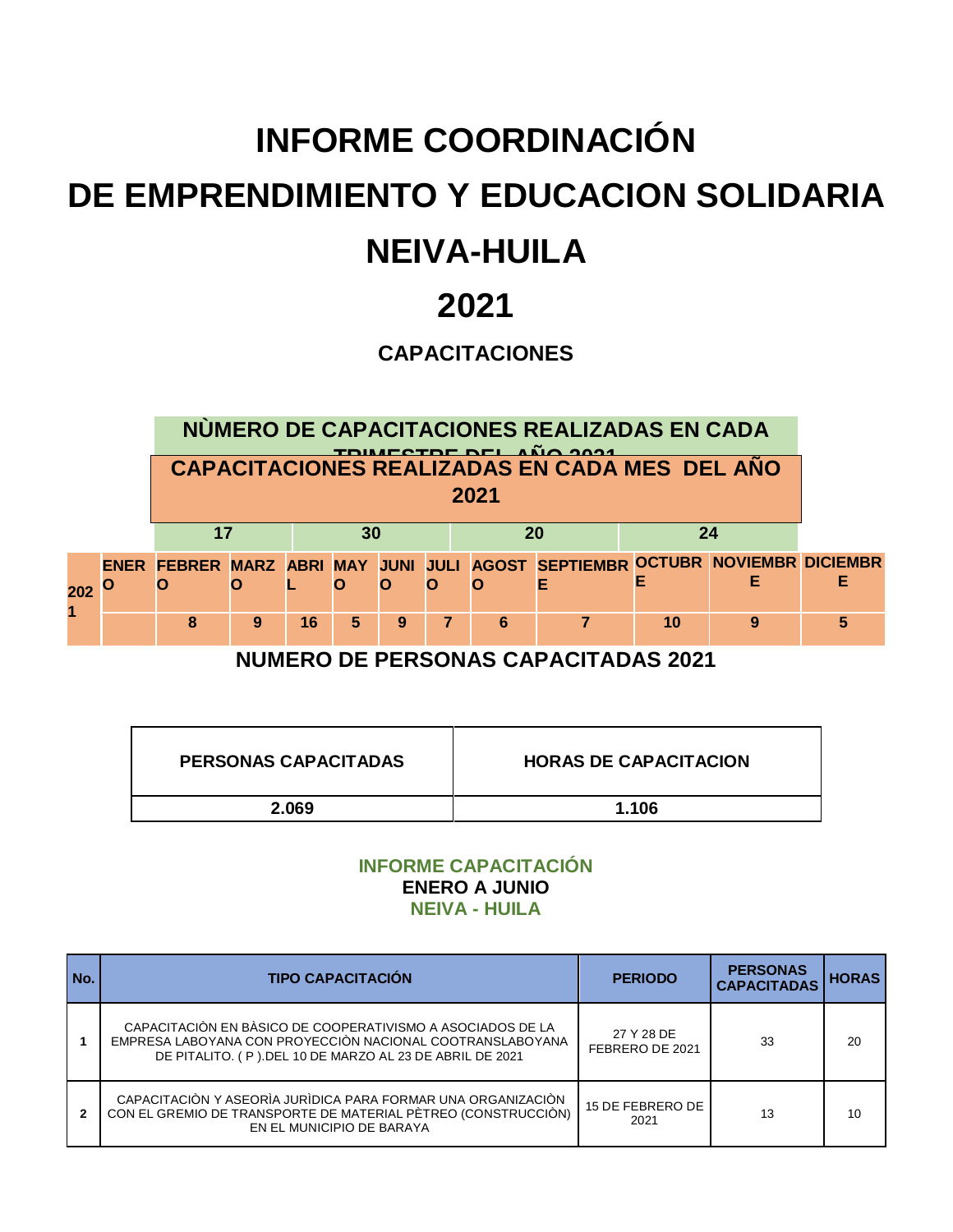| 3              | CAPACITACIÓN DIRIGIDA A INTEGRANTES DE LA MESA TÈCNICA DEL<br>PROYECTO AGROPECUARIO DE PRIMAVERA                             | 13 DE FEBRERO DE<br>2021                       | 15 | 8  |
|----------------|------------------------------------------------------------------------------------------------------------------------------|------------------------------------------------|----|----|
| 4              | CAPACITACIÓN EN BÁSICO COOPERATIVISMO DIRIGIDO A LÍDERES Y<br>LIDERESAS DE DIFERENTES MUNICIPIOS DEL DEPARTAMENTO DEL HUILA. | 6 DE FEBRERO DE<br>2021                        | 22 | 20 |
| 5              | CAPACITACIÓN DE COOPERATIVISMO DIRIGIDO A LÍDERES DE LA<br>COOPERATICA COOMARCHI. (P).                                       | 6 DE FEBRERO DE<br>2021                        | 37 | 20 |
| 6              | CAPACITACIÓN EN BÀSICO DE COOPERATIVISMO DIRIGIDO A<br>VOLQUETEROS DEL MUNICIPIO DE BARAYA. (P).                             | 20 DE FEBRERO DE<br>2021                       | 14 | 20 |
| $\overline{7}$ | CAPACITACIÓN EN COOPERATIVISMO A LIDERES DEL PROYECTO DE<br>GALLINAS PONEDORAS EN VERSALLES PALERMO. (P).                    | 20 DE FEBRERO DE<br>2021                       | 25 | 20 |
| R              | CAPACITACIÓN EN BÀSICO DE COOPERATIVISMO A LOS<br>TRANSPORTADORES DE MATERIAL PÈTREO EN EL MUNICIPIO DE BARAYA. (<br>P).     | 20,27 DE FEBRERO<br>Y 6 DE MARZO DE<br>2021    | 13 | 20 |
| 9              | DIPLOMADO EN ORGANIZACIONES COMUNALES EN EL MUNICIPIO DE<br>GIGANTE MÒDULOS BÀSICO DE COOPERATIVISMO Y J.A.C VIRTUAL         | DEL 8 DE MARZO<br>AL 29 DE MARZO<br>DE 2021    | 61 | 60 |
| 10             | DIPLOMADO EN ORGANIZACIONES COMUNALES EN EL CORREGIMIENO DE<br>AIPECITO CONTUINUACIÓN MÒDULO J,A,C. (P).                     | 13 DE MARZO DE<br>2021                         | 16 | 8  |
| 11             | CAPACITACIÓN EN INDUCCIÓN, BÀSICO DE COOPERATIVISMO Y LIDERAZGO<br>A ASOCIADOS DE COOTRANSGAR EN EL MUNICIPIO DE GARZÒN. V.  | <b>DEL 13 AL 19 DE</b><br><b>MARZO DE 2021</b> | 15 | 25 |

| No. | <b>TIPO CAPACITACIÓN</b>                                                                                                                      | <b>PERIODO</b>                    | <b>PERSONAS</b><br><b>CAPACITADAS</b> | <b>HORAS</b> |
|-----|-----------------------------------------------------------------------------------------------------------------------------------------------|-----------------------------------|---------------------------------------|--------------|
| 12  | CAPACITACIÓN EN BÀSICO DE COOPERATIVISMO A LIDEREA Y<br>LIDERESAS EN IBAGUE.                                                                  | 20,21,27 Y 28 DE<br>MARZO DE 2021 | 24                                    | 20           |
| 13  | CAPACITACIÓN EN RESOLUCIÓN DE CONFLICTOS Y PROYECTO<br>DE VIDA DIRIGIDO A INTEGRANTES DE LA ESCUELA DE<br>TAEKWONDO DEL MUNICIPIO DE PITALITO | 20 DE MARZO DE<br>2021            | 40                                    | 10           |
| 14  | CAPACITACIÓN EN INDUCCIÓN Y BÀSICO DE COOPERATIVISMO<br>A CULTIVADORES DE CACAO DEL MUNICIPIO DE SAN VICENTE<br>DEL CAGUAN, V.                | 23 Y 29 DE MARZO<br>DE 2021       | 31                                    | 25           |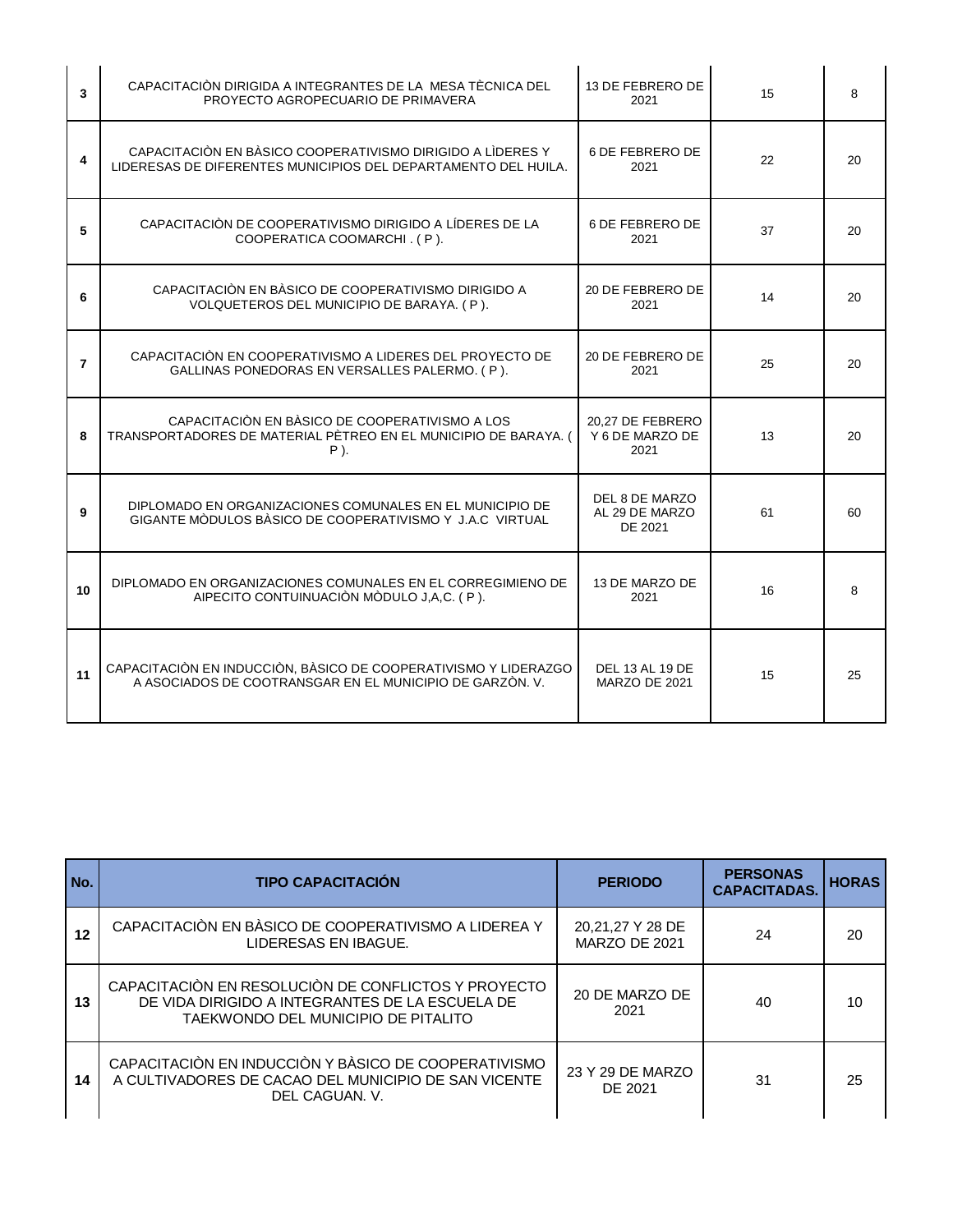| 15 | CAPACITACIÓN EN PROYECTO DE VIDA DIRIGIDO A NIÑOS Y<br>JÒVENES DE LA SCUELA DE PATINAJE Y DANZAS DE SAN<br>VICENTE DEL CAGUAN. | 11 DE ABRIL DE<br>2021                       | 47 | 5            |
|----|--------------------------------------------------------------------------------------------------------------------------------|----------------------------------------------|----|--------------|
| 16 | CAPACITACIÓN EN PROYECTO DE VIDA DIRIGIDO A NIÑÓS Y<br>JOVENES DE LA ESCUELA DE FUTBOL EN FLORENCIA.                           | 10 DE ABRIL DE<br>2021                       | 39 | 5            |
| 17 | CAPACITACIÓN EN PROYECTO DE VIDA Y TRABAJO EN EQUIPO<br>DIRIGIDO A NIÑOS Y JÒVENES EN EL MUNICIPIO DE ISNOS.                   | 16 DE ABRIL DE<br>2021                       | 27 | 10           |
| 18 | CAPACITACIÓN EN INDUCCIÓN Y BÀSICO DE COOPERATIVISMO<br>DIRIGIDO A JÒVENES DEL MUNICIPIO DE TIMANÀ (P).                        | 29 Y 30 DE ABRIL<br>DE 2021                  | 81 | 25           |
| 19 | CAPACITACIÓN EN INDUCCIÓN Y BÀSICO DE COOPERATIVISMO<br>DIRIGIDO A ADULTOS EN EL MUNICIPIO DE LA PLATA. (P).                   | 10 Y 17 DE ABRIL<br>DE 2021                  | 19 | 25           |
| 20 | CAPACITACIÓN EN INFORMÀTICA BÀSICA DIRIGIDA A ADULTOS<br>EN EL MUNICIPIO DE PAEZ CAUCA. (P).                                   | DEL 10 DE MARZO<br>AL 23 DE ABRIL DE<br>2021 | 26 | 40           |
| 21 | DIPLOMADO EN JARDINES PRODUCTIVOS EN EL MUNICIPIO DE<br>ISNOS VEREDA YAMURAL M. 4 (P).                                         | 17 DE ABRIL DE<br>2021                       | 13 | 8            |
| 22 | DIPLOMADO EN ORGANIZACIONES COMUNALES EN EL<br>MUNICIPIO DE GIGANTE MÒDULOS CONTABILIDAD Y<br>ADMINISTRACIÓN (V).              | ABRIL DE 2021                                | 61 | $50^{\circ}$ |

| <b>No</b> | <b>TIPO CAPACITACIÓN</b>                                                                                                                                          | <b>PERIODO</b>                  | <b>PERSONAS</b><br><b>CAPACITADAS</b> | <b>HORA</b><br>S |
|-----------|-------------------------------------------------------------------------------------------------------------------------------------------------------------------|---------------------------------|---------------------------------------|------------------|
| 23        | CAPACITACIÓN EN BÀSICO DE<br>COOPERATIVISMO DIRIGIDO A LÍDERES<br>DE LA VEREDA LOS MILAGROS DEL<br>MUNICIPIO DE LA ARGENTINA. (P).                                | 24 DE ABRIL Y 8 DE MAYO         | 25                                    | 20               |
| 24        | DIPLOMADO EN JARDINES PRODUCTIVOS<br>DEL MUNICIPIO DEL PITAL Y GARZÒN.<br>MÒDULO 1 (P).                                                                           | 24 Y 25 DE ABRIL DE 2021        | 81                                    | 16               |
| 25        | CAPACITACIÓN EN BÀSICO DE<br>COOPERATIVISMO DIRIGIDO A<br>INTEGRANTES DE LA COOPERATIVA<br>KSALLIP MISAK EN EL MUNICIPIO DE PAEZ<br>CAUCA RESGUARDO INDIGENA (P). | 23,24 Y 25 DE ABRIL DE<br>2021. | 23                                    | 20               |
| 26        | CAPACITACIÓN EN ASOCIATIVIDAD CON<br>PRESIDENTES DE LA J.A.C. DE LA<br>COMUNA (6) SUR DE LA CIUDAD DE NEIVA.                                                      | 19 DE MAYO DE 2021              | 13                                    | 5                |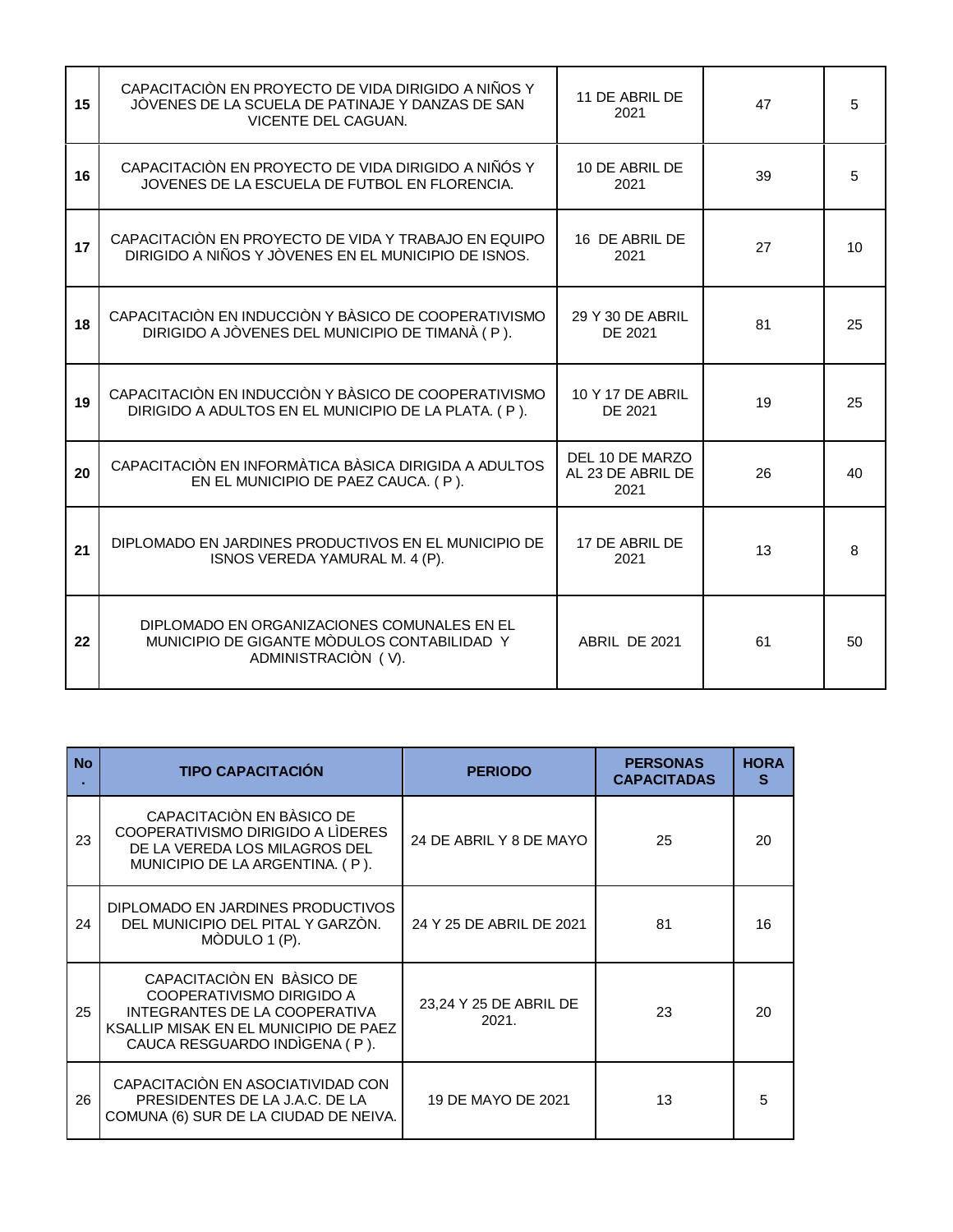| 27 | CAPACITACIÓN EN ASOCIATIVIDAD CON<br>PRESIDENTES DE LA J.A.C. DE LA<br>COMUNA (2) NORTE DE LA CIUDAD DE<br>NEIVA.         | 20 DE MAYO DE 2021                      | 18 | 5  |
|----|---------------------------------------------------------------------------------------------------------------------------|-----------------------------------------|----|----|
| 28 | CAPACITACIÓN EN PROYECTO DE VIDA<br>DIRIGIDO A INTEGRANTES DE LA SUB 17<br>DE NEIVA.                                      | 29 DE MAYO DE 2021                      | 24 | 5  |
| 29 | DIPLOMADO EN JARDINES PRODUCTIVOS<br>DEL MUNICIPIO DEL PITAL Y GARZÒN.<br>MÒDULO 2 (P).                                   | 1 Y 2 DE MAYO DE 2021                   | 81 | 16 |
| 30 | CAPACITACIÓN EN BÀSICO DE<br>COOPERATIVISMO DIRIGIDO A<br>INTEGRANTES DE CENAPROV EN PUERTO<br>RICO CAQUETÀ. (V)          | 27,28 Y 29 DE MAYO DE<br>2021           | 20 | 20 |
| 31 | CAPACITACIÓN EN PROYECTO DE VIDA Y<br><b>TRABAJO EN EQUIPO DIRIGIDO A</b><br>INTEGRANTES DE LA SUB 15 DE NEIVA.           | 6 Y 12 DE JUNIO DE 2021                 | 15 | 10 |
| 32 | CAPACITACIÓN EN INDUCCIÓN Y BÀSICO<br>DE COOPERATIVISMO A INTEGRANTES DE<br>LA COOPERATIVA DE CACAO<br>(COOPCACAOS). (V). | DEL 3 DE JUNIO AL 9 DE<br>JUNIO DE 2021 | 36 | 25 |
| 33 | CAPACITACIÓN EN BÀSICO DE<br>COOPERATIVISMO PARA INTEGRANTES<br>DEL GACU EN MOCOA. (V).                                   | DEL 21 AL 26 DE JUNIO DE<br>2021        | 18 | 20 |

| No. | <b>TIPO CAPACITACIÓN</b>                                                   | <b>PERIODO</b>         | <b>PERSONAS</b><br><b>CAPACITADAS</b> | <b>HORAS</b> |
|-----|----------------------------------------------------------------------------|------------------------|---------------------------------------|--------------|
| 34  | CAPACITACIÓN EN PROYECTO DE VIDA PARA JÒVENES DE 12 Y 14<br>AÑOS DE FUTBOL | 18 DE JUNIO DE<br>2021 | 21                                    | 5            |
| 35  | CAPACITACIÓN EN PROYECTO DE VIDA PARA JÒVENES DE 7 Y 9<br>AÑOS DE FUTBOL   | 22 DE JUNIO DE<br>2021 | 21                                    | 5            |
|     |                                                                            |                        | 1.068                                 | 626          |

#### **FUNDACION SOCIAL FUNDAUTRAHUILCA EMPRENDIMIENTO ENERO-JUNIO**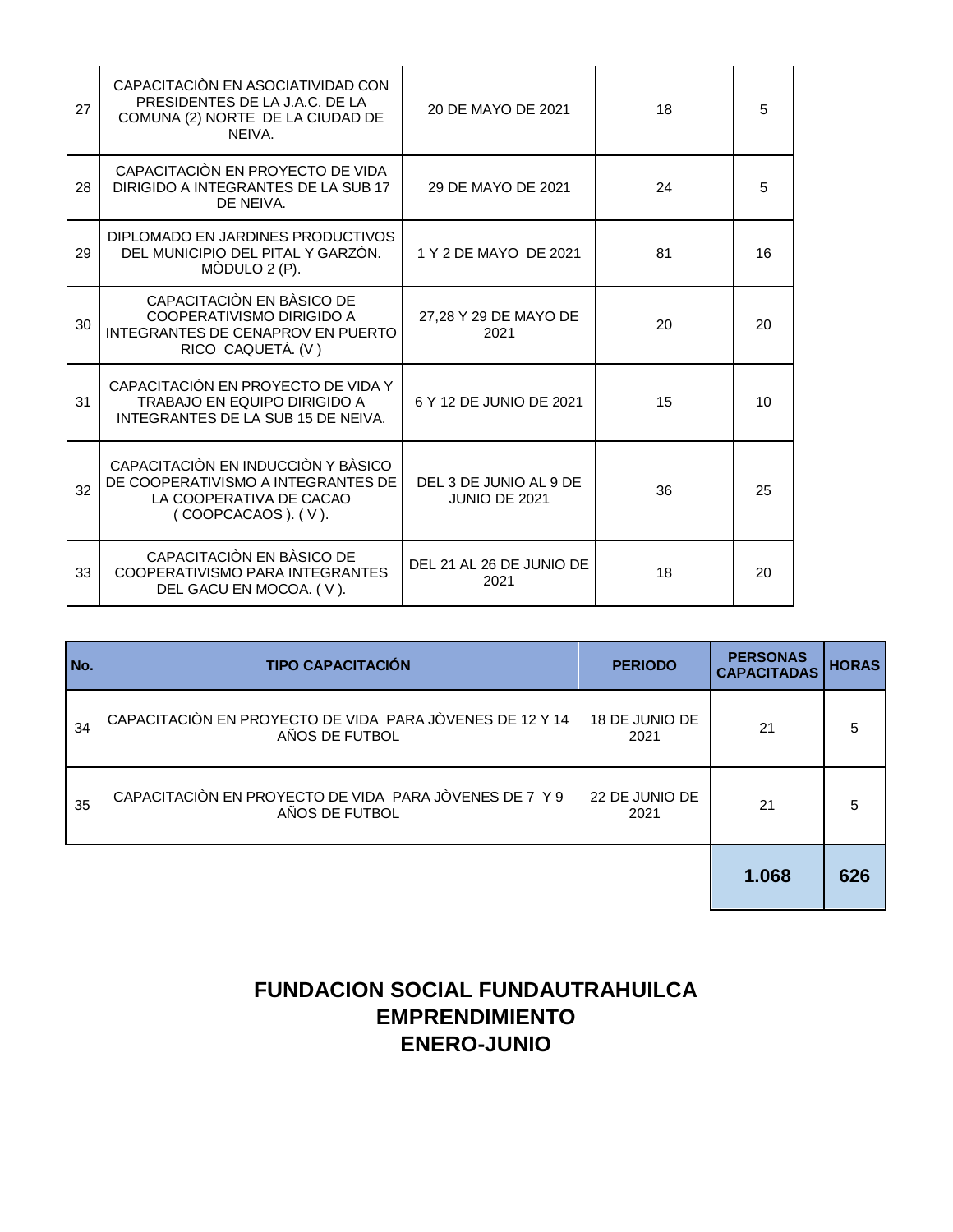| No. | <b>TIPO CAPACITACIÓN</b>                                                                                                                            | <b>PERSONAS ASOCIADAS</b><br><b>Y CAPACITADAS</b> |
|-----|-----------------------------------------------------------------------------------------------------------------------------------------------------|---------------------------------------------------|
|     | CENTRO COMERCIAL POPULAR Y COMUNITARIO DE DISTRIBUCIÓN PARA<br>EL PEQUEÑO Y GRANDE TENDERO (TENDERETE, TENDEROS Y<br>COOPSERMERS - GALERIA DEL SUR) | 700                                               |
| 2   | ASESORIA JURÍDICA PARA LA CONSTITUCIÓN DEL PROYECTO DE<br>TENDEROS DE LA COMUNA SEIS SUR DE LA CIUDAD DE NEIVA.                                     | 8                                                 |
|     | TOTAL                                                                                                                                               | 708                                               |

#### **FUNDACION SOCIAL UTRAHUILCA INSTITUTO TECNICO DE LA ECONOMIA SOLIDARIA ITELSO**

| <b>No</b> |                                                                                                                           | <b>SEMESTR</b><br>Е  | <b>MATRICULADO</b><br>s |
|-----------|---------------------------------------------------------------------------------------------------------------------------|----------------------|-------------------------|
|           | TÉCNICO LABORAL EN ADMINISTRACIÓN DE EMPRESAS DE<br><b>ECONOMÍA SOLIDARIA</b>                                             | Ш<br><b>SEMESTRE</b> | 12                      |
| 2         | TÉCNICO LABORAL EN EMPRENDIMIENTO Y SERVICIOS<br><b>SOLIDARIOS</b>                                                        | <b>SEMESTRE</b>      | 15                      |
| 3         | MATRICULAS ABIERTAS HASTA A LA FECHA TENEMOS 10<br>PERSONAS MATRICULADAS PARA EL TÈCNICO EN<br>ADMINISTRACIÓN DE EMPRESAS |                      | 10                      |
|           |                                                                                                                           | 2021                 | 37                      |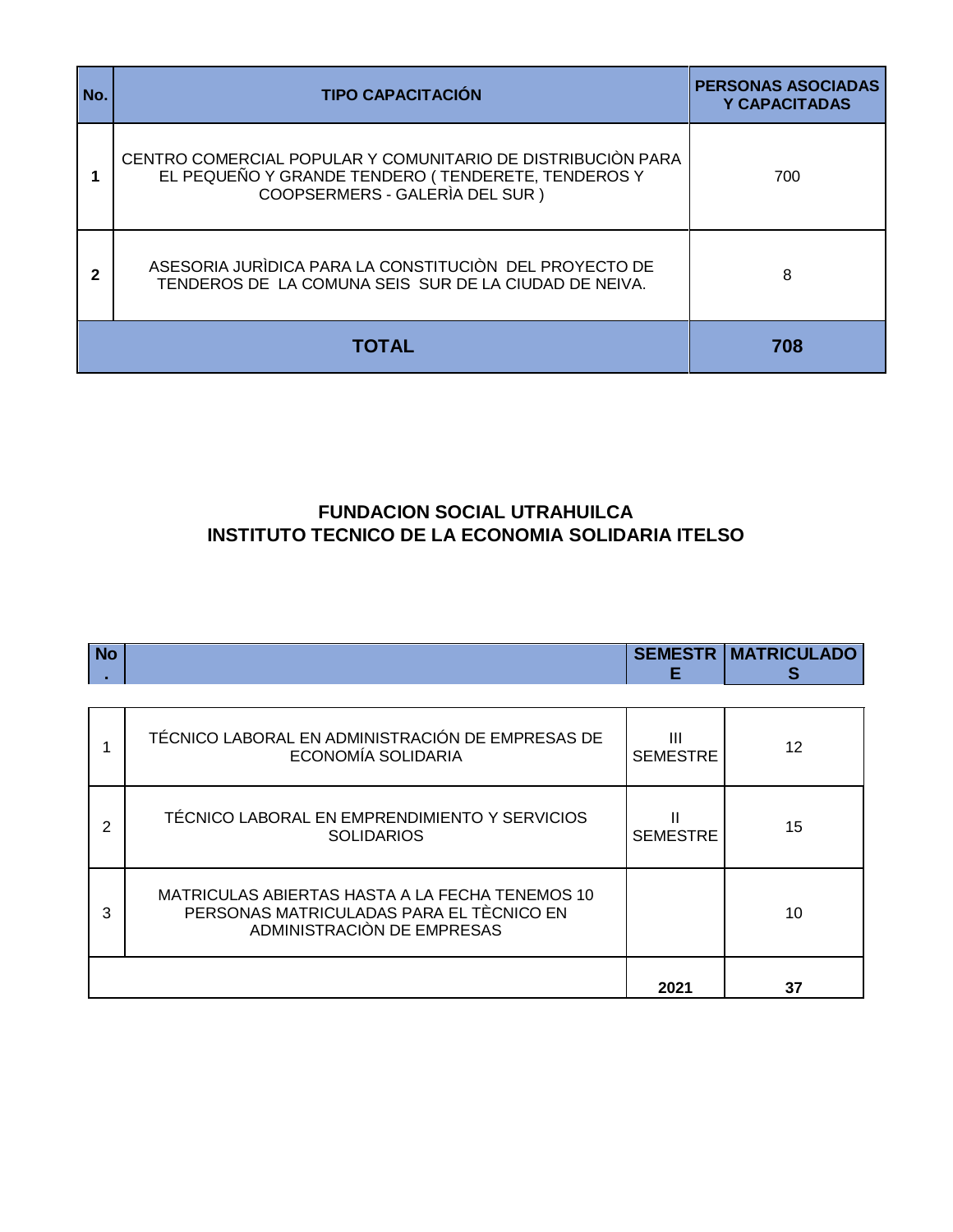#### **INFORME CAPACITACIÓN JULIO A DICIEMBRE NEIVA - HUILA**

| No.            | <b>TIPO CAPACITACIÓN</b>                                                                                                             | <b>PERIODO</b>                           | <b>PERSONAS</b><br><b>CAPACITADAS</b> | <b>HORAS</b> |
|----------------|--------------------------------------------------------------------------------------------------------------------------------------|------------------------------------------|---------------------------------------|--------------|
| 1              | CAPACITACIÓN BÀSICO DE COOPERATIVISMO A ASOCIACIÓN<br>ORQUIDEAS DEL MACIZO EN EL CORREGIMIENTO DE PUERTO<br>QUINCHANA EN SAN AGUSTIN | 2 Y EL 3 DE JULIO                        | 26                                    | 20           |
| $\overline{2}$ | SE RETOMA EL DIPLOMADO EN JARDINES PRODUCTIVOS EN<br>GARZÓN Y EL PITAL.                                                              | 10 Y 11 DE JULIO                         | 23                                    | 16           |
| 3              | SE RETOMA EL DIPLOMADO EN JARDINES PRODUCTIVOS EN<br><b>ISNOS</b>                                                                    | 24 DE JULIO DE 2021                      | 16                                    | 8            |
| 4              | ASESORIA JURÌDICA PARA CONFORMAR LA COOPERATIVA<br>MULTIACTIVA AGROTURISTICA DE ISNOS "AGROTURIS"                                    | 25 DE JULIO DE 2021                      | 25                                    | 6            |
| 5              | CAPACITACIÓN EN PROYECTO DE VIDA A JÒVENES<br>INTEGRANTES DE LA ESCUELA DE DANZAS                                                    | 27 Y 29 DE JULIO DE<br>2021              | 14                                    | 5            |
| 6              | CAPACITACIÓN EN EDUCACIÓN FINANCIERA ENFOCADA AL<br>AGRO PARA PRODUCTORES Y PARTICIPANTES DEL MERCADO<br>CAMPESINO EN GUADALUPE.     | 11 DE AGOSTO                             | 10                                    | 5            |
| $\overline{7}$ | CAPACITACIÓN EN INDUCCIÓN Y BÀSICO DE COOPERATIVISMO<br>EN EL MUNICIPIO DE ISNOS. (PARA CONFORMAR UNA<br>COOPERATIVA)                | 7 Y 8 DE AGOSTO DE<br>2021               | 37                                    | 25           |
| 8              | CAPACITACIÓN EN INDUCCIÓN Y BÀSICO DE COOPERATIVISMO<br>EN EL MUNICIPIO DE GARZÒN. DIRIGIDA A COOTRANSGAR<br><b>VIRTUAL</b>          | 2 DE AGOSTO AL 18<br>DE AGOSTO           | 15                                    | 25           |
| 9              | CAPACITACION JÙRÌDICA A LA COOPERATIVA AGROTURIS                                                                                     | 29 DE AGOSTO                             | 23                                    | 6            |
| 10             | DIPLOMADO EN JARDINES PRODUCTIVOS EN GARZÓN                                                                                          | 4,11,18 Y 25 DE<br>SEPTIEMBRE DE<br>2021 | 23                                    | 32           |
| 11             | DIPLOMADO EN JARDINES PRODUCTIVOS EN ISNOS                                                                                           | 11 DE SEPTIEMBRE<br>DE 2021              | 16                                    | 8            |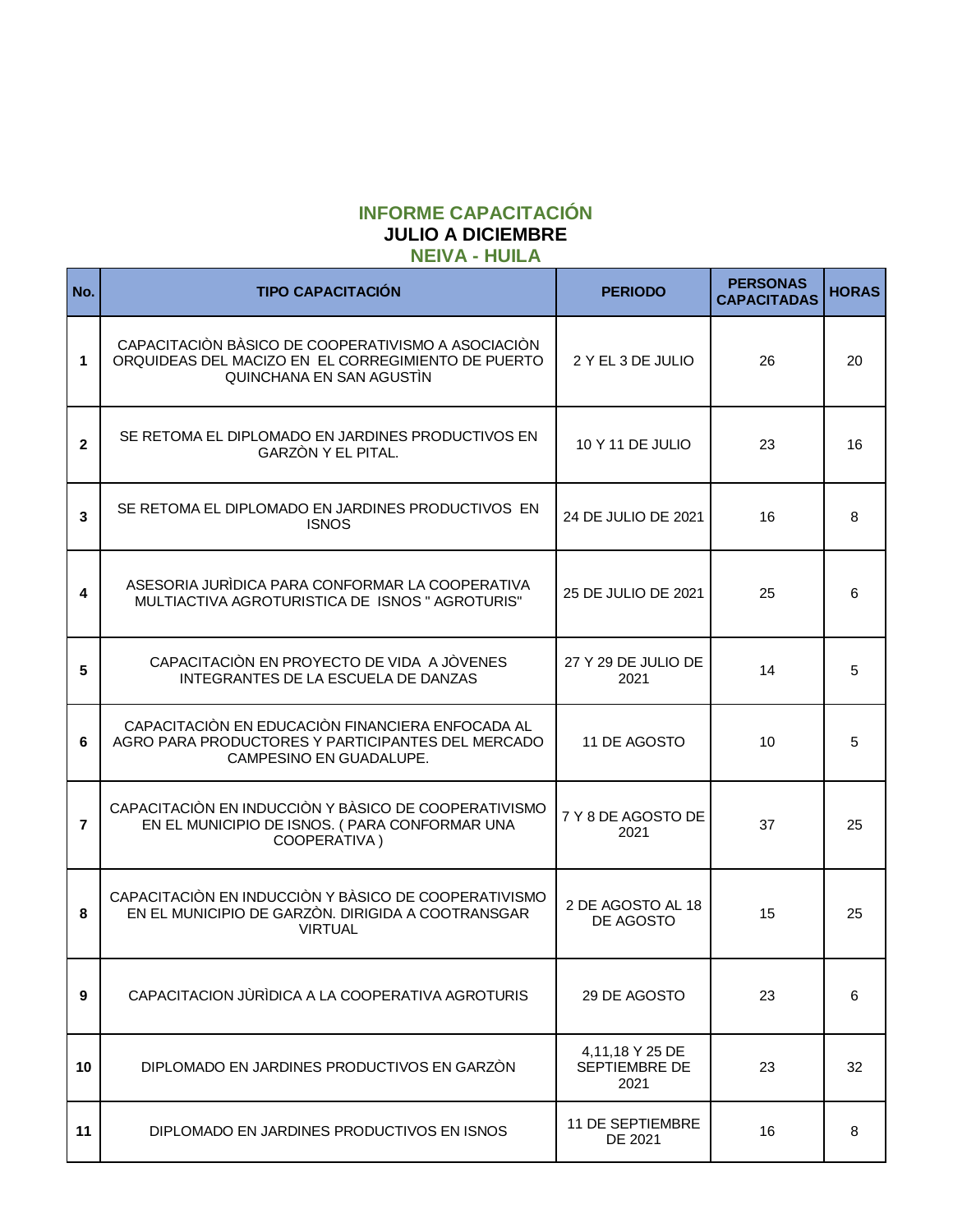| No. | <b>TIPO CAPACITACIÓN</b>                                                                                                          | <b>PERIODO</b>                         | <b>PERSONAS</b><br><b>CAPACITADAS</b> | <b>HORAS</b> |
|-----|-----------------------------------------------------------------------------------------------------------------------------------|----------------------------------------|---------------------------------------|--------------|
| 12  | CAPACITACION EN INDUCCIÓN Y BÀSICO DE COOPERATIVISMO<br>A ASOCIADOS Y GRUPO GACU EN POPAYÀN CAUCA                                 | 24,25 Y 26 DE<br>SEPTIEMBRE DE<br>2021 | 21                                    | 25           |
| 13  | DIPLOMADO EN JARDINES PRODUCTIVOS EN SAN VICENTE DEL<br>CAGUAN.                                                                   | 25 Y 26 DE<br>SEPTIEMBRE DE<br>2021    | 27                                    | 16           |
| 14  | DIPLOMADO EN JARDINES PRODUCTIVOS CLAUSURA EL 23 DE<br>OCTUBRE GARZÒN                                                             | 23 DE OCTUBRE DE<br>2021               | 23                                    | 8            |
| 15  | CAPACITACIÓN JURÍDICA PARA CONFORMAR LA COOPERATIVA<br>DE ACHIREROS DEL MUNICIPIO DE LA ARGENTINA EN LA<br><b>VEREDA MILAGROS</b> | <b>18 DE SEPTIEMBRE</b><br>DE 2021     | 9                                     | 5            |
| 16  | DIPLOMADO EN JARDINES PRODUCTIVOS EN ISNOS                                                                                        | 25 DE SEPTIEMBRE<br>DE 2021            | 16                                    | 8            |
| 17  | CAPACITACIÓN EN PROYECTO DE VIDA I.E.BELEN ISNOS                                                                                  | 23 y 24 DE<br><b>SEPTIEMBRE</b>        | 81                                    | 5            |
| 18  | DIPLOMADO JARDINES PRODUCTIVOS EN EL MUNICIPIO DE<br><b>BARAYA VEREDA SAN PABLO</b>                                               | 23 DE OCTUBRE DE<br>2021               | 21                                    | 8            |
| 19  | CAPACITACIÓN EN BÀSICO DE COOPERATIVISMO EN TIMANÀ<br><b>VIRTUAL</b>                                                              | DEL 4 AL 8 DE<br>OCTUBRE DE 2021       | 59                                    | 20           |
| 20  | DIPLOMADO JARDINES PRODUCTIVOS EN EL MUNICIPIO DE<br>SAN VICENTE DEL CAGUAN                                                       | 16,17,30 Y 31 DE<br>OCTUBRE DE 2021    | 27                                    | 32           |
| 21  | DIPLOMADO EN JARDINES PRODUCTIVOS GARZÓN                                                                                          | 23 DE OCTUBRE DE<br>2021               | 23                                    | 8            |
| 22  | DIPLOMADO EN JARDINES PRODUCTIVOS SE REALIZO VISITA A<br>INVERNADERO CONOCIMIENTO DE EXPERIENCIA EN GARZÓN                        | 16 DE OCTUBRE DE<br>2021               | 23                                    | 8            |

|--|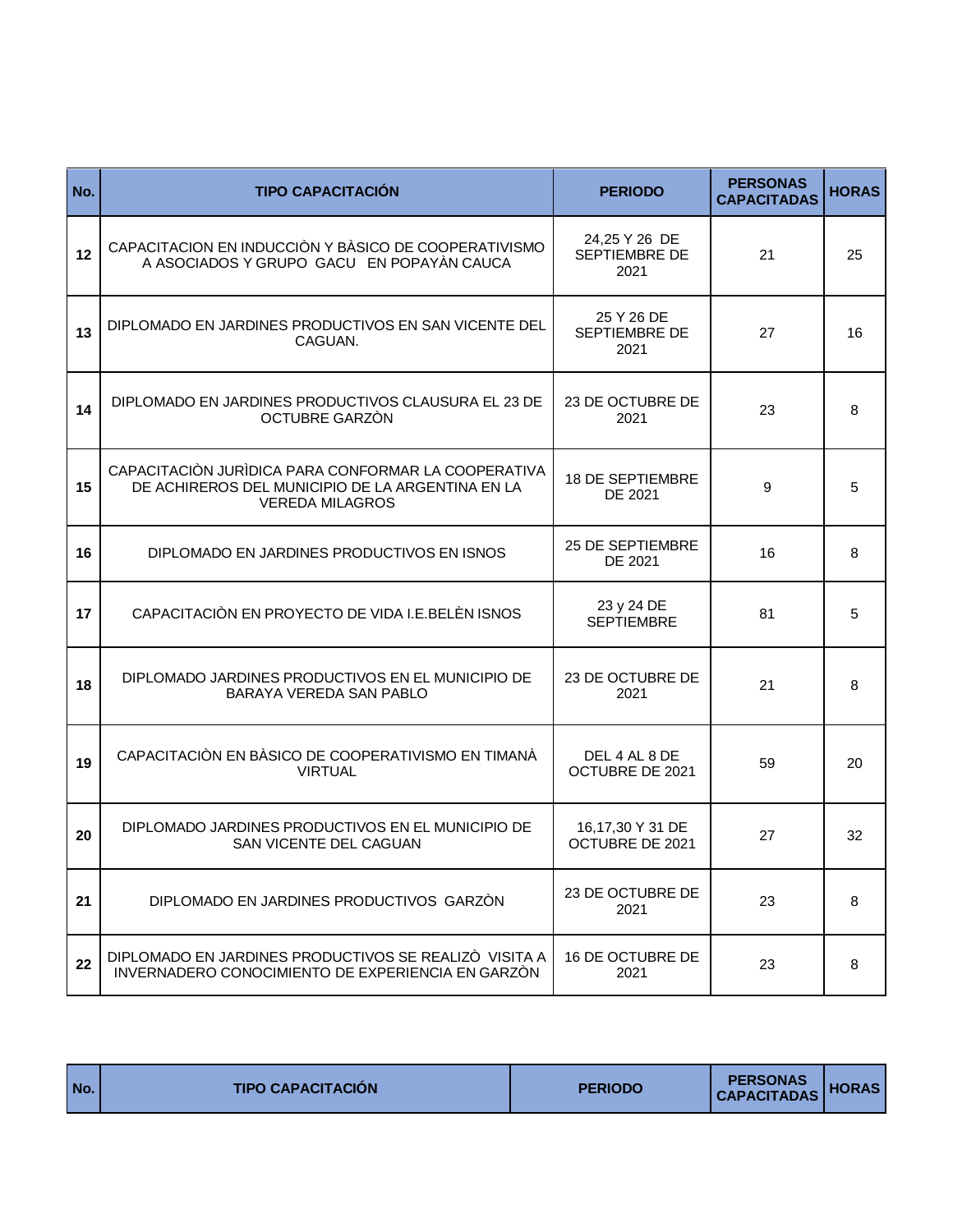| 23 | CAPACITACIÓN EN TRABAJO EN EQUIPO EN<br><b>GUACAMAYAS FLORENCIA</b>                                                | 15 DE OCTUBRE DE 2021             | 22 | 5  |
|----|--------------------------------------------------------------------------------------------------------------------|-----------------------------------|----|----|
| 24 | CAPACITACIÓN EN TRABAJO EN EQUIPO PARA<br>INTEGRANTES DE AMERCASAN SAN VICENTE DEL<br><b>CAGUAN</b>                | 16 DE OCTUBRE DE 2021             | 16 | 5  |
| 25 | CAPACITACIÓN EN CLIMA ORGANIZACIONAL A<br>FUNCIONARIOS DE LA EMPRESA DE SERVICIOS<br>PÙBLICOS DE ALGECIRAS EMSERAL | 16 DE OCTUBRE DE 2021             | 22 | 6  |
| 26 | CAPACITACIÓN EN BÁSICO DE COOPERATIVISMO EN<br>IBAGUÉ A COOUNIAGRO MERCADOS CAMPESINOS DEL<br><b>TOLIMA</b>        | 1 Y 2 DE NOVIEMBRE DE<br>2021     | 24 | 20 |
| 27 | DIPLOMADO JARDINES PRODUCTIVOS EN EL MUNICIPIO<br>DE BARAYA VEREDA SAN PABLO                                       | 6.13.20 Y 27 NOVIEMBRE<br>DE 2021 | 21 | 8  |
| 28 | CAPACITACION EN PROYECTO DE VIDA A ESTUDIANTES<br>DE LA I.E. SANTA TERESITA FLORENCIA                              | 5 DE NOVIEMBRE DE 2021            | 34 | 5  |
| 29 | CAPACITACIÓN EN PROYECTO DE VIDA A INTEGRANTES<br>DE LA FUNDACIÓN EN BARAYA                                        | 9 NOVIEMBRE DE 2021               | 21 | 5  |
| 30 | CAPACITACIÓN EN TRABAJO EN EQUIPO A INTEGRANTES<br>DEL MERCADO CAMPESINO EN FLORENCIA                              | 4 DE NOVIEMBRE DE 2021            | 21 | 5  |
| 31 | CAPACITACIÓN EN TRABAJO EN EQUIPO A INTEGRANTES<br>DE LA FUNDACIÓN EN BARAYA                                       | 11 DE NOVIEMBRE DE 2021           | 21 | 5  |
| 32 | CAPACITACIÓN EN COMUNICACIÓN ASERTIVA A<br>INTEGRANTES DE LA FUNDACIÓN EN BARAYA                                   | 17 DE NOVIMBRE DE 2021            | 21 | 5  |
| 33 | CAPACITACIÓN COOPERATIVA DIRIGIDO A DIRECTIVOS<br>DE COMITES PREMANENTES DE TRABAJO DE FONET                       | 20 NOVIEMBRE DE 2021              | 12 | 6  |

| I No. | <b>TIPO CAPACITACIÓN</b>                                                                                           | <b>PERIODO</b>                   | <b>PERSONAS</b><br><b>CAPACITADAS</b> | <b>HORAS</b> |
|-------|--------------------------------------------------------------------------------------------------------------------|----------------------------------|---------------------------------------|--------------|
| 34    | INDUCCIÓN Y BÀSICO DE<br>COOPERTIVISMO A<br><b>COOPERATIVA DE MUJERES</b><br>DEL SECTOR TEXTIL<br><b>COCETEXPA</b> | 16,17, Y 18 DE NOVIEMBRE DE 2021 | 17                                    | 25           |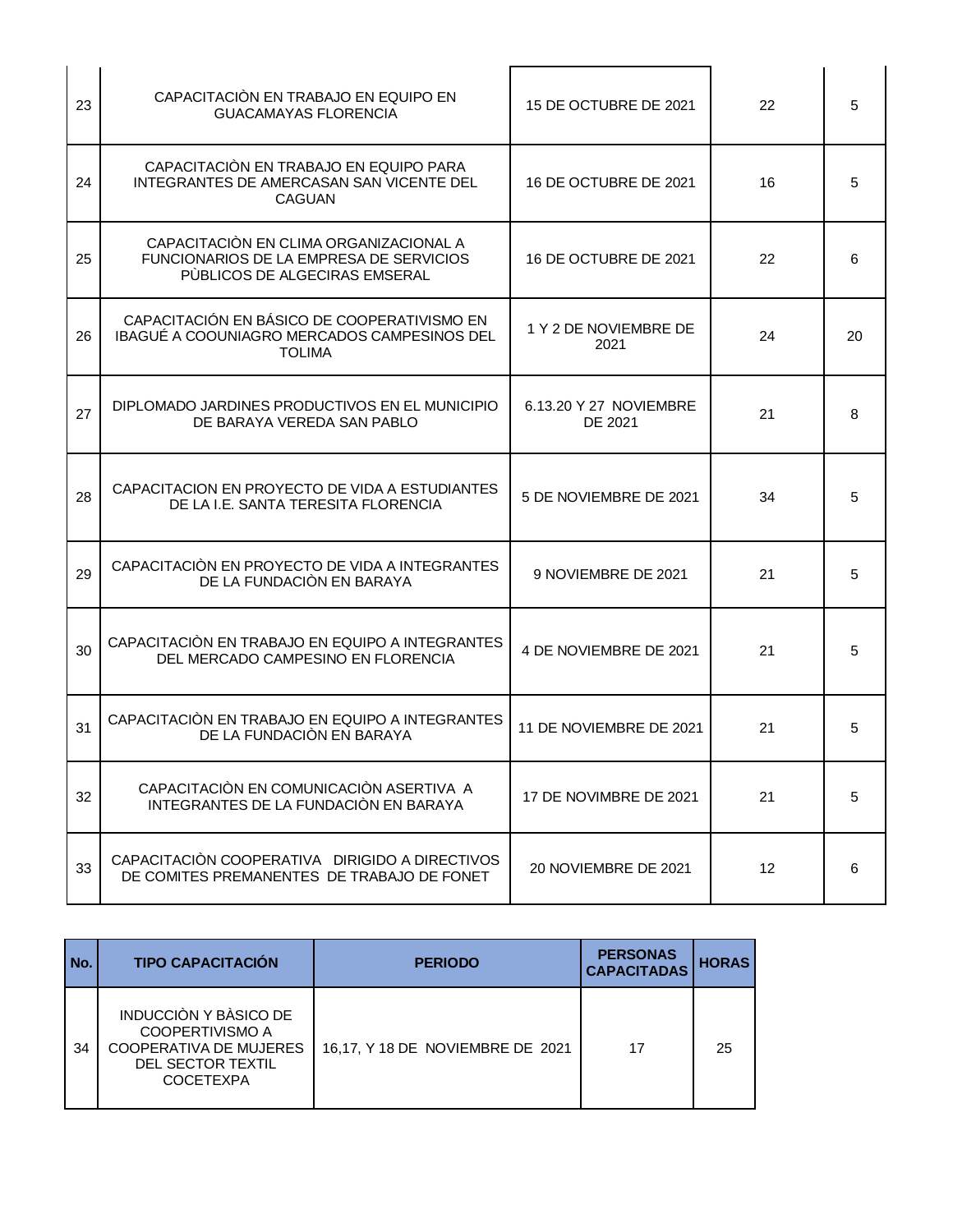| 35 | CAPACITACIÓN EN<br><b>INDUCCIÒN Y BÀSICO DE</b><br>COOPERATIVISMO VIRTUAL A<br><b>INTEGRANTES DE</b><br><b>COOTRANSGAR EN EL</b><br>MUNICIPIO DE GARZÒN | 3, 6, 7 Y 9 DE DICIEMBRE DE 2021 | 30    | 25  |
|----|---------------------------------------------------------------------------------------------------------------------------------------------------------|----------------------------------|-------|-----|
| 36 | CAPACIACIÓN EN<br><b>INDUCCIÒN Y BÀSICO DE</b><br>COOPERATIVISMO DIRIGIDO<br>A ASOCIADOS DE<br><b>COOPISHUILA EN EL</b><br>MUNICIPIO DE GARZÒN          | 4 Y 5 DE DICIEMBRE DE 2021       | 30    | 25  |
| 37 | CAPACITACIÓN EN<br>COOPERATIVISMO A LIDERES<br>Y LIDERESAS DE LAS<br><b>VEREDAS DEL NOR</b><br>OCCIDENTE DE NEIVA Y<br>PALERMO.                         | 6 DE DICIEMBRE DE 2021           | 25    | 8   |
| 38 | CAPACITACIÓN EN<br>MOTIVACIÒN Y SALUD<br>MENTAL EN NIÑOS DE 6 A 11<br>AÑOS DEL MUNICIPIO DE<br>CAMPOALEGRE                                              | 7 DE DICIEMBRE DE 2021           | 75    | 3   |
| 39 | CAPACITACIÓN DE<br><b>INDUCCIÒN Y BÀSICO A</b><br>INTEGRANTES DE JÒVENES<br>POR MI PUEBLO NEIVANO                                                       | 3,7 Y 9 DE DICIEMBRE DE 2021     | 31    | 20  |
|    |                                                                                                                                                         |                                  | 1.001 | 480 |

#### **FUNDACION SOCIAL FUNDAUTRAHUILCA EMPRENDIMIENTO JULIO – DICIEMBRE**

| l No. | <b>TIPO CAPACITACIÓN</b>                                                                                                                                           | <b>EMPRENDEDORES</b> | <b>COMPRADORES</b><br><b>VISITANTES</b> |
|-------|--------------------------------------------------------------------------------------------------------------------------------------------------------------------|----------------------|-----------------------------------------|
|       | ALGECIRAS EMPRENDE VIAJE A NEIVA ESPACIO PARA LA<br>VISIBILIZACIÓN DE EMPRENDEDORES ALGECIREÑOS Y<br>PROMOVER EL DESARROLLO ECONÒMICO, SOCIAL Y<br><b>CULTURAL</b> | 35                   | 700                                     |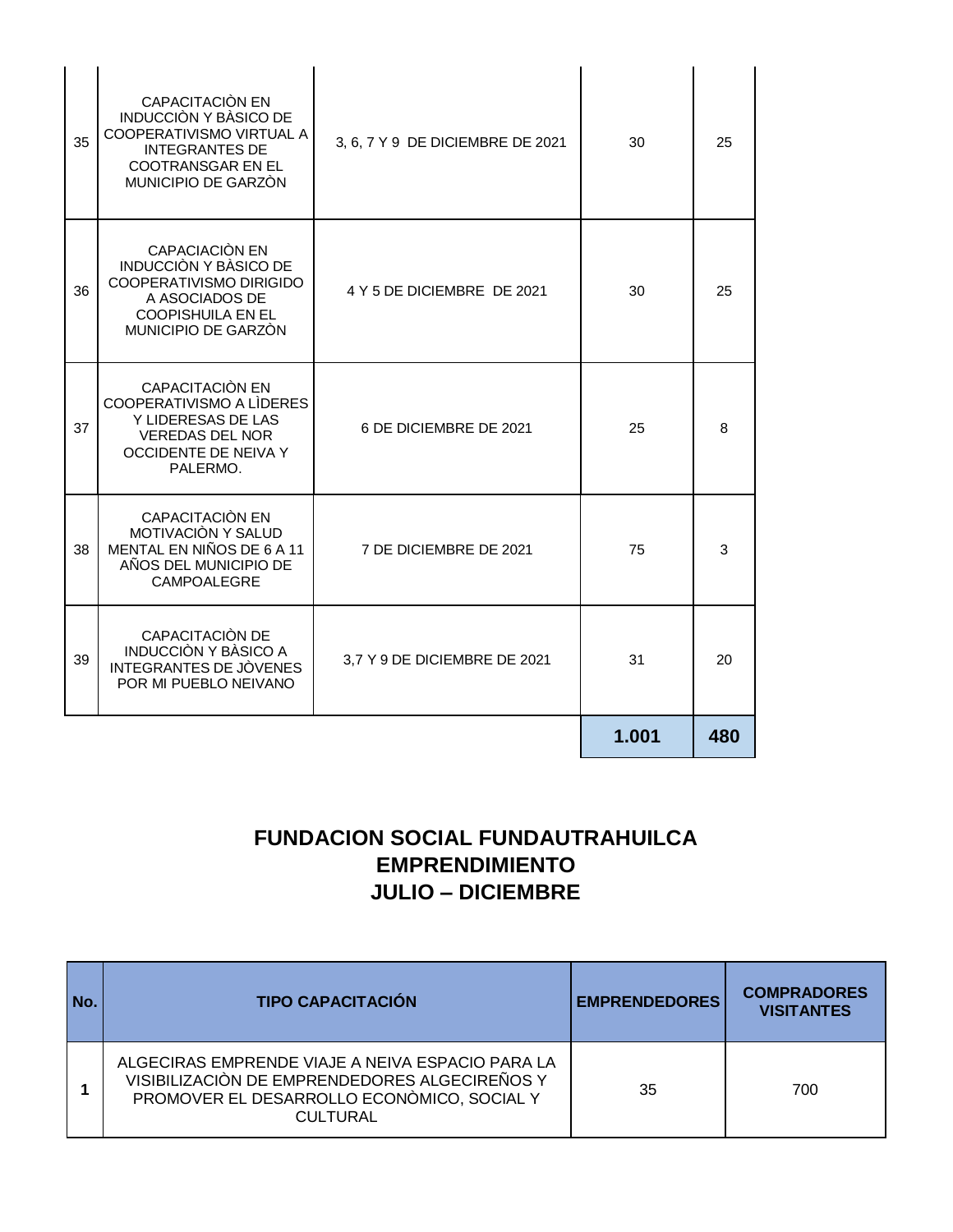|              | TERCERA VERSIÓN DE CONMEMORARTE ESPACIO PARA<br>LA EXPOSICIÓN DE ARTES PLÀSTICAS Y VISIBILIZACIÓN<br>DE EMPRENDEDORES EN ESTA LABOR. | 22 | 1200  |
|--------------|--------------------------------------------------------------------------------------------------------------------------------------|----|-------|
| <b>TOTAL</b> |                                                                                                                                      |    | 1.900 |



#### **FUNDACION SOCIAL UTRAHUILCA INSTITUTO TECNICO DE LA ECONOMIA SOLIDARIA ITELSO**

"EDUCAMOS PARA TRANSFORMAR EL MUNDO"

| No. |                                                                                                                           |                 | <b>SEMESTRE   MATRICULADOS</b> |
|-----|---------------------------------------------------------------------------------------------------------------------------|-----------------|--------------------------------|
|     | TÉCNICO LABORAL EN EMPRENDIMIENTO Y<br><b>SERVICIOS SOLIDARIOS</b>                                                        | <b>SEMESTRE</b> | 15                             |
| 2   | MATRICULAS ABIERTAS HASTA A LA FECHA<br>TENEMOS 10 PERSONAS MATRICULADAS PARA EL<br>TÈCNICO EN ADMINISTRACIÓN DE EMPRESAS |                 | 10                             |
|     |                                                                                                                           | 2021            | 25                             |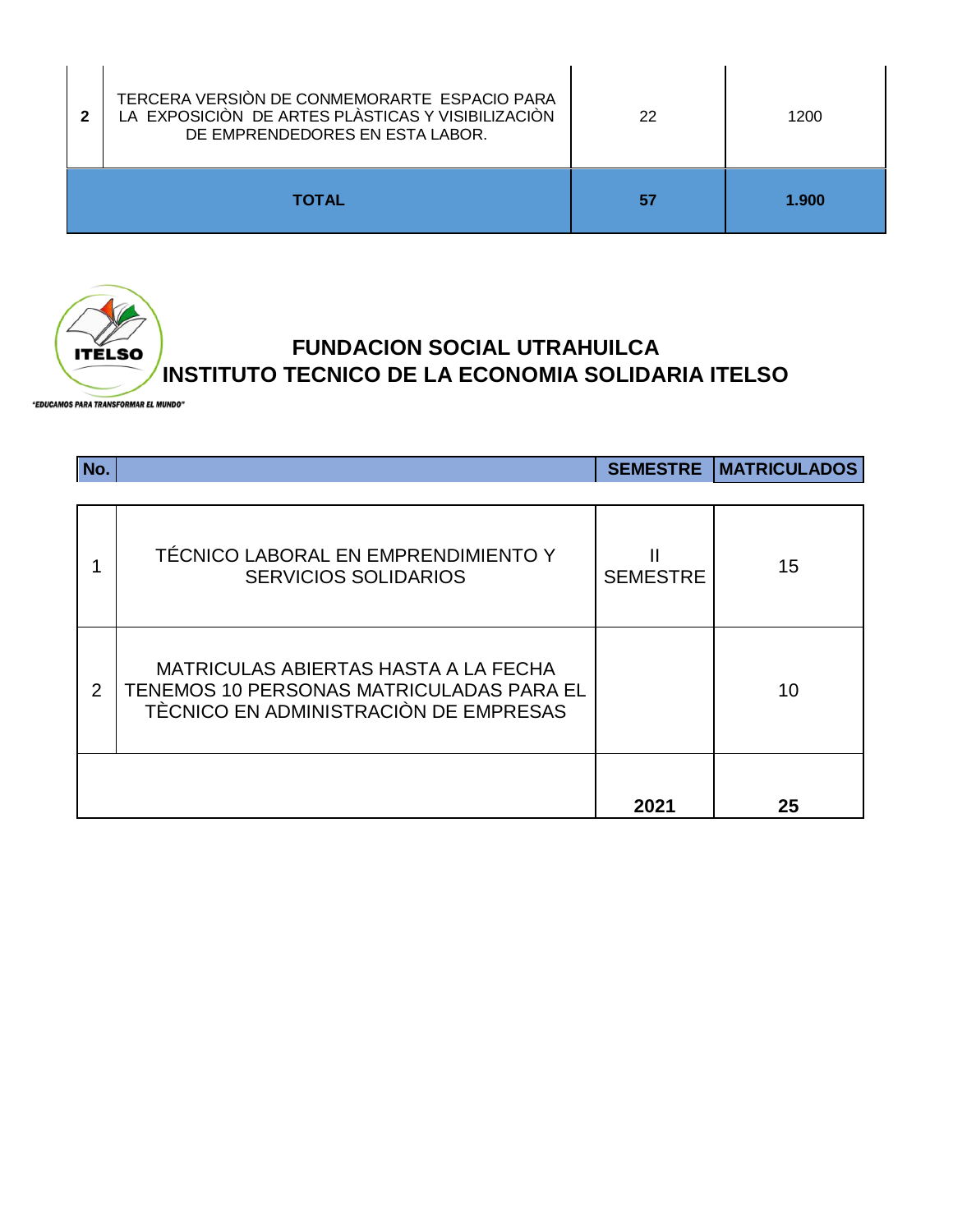#### INFORME GENERAL DE LA COORDINACION AMBIENTAL, AGRICOLA Y PECUARIA

#### **RESULTADOS**

**2021**

### MERCADOS CAMPESINOS NEIVA

| No mercados en el año            | 37    |
|----------------------------------|-------|
| peso total kg                    | 11927 |
| peso total T                     | 12    |
| No vendedores                    | 1221  |
| No personal de apoyo directo     | 518   |
| No personal de apoyo indirecto   | 2422  |
| No aprox compradores granjas/año | 7400  |
| No aprox compradores cándido/año | 7400  |
| No aprox compradores colegio/año | 7400  |
| No aprox. Compradores por año    | 2220  |

| <b>DIPLOMADOS EN JARDINES PRODUCTIVOS 2021</b> |                                |                                    |               |  |  |
|------------------------------------------------|--------------------------------|------------------------------------|---------------|--|--|
|                                                |                                | <b>INTENSIDAD HORARIA 80 HORAS</b> |               |  |  |
|                                                | <b>No</b><br><b>Diplomados</b> | N <sub>o</sub>                     | No de         |  |  |
| <b>DEPARTAMENTO</b>                            |                                | participantes                      | participantes |  |  |
|                                                |                                | iniciales                          | finales       |  |  |
| <b>PUTUMAYO</b>                                |                                |                                    |               |  |  |
| <b>CAUCA</b>                                   |                                | O                                  |               |  |  |
| <b>TOLIMA</b>                                  |                                | 30                                 | 20            |  |  |
| <b>CAQUETA</b>                                 |                                | 30                                 | 20            |  |  |
| <b>IUILA</b>                                   |                                | 100                                | 78            |  |  |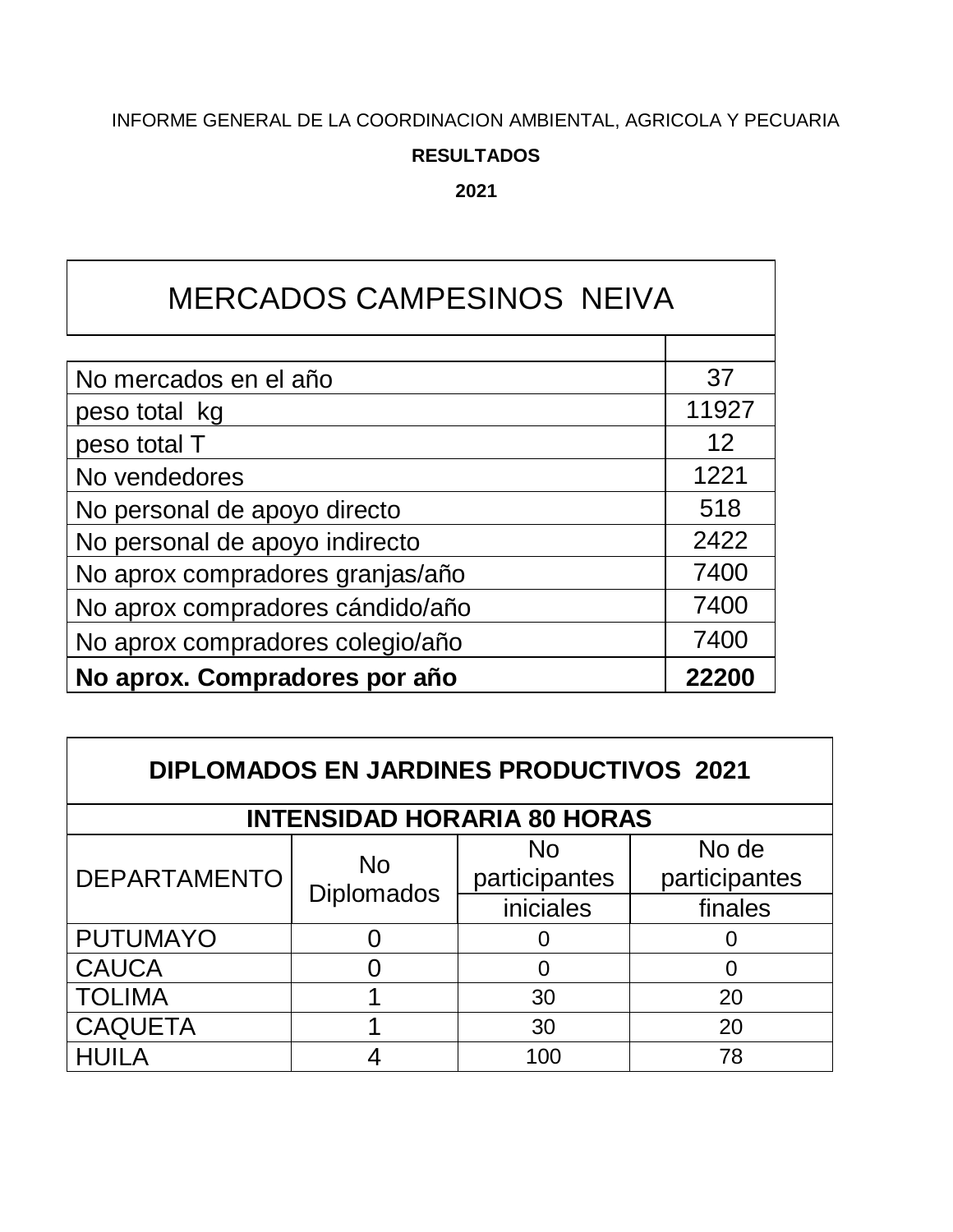| Representación Regional y Nacional |                            |                                 |                  |  |  |
|------------------------------------|----------------------------|---------------------------------|------------------|--|--|
|                                    | <b>Reuniones</b>           | <b>Reuniones</b>                | <b>Reuniones</b> |  |  |
| Organización                       | Ordinarias /<br>Regionales | Asamblea /<br><b>Nacionales</b> | <b>Totales</b>   |  |  |
| <b>ASOCOOPH</b>                    | 6                          |                                 |                  |  |  |
| <b>RENAF</b>                       |                            |                                 |                  |  |  |
| <b>MAELA</b>                       |                            |                                 |                  |  |  |

| <b>PARTICIPACION EN TALLERES</b> |                              |                                 |  |  |
|----------------------------------|------------------------------|---------------------------------|--|--|
| Organización                     | <b>No</b><br><b>Talleres</b> | No delegados<br>Fundautrahuilca |  |  |
| Viracocha                        |                              |                                 |  |  |
| Uniminuto                        | ົ                            |                                 |  |  |

| PROYECTOS ASESORADOS                   |                                          |                                        |  |  |
|----------------------------------------|------------------------------------------|----------------------------------------|--|--|
| <b>ORGANIZACIÓN</b>                    | <b>APUESTA</b><br><b>PRODUCTIVA</b>      | <b>POBLACION</b><br><b>BENEFICIADA</b> |  |  |
| <b>PRIMAVERA</b>                       | Producción integral/ Huertas             | 128                                    |  |  |
| <b>LOMAZUL</b>                         | Producción porcicola /<br>jóvenes        | 30                                     |  |  |
| <b>PRODUCCION</b><br><b>ESCALONADA</b> | Cultivos escalonados                     | 30                                     |  |  |
|                                        |                                          |                                        |  |  |
|                                        |                                          |                                        |  |  |
|                                        | Fortalecimiento soberanía<br>alimentaria | 188<br><b>Familias</b>                 |  |  |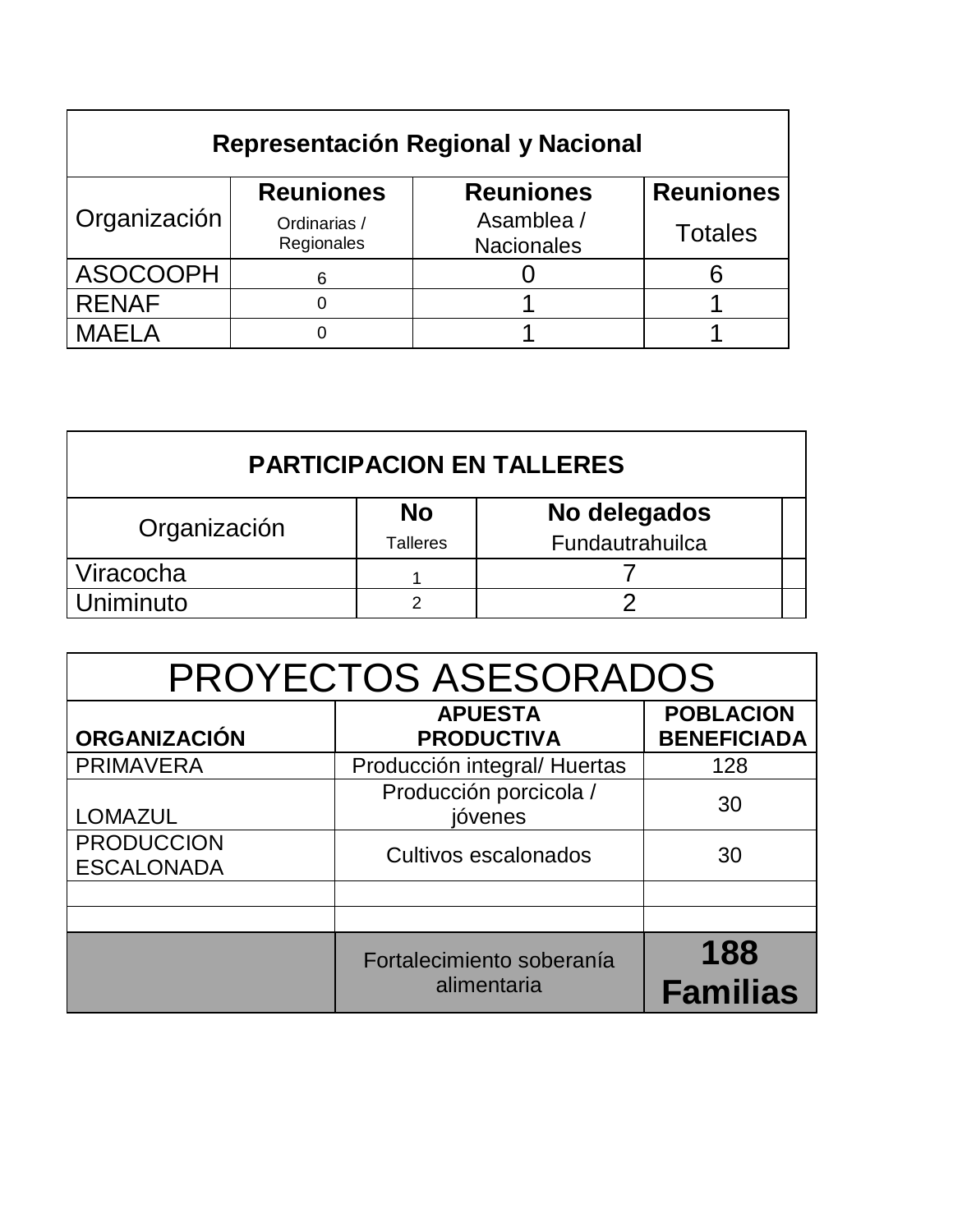# INFORME GENERAL DE LA COORDINACION DE COMUNICACIONES "FUNDAUTRAHUILCA"

## RESULTADOS DEL AÑO 2021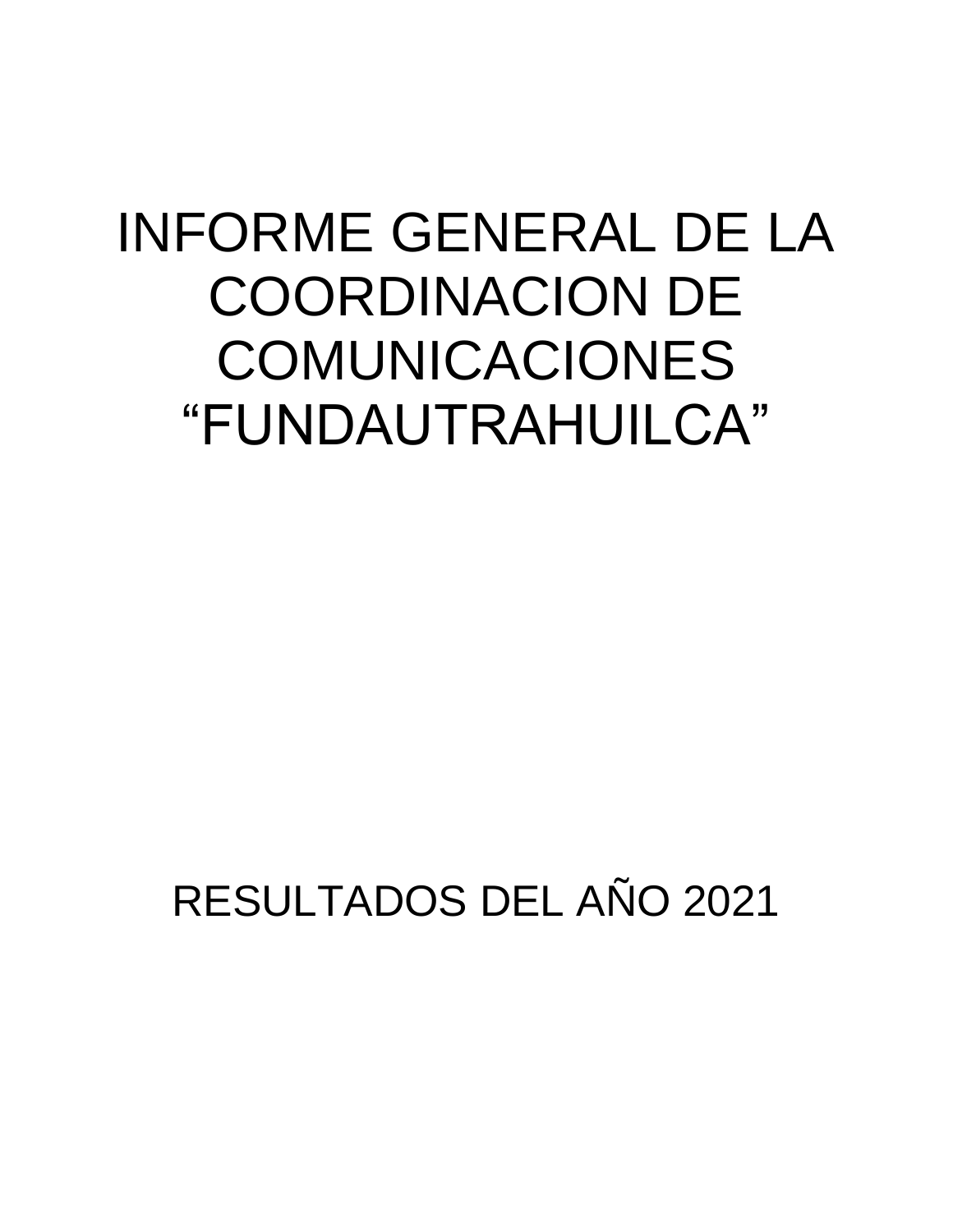|                | <b>ACTIVIDAD</b><br>/PRODUCTO             |                                                |                              |                 |                    |                           |                              |                        | <b>Impacto/Persona</b>               |
|----------------|-------------------------------------------|------------------------------------------------|------------------------------|-----------------|--------------------|---------------------------|------------------------------|------------------------|--------------------------------------|
| <b>NRO</b>     | <b>MEDIO DE</b><br><b>COMUNICACIÓN</b>    | <b>Detalle</b>                                 | <b>Diari</b><br>$\mathbf{o}$ | <b>Sem</b><br>a | Quincena           | <b>Mensua</b>             | <b>Itine</b><br>$\mathbf{r}$ | N.<br><b>Ediciones</b> | s alcanzadas                         |
|                |                                           |                                                |                              |                 |                    |                           |                              |                        |                                      |
|                |                                           | <b>Programas</b><br>radiales en Radio          |                              |                 |                    |                           |                              |                        |                                      |
|                |                                           | <b>Surcolombiana</b>                           | $\mathsf{X}$                 |                 |                    |                           |                              | 246                    | 123.000                              |
|                |                                           | 500 personas<br>diarias                        |                              |                 |                    |                           |                              |                        |                                      |
|                |                                           | <b>Programas</b><br>radiales en Neiva          |                              |                 |                    |                           |                              |                        |                                      |
|                |                                           | <b>Stereo</b>                                  | $\mathsf{x}$                 |                 |                    |                           |                              | 246                    |                                      |
|                | <b>PRODUCCION</b><br><b>RADIAL</b>        | <b>Cuñas radiales</b>                          |                              |                 |                    |                           | $\boldsymbol{\mathsf{X}}$    | 16                     |                                      |
|                |                                           | <b>Voces off</b>                               | $\mathsf{X}$                 |                 |                    |                           | $\boldsymbol{\mathsf{X}}$    | 394                    |                                      |
|                | <b>EMISORA ON</b><br><b>LINE CON</b>      | Magazine al día                                | $\mathsf{X}$                 |                 |                    |                           |                              | 156                    | 1.252                                |
|                | <b>TRANSMISION</b><br><b>POR FACEBOOK</b> | Programas on<br>line                           | $\mathsf{x}$                 |                 |                    |                           |                              | 29                     | 21.903                               |
| $\overline{2}$ | <b>BOLETIN</b><br><b>INFORMATIVO</b>      | <b>Boletin virtual</b>                         |                              |                 | $\pmb{\mathsf{X}}$ |                           |                              | 24                     | 234                                  |
| 3              | <b>PRODUCCION</b><br><b>AUDIOVISUAL</b>   | Programa de<br><b>Televisión</b><br>Alpavisión |                              |                 |                    | $\boldsymbol{\mathsf{X}}$ |                              | 12 <sup>°</sup>        | Aplicando el 25%<br>174.000 personas |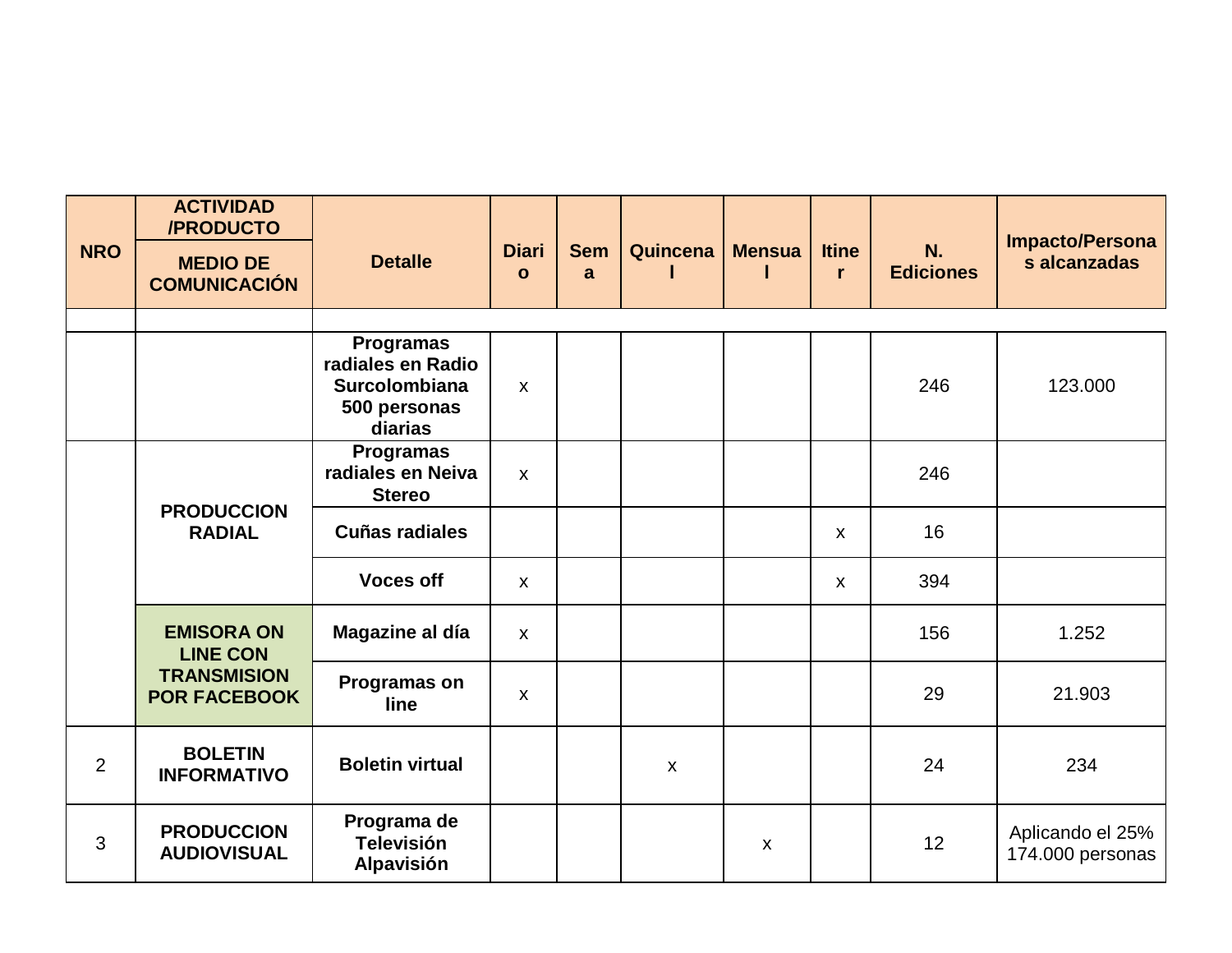|  | emisión<br>Domingos 12:00<br>M. y Miércoles<br>7:00p.m x<br>4repeticiones. 58<br>mil usuarios                                                                                                                                                              |  |              |                           |    | que nos vieron en<br>el año                                         |
|--|------------------------------------------------------------------------------------------------------------------------------------------------------------------------------------------------------------------------------------------------------------|--|--------------|---------------------------|----|---------------------------------------------------------------------|
|  | Programa de<br><b>Televisión Canal</b><br>ZOOM emisión el<br>primer jueves de<br>cada mes a las<br>6:00 p.m con<br>repeticiones los<br>viernes a la 1:30<br>pm y domingos a<br>las 1:30 p.m Un<br>promedio<br>mensual de<br>personas que le<br>ven 263.000 |  | $\mathsf{x}$ |                           | 12 | Aplicando el 25%<br>789.000 personas<br>que nos vieron en<br>el año |
|  | <b>Videos</b>                                                                                                                                                                                                                                              |  |              | $\boldsymbol{\mathsf{X}}$ | 61 |                                                                     |
|  | <b>Comerciales</b>                                                                                                                                                                                                                                         |  |              | X                         | 30 |                                                                     |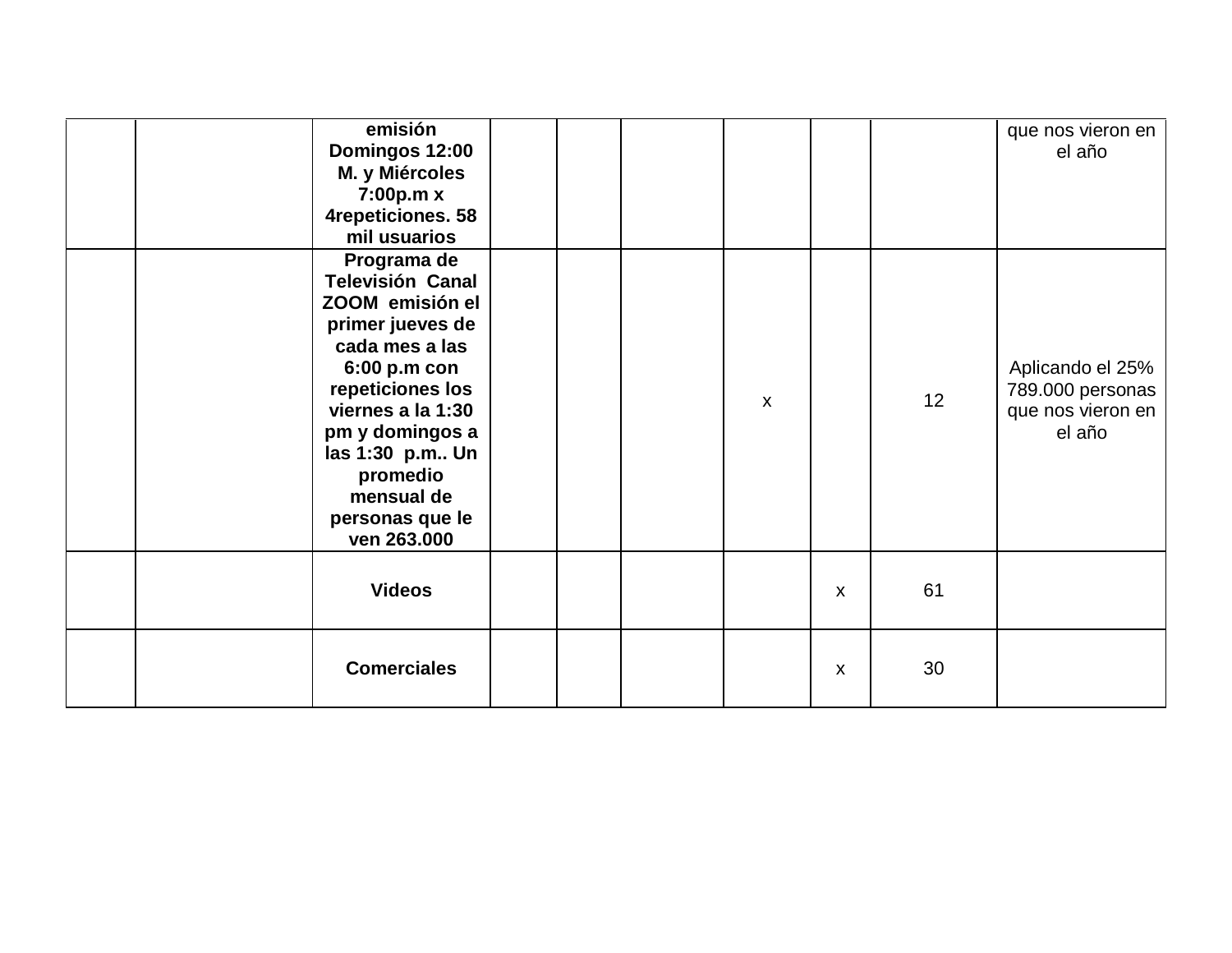| 4 | <b>PERIODICO</b>                              | Hasta mayo se<br>imprimió luego fue<br>digital en PDF y<br>plataforma ISSU Se<br>trabajó en las<br>ediciones<br><b>Mensuales N 171</b><br>hasta la 182, 24<br>páginas - Tamaño -<br><b>Tabloide</b><br>Todo color - 10.000<br><b>Unidades impresas</b><br>hasta mayo, luego<br>fu digital.<br>Estimamos que por<br>cada ejemplar hay 3<br>personas que lo<br>leen |  | X | 40.000 mil<br>impresos/12<br>ediciones | 120.000/9.045 |
|---|-----------------------------------------------|-------------------------------------------------------------------------------------------------------------------------------------------------------------------------------------------------------------------------------------------------------------------------------------------------------------------------------------------------------------------|--|---|----------------------------------------|---------------|
|   | <b>Suplemento Ventana</b><br><b>Solidaria</b> | Hasta mayo se<br>imprimió luego fue<br>digital en PDF y<br>plataforma ISSU Se<br>trabajó en las<br>ediciones<br><b>Mensuales N 171</b><br>hasta la 182. 24<br>páginas - Tamaño -<br><b>Tabloide</b><br>Todo color - 10.000<br>Unidades impresas<br>hasta mayo, luego<br>fu digital.<br><b>Estimamos que por</b><br>cada ejemplar hay 3                            |  |   | 40.000 mil<br>impresos/12<br>ediciones | 120.000/9.045 |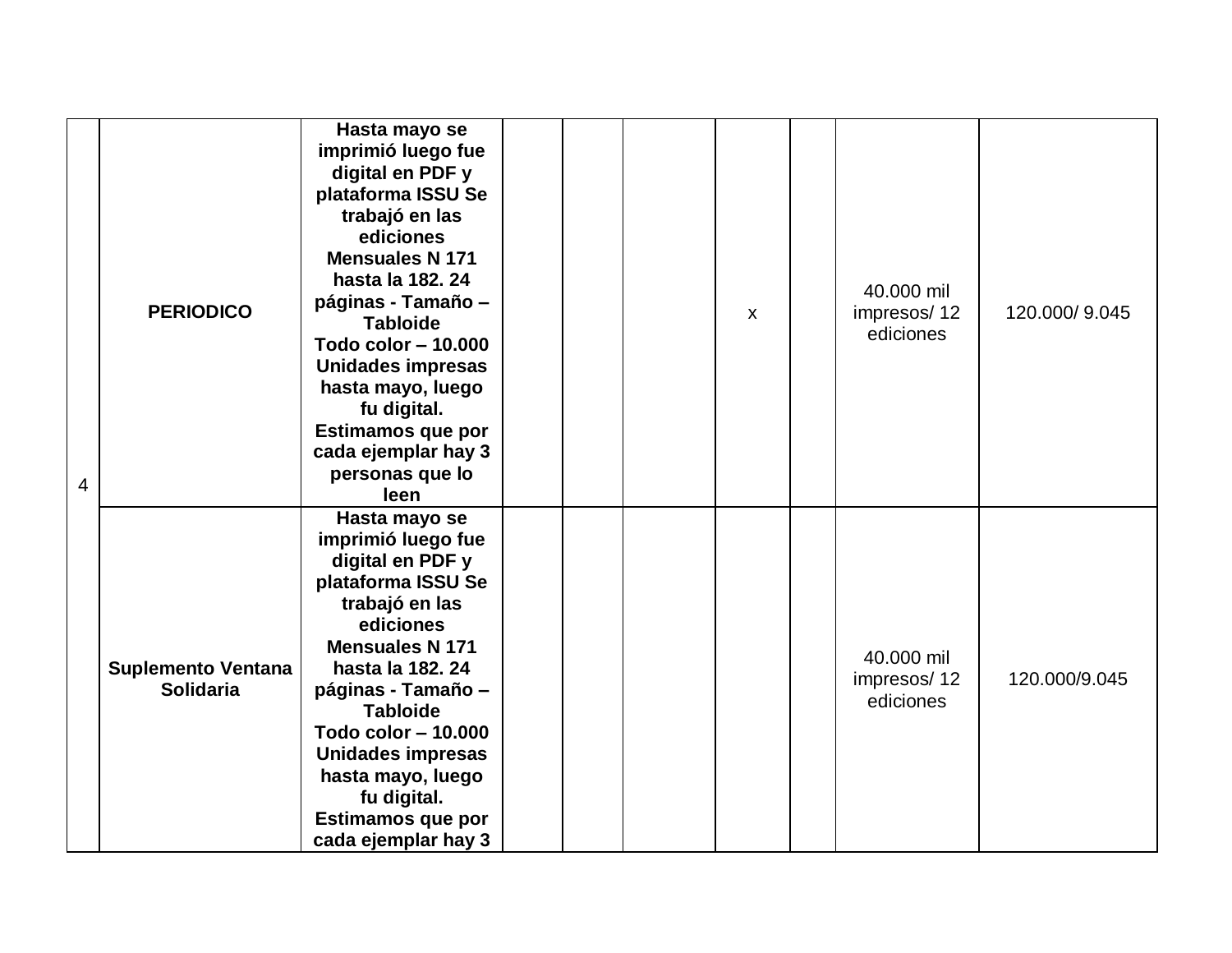|                |                      | personas que lo<br>leen                                                                                                                                                            |                  |  |                  |     |         |
|----------------|----------------------|------------------------------------------------------------------------------------------------------------------------------------------------------------------------------------|------------------|--|------------------|-----|---------|
|                | <b>LUDICA DE</b>     | GABO,<br>Comunicación<br>Solidaria Grupo<br><b>Semillero</b>                                                                                                                       | $\mathbf{x}$     |  |                  | 15  | 16      |
| 5              | <b>COMUNICACIÓN</b>  | GABO,<br>Comunicación<br>Solidaria Grupo<br>Base. Solo queda 2<br>de grupo Base                                                                                                    | $\boldsymbol{x}$ |  |                  | 15  | 6       |
| 6              | <b>PAGINA WEB</b>    | Enero se inicia con<br>89600 y para<br>diciembre 152.224<br>(corte a 13 dic)<br>visitas. Es decir un<br>total de 62.624<br>visitantes recibimos<br>en la página durante<br>el año. |                  |  | $\mathsf{X}$     | n.a | 152.224 |
| $\overline{7}$ | <b>TRANSMISIONES</b> | <b>Realizadas tanto</b><br>para eventos de<br><b>Fundautrahuilca</b><br>como para<br><b>UTRAHUILCA y</b><br>otras entidades.                                                       |                  |  | $\boldsymbol{x}$ | 12  | 75.226  |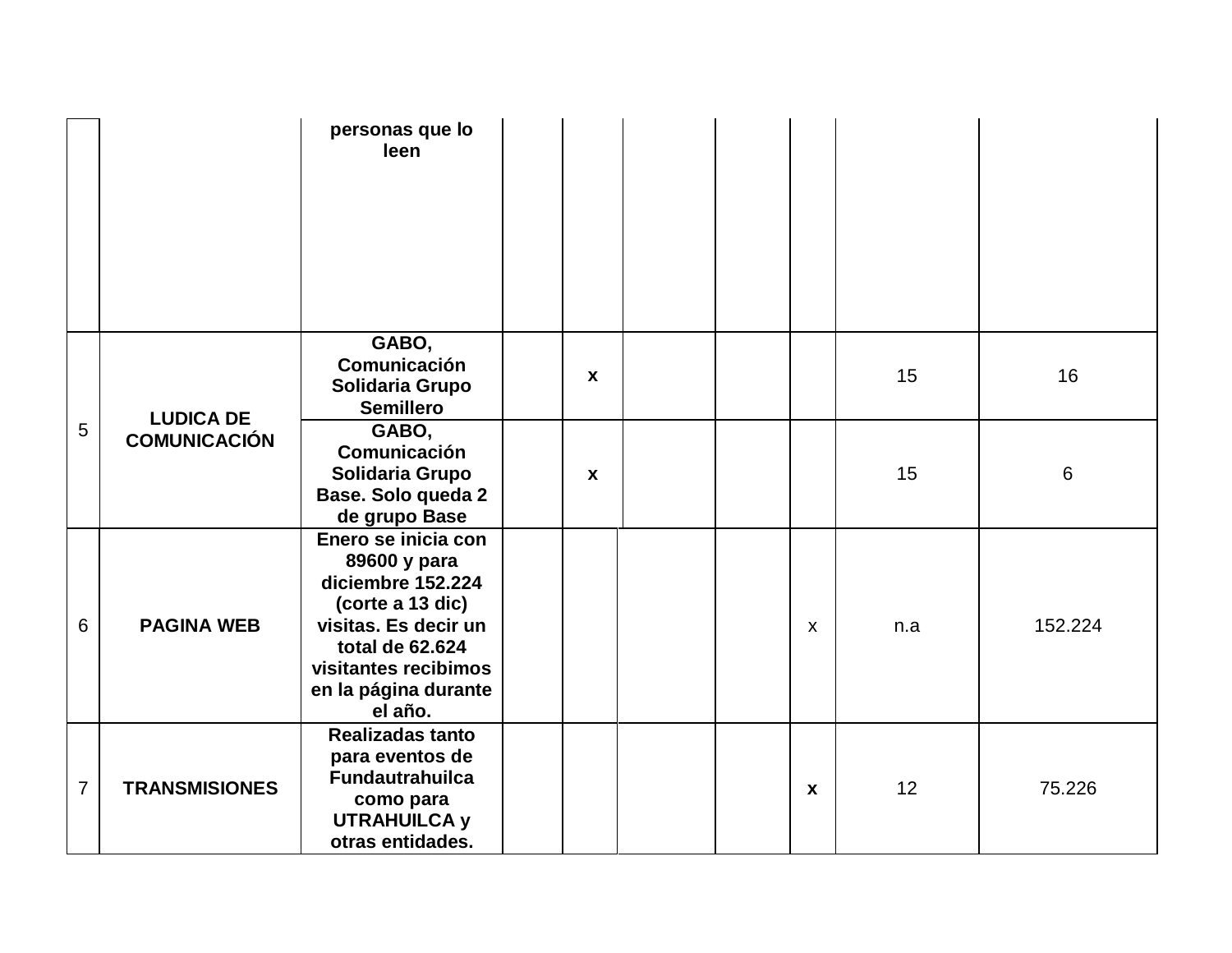|   | <b>PUBLICIDAD PAGA</b><br><b>EN REDES</b> | (ver anexo<br>cualitativo)                                                                                                                                                | X            | 39             | 95.298                                                                  |
|---|-------------------------------------------|---------------------------------------------------------------------------------------------------------------------------------------------------------------------------|--------------|----------------|-------------------------------------------------------------------------|
| 8 | <b>PUBLICIDAD EN</b><br><b>PRENSA</b>     | Las pautas fueron<br>en la Nación que<br>estima 12,500<br>usuarios y 11.500<br>sitios de venta o<br>distribución, para un<br>tiraje de 24.000                             | X            | 8              | Aplicando el 25%<br>48.000 personas<br>pueden haber visto<br>las pautas |
|   | <b>PUBLICIDAD EN</b>                      | Facebook 39 grados<br>con 608 seguidores                                                                                                                                  | X            | 8              | 1.216                                                                   |
|   | <b>PLATAFORMA</b><br><b>DIGITAL</b>       | Semanario 24.7<br>Digital. 15 mil<br>contactos                                                                                                                            | $\mathsf{x}$ | 1              | 3.750                                                                   |
|   | <b>PUBLICIDAD EN</b><br><b>RADIO</b>      | <b>Huila Stereo - Triple</b><br>enlace con Garzón,<br><b>Pitalito y Neiva</b><br>Sistema análogo<br>11.900 oyentes y<br>digital 326.769<br>personas<br>alcanzadas mensual | $\mathsf{X}$ | 4              | Aplicando el 25%<br>11.900/326.769                                      |
|   |                                           | <b>Radio</b><br>Surcolombiana                                                                                                                                             | $\mathsf{X}$ | $\overline{2}$ |                                                                         |
|   |                                           | Alfa Stereo 6 meses                                                                                                                                                       | 12           | $\overline{2}$ |                                                                         |
| 9 | <b>CUBRIMIENTO</b><br><b>EXTERNO</b>      | Salidas fuera de<br>Neiva a cubrir:<br>Rivera, Aipe,<br>campoDina                                                                                                         |              | 6              | 500                                                                     |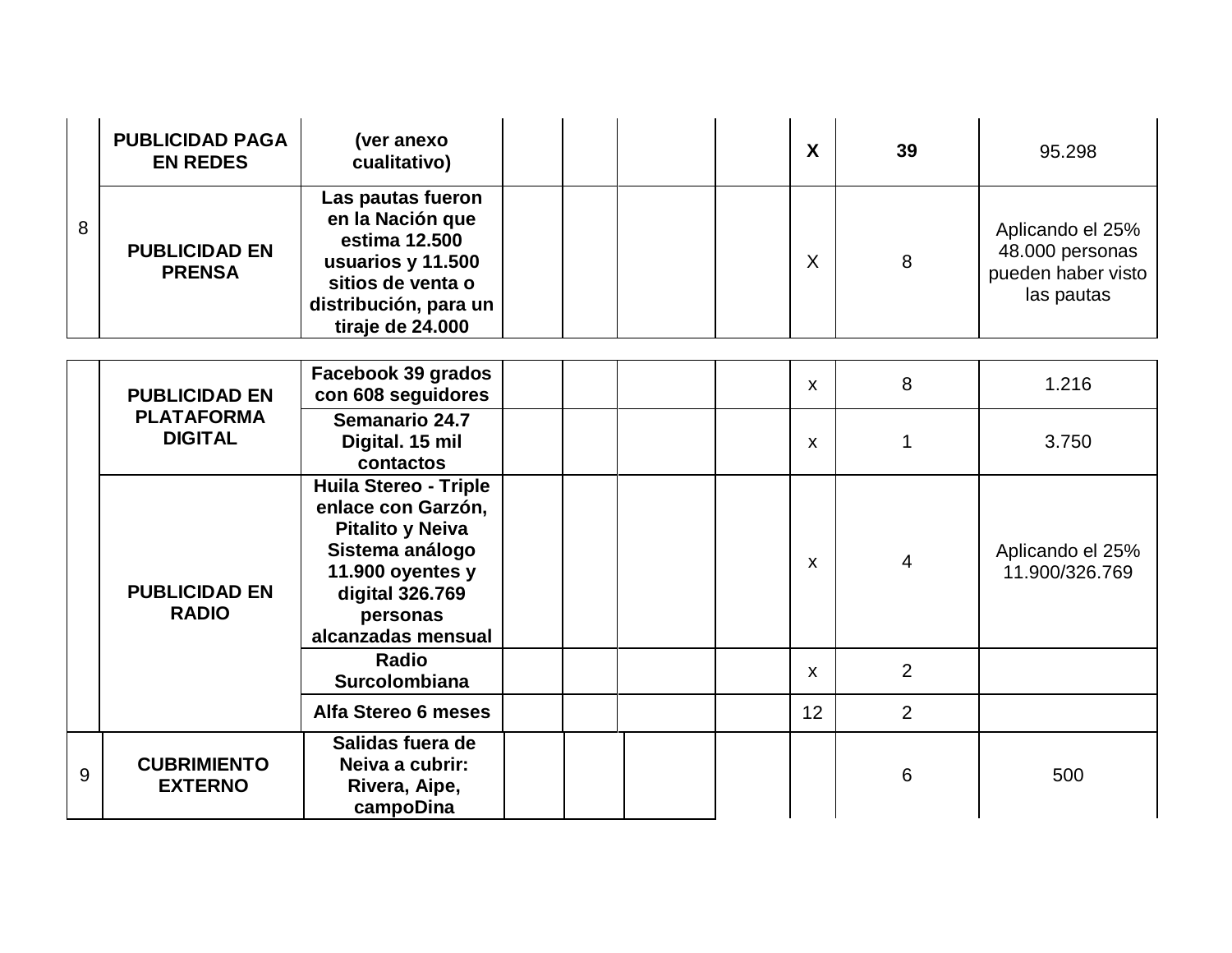| 10 <sup>°</sup> | <b>PUBLICACIONES</b><br><b>EXTERNAS sin pagar</b>                    | Prensa la nación<br>(24.000 tiraje) y digital |  |   | 5  | Aplicando el 25%<br>30.000 personas<br>pueden haber visto<br>la información |
|-----------------|----------------------------------------------------------------------|-----------------------------------------------|--|---|----|-----------------------------------------------------------------------------|
|                 | <b>REPRESENTACION</b><br><b>LOCAL, REGIONAL O</b><br><b>NACIONAL</b> | <b>Reuniones Maela</b>                        |  | x |    | 200                                                                         |
| 11              |                                                                      | <b>Reuniones RENAF</b>                        |  | x | 12 | 80                                                                          |
|                 |                                                                      | <b>Reuniones Marketing</b>                    |  | х | 8  | 8                                                                           |
|                 |                                                                      | <b>Comité ambiental</b>                       |  | X | 5  |                                                                             |

| 12 | <b>RUEDAS DE PRENSA</b>                 |                                                                                                                                    |  |  | X | 1              | 20   |
|----|-----------------------------------------|------------------------------------------------------------------------------------------------------------------------------------|--|--|---|----------------|------|
| 13 | <b>CAPACITACIONES</b>                   |                                                                                                                                    |  |  |   | $\overline{2}$ | 11   |
| 14 | <b>ASESORIAS Y APOYOS</b>               | Alcaldías, colegios,<br>reinas y los dos eventos<br>de ministerio de cultura                                                       |  |  |   | 11             | 1000 |
| 15 | <b>MAESTRIAS DE</b><br><b>CEREMONIA</b> | Diferentes eventos,<br>asambleas, grados,<br>concursos y clausuras<br>con promedio de<br>asistencia 300 personas                   |  |  |   | 20             | 600  |
| 16 | <b>DISEÑO GRÁFICO</b>                   | Líneas graficas para<br>plegables, afiches,<br>calendarios, flayers<br>virtuales, volantes,<br>fotografias de grado y<br>Periódico |  |  | X | 60             |      |
| 17 | <b>SOLICITUDES</b>                      |                                                                                                                                    |  |  |   |                |      |
| 18 | <b>ARREGLOS DE EQUIPOS</b>              |                                                                                                                                    |  |  |   |                |      |
| 19 | <b>COMPRA DE EQUIPOS</b>                | Computador, elementos<br>para emisora y<br>transmisiones.                                                                          |  |  |   |                |      |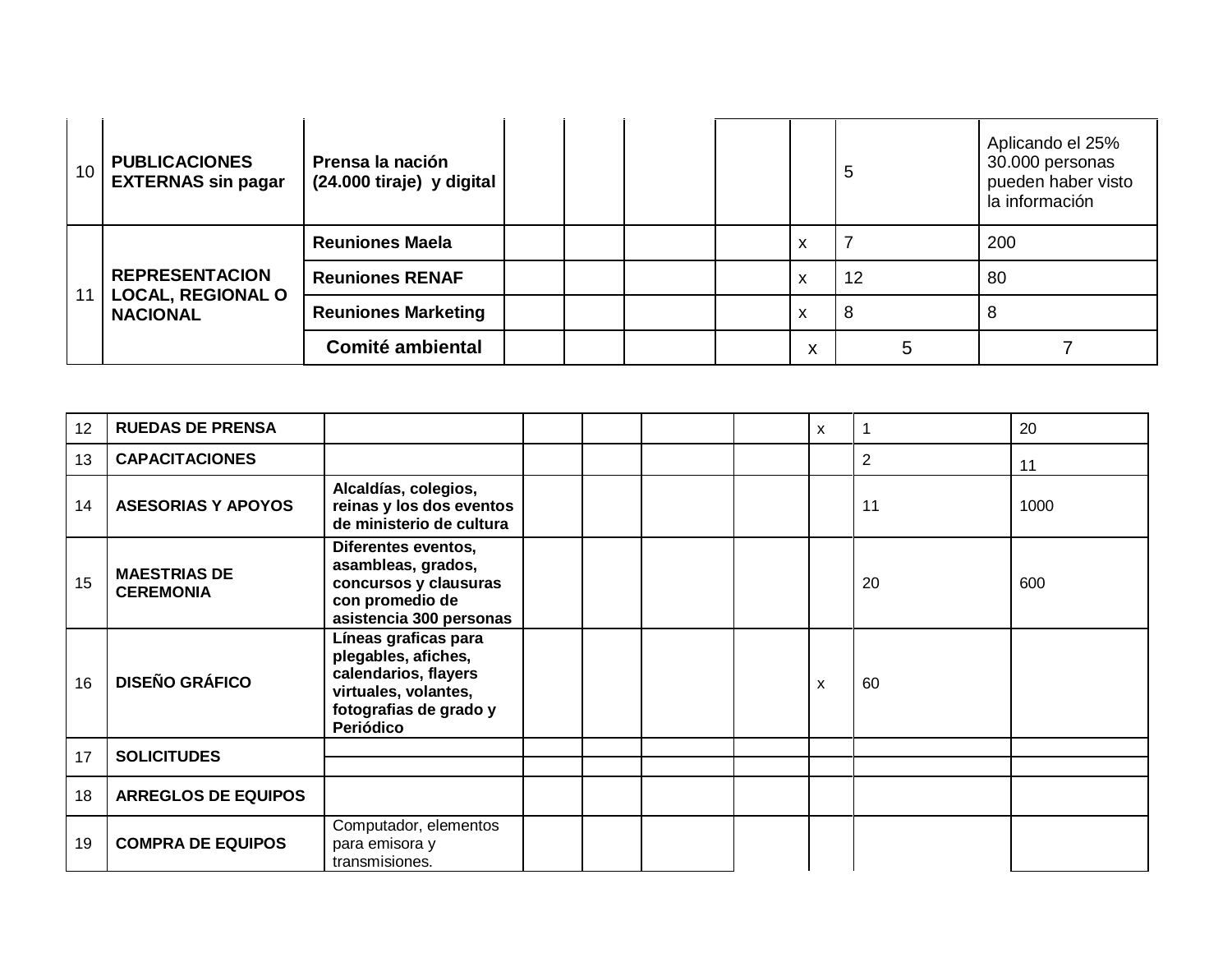| Bolso para cámara de<br>video                                                            |  |
|------------------------------------------------------------------------------------------|--|
| Se recibió micrófono de<br>solapa 3,5 mm VTA                                             |  |
| Se recibió microfono<br>alambrico con tripode y<br>filtro acustico VTA para<br>youtubers |  |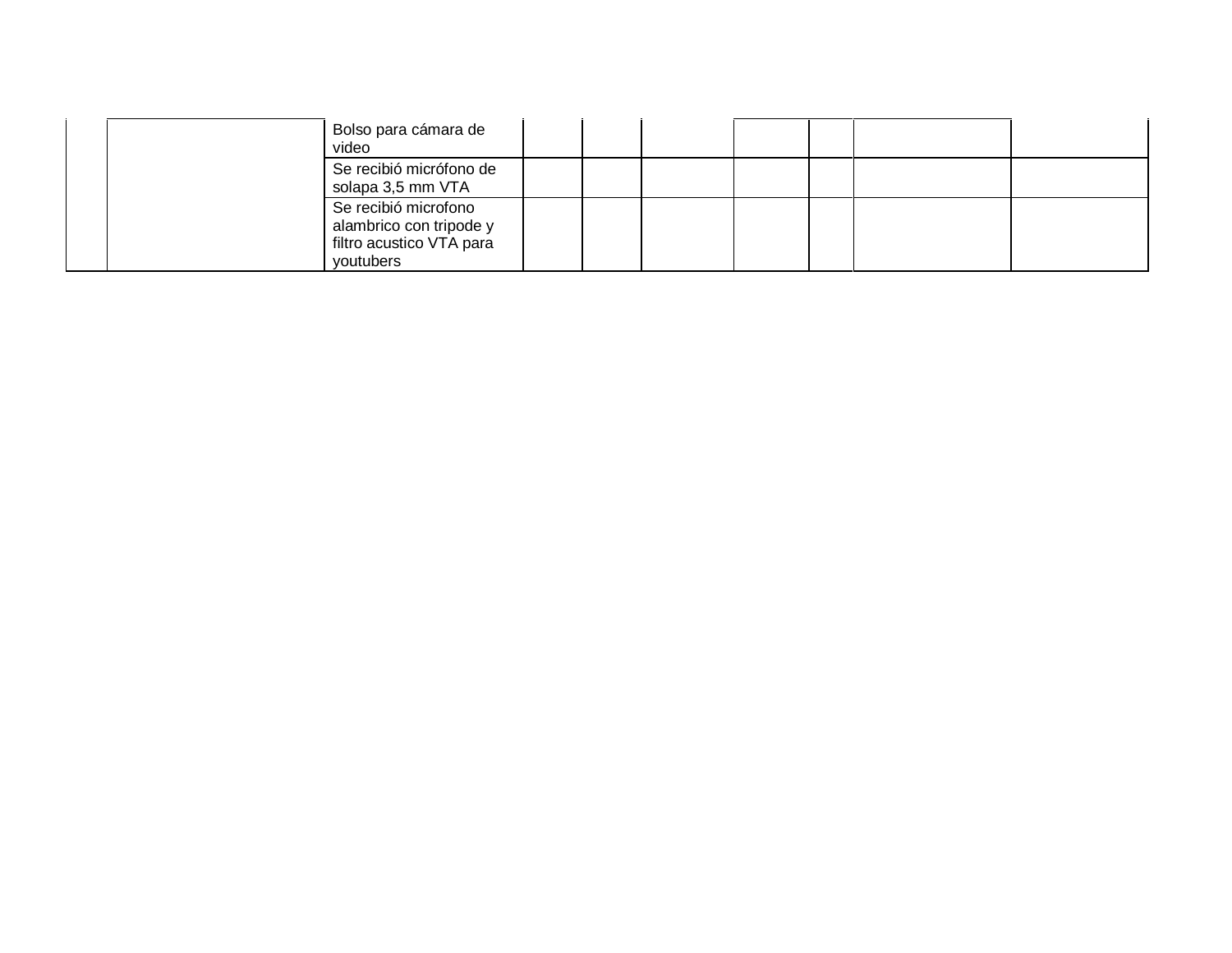

# **COLEGIO COOPERATIVO UTRAHUILCA**

# **RESULTADOS 2021**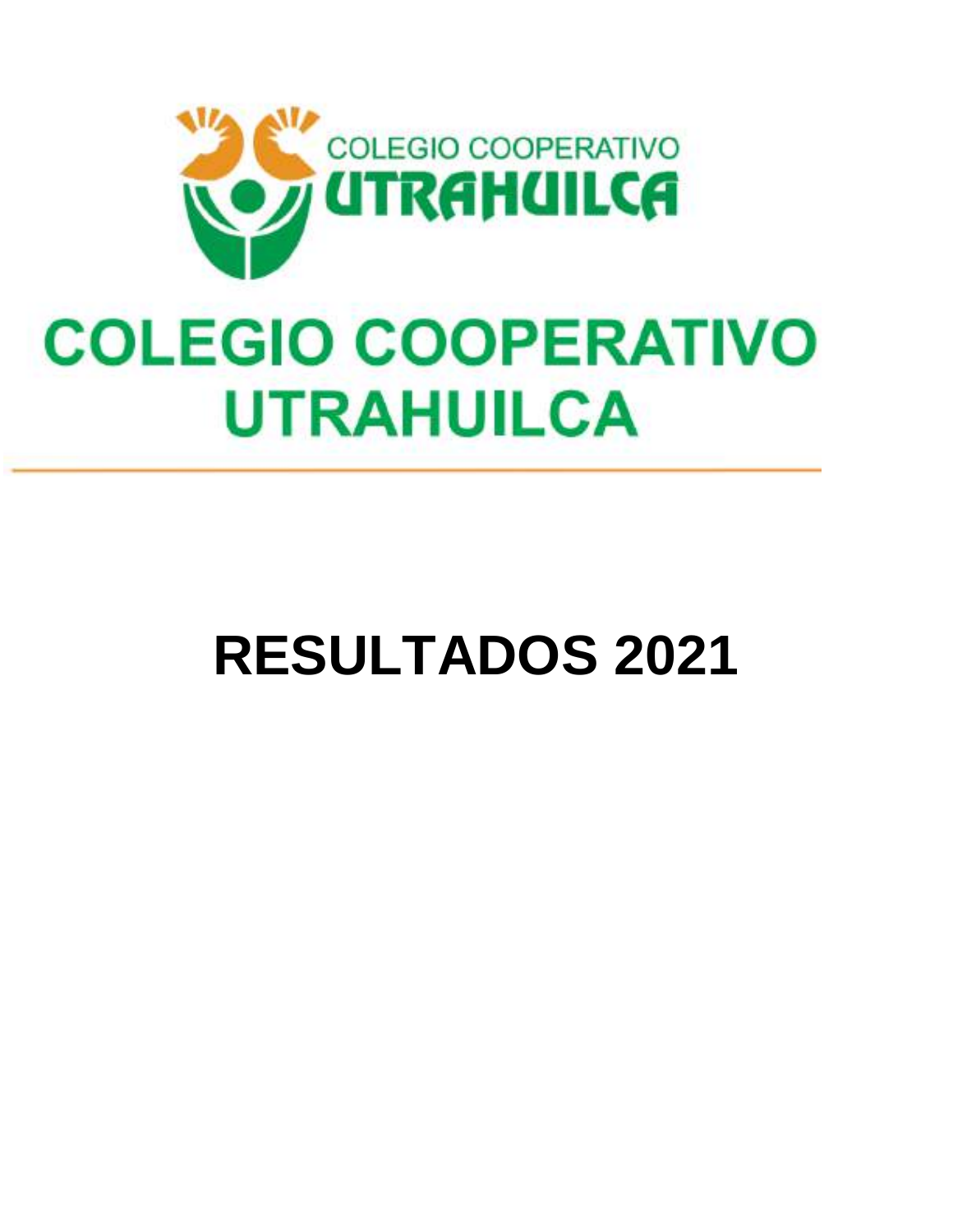#### **COMPARATIVO AÑO 2020 Y 2021**

#### **COLEGIO COOPERATIVO UTRAHUILCA COMPARATIVO FINAL AÑOS 2020 Y 2021 POBLACIÓN ESTUDIANTIL**

|                        |                               | <b>AÑO 2020</b>    |                    |                              | <b>AÑO 2021</b>               |                    |                    |                              |
|------------------------|-------------------------------|--------------------|--------------------|------------------------------|-------------------------------|--------------------|--------------------|------------------------------|
|                        | $N^{\circ}$                   |                    | <b>GÉNERO</b>      |                              | $N^{\circ}$                   | <b>GÉNERO</b>      |                    |                              |
| <b>NIVEL</b>           | <b>ESTUDIANT</b><br><b>ES</b> | <b>HOMBRE</b><br>S | <b>MUJERE</b><br>S | <b>PROMOVID</b><br><b>OS</b> | <b>ESTUDIANT</b><br><b>ES</b> | <b>HOMBRE</b><br>S | <b>MUJERE</b><br>S | <b>PROMOVID</b><br><b>OS</b> |
| <b>PREESCOLA</b>       |                               |                    |                    |                              |                               |                    |                    |                              |
| R.                     | 43                            | 25                 | 18                 | 43                           | 41                            | 19                 | 22                 | 41                           |
| <b>Básica</b>          |                               |                    |                    |                              |                               |                    |                    |                              |
| Primaria 1° a          |                               |                    |                    |                              |                               |                    |                    |                              |
| $5^\circ$              | 145                           | 83                 | 62                 | 145                          | 132                           | 68                 | 64                 | 132                          |
| <b>Básica</b>          |                               |                    |                    |                              |                               |                    |                    |                              |
| Secundaria             | 129                           | 80                 | 49                 | 128                          |                               | 71                 | 47                 |                              |
| $6^\circ$ y $7^\circ$  |                               |                    |                    |                              | 118                           |                    |                    | 116                          |
| <b>Básica</b>          |                               |                    |                    |                              |                               |                    |                    |                              |
| Secundaria             |                               |                    |                    |                              |                               |                    |                    |                              |
| $8^\circ \vee 9^\circ$ | 127                           | 77                 | 50                 | 125                          | 109                           | 63                 | 46                 | 107                          |
| Media                  | 116                           | 74                 | 42                 | 112                          | 124                           | 70                 | 54                 | 119                          |
| <b>TOTAL</b>           | 560                           | 339                | 221                | 553                          | 524                           | 291                | 233                | 515                          |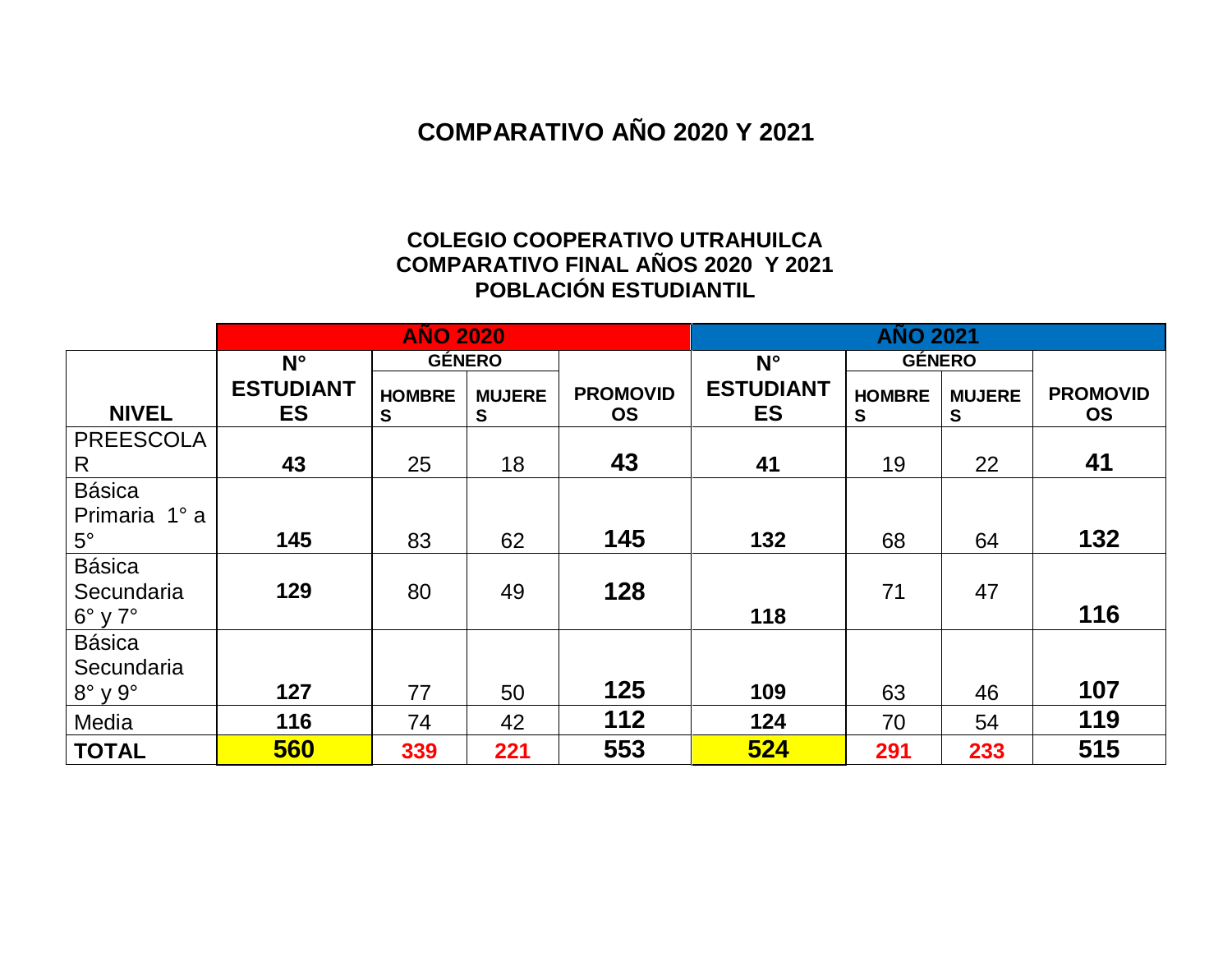### **COMPARATIVO FINAL ANOS 2020 Y 2021**<br>POBLACION DOCENTE

|                           |                | GÉNERO |  | TIPO DE CONTRATO            |  |                | GENERO |  | TIPO DE CONTRATO          |             |
|---------------------------|----------------|--------|--|-----------------------------|--|----------------|--------|--|---------------------------|-------------|
|                           | N. DE DOCENTES | M      |  | TIENPO CONFLETO CATEDRÁTICO |  | N. DE DOCENTES | м      |  | TIOMPO<br><b>CDMPLETO</b> | CATEDRATICO |
| <b>DOCENTES DE AULA</b>   |                |        |  |                             |  |                |        |  |                           |             |
| DOCENTES ADMINISTRATIVOS  |                |        |  |                             |  |                |        |  |                           |             |
| <b>ORIENTADOR ESCOLAR</b> |                |        |  |                             |  |                |        |  |                           |             |

|                        |             | 560                |
|------------------------|-------------|--------------------|
| <b>TOTAL POBLACIÓN</b> | 2020        | <b>ESTUDIANTES</b> |
| <b>ESTUDIANTIL</b>     |             | 524                |
| <b>BENEFICIADA</b>     | <b>2021</b> | <b>ESTUDIANTES</b> |
| <b>TOTAL POBLACIÓN</b> |             | 31                 |
| <b>DOCENTE</b>         | 2020        | <b>DOCENTES</b>    |
| <b>BENEFICIADA</b>     | 2021        | <b>25 DOCENTES</b> |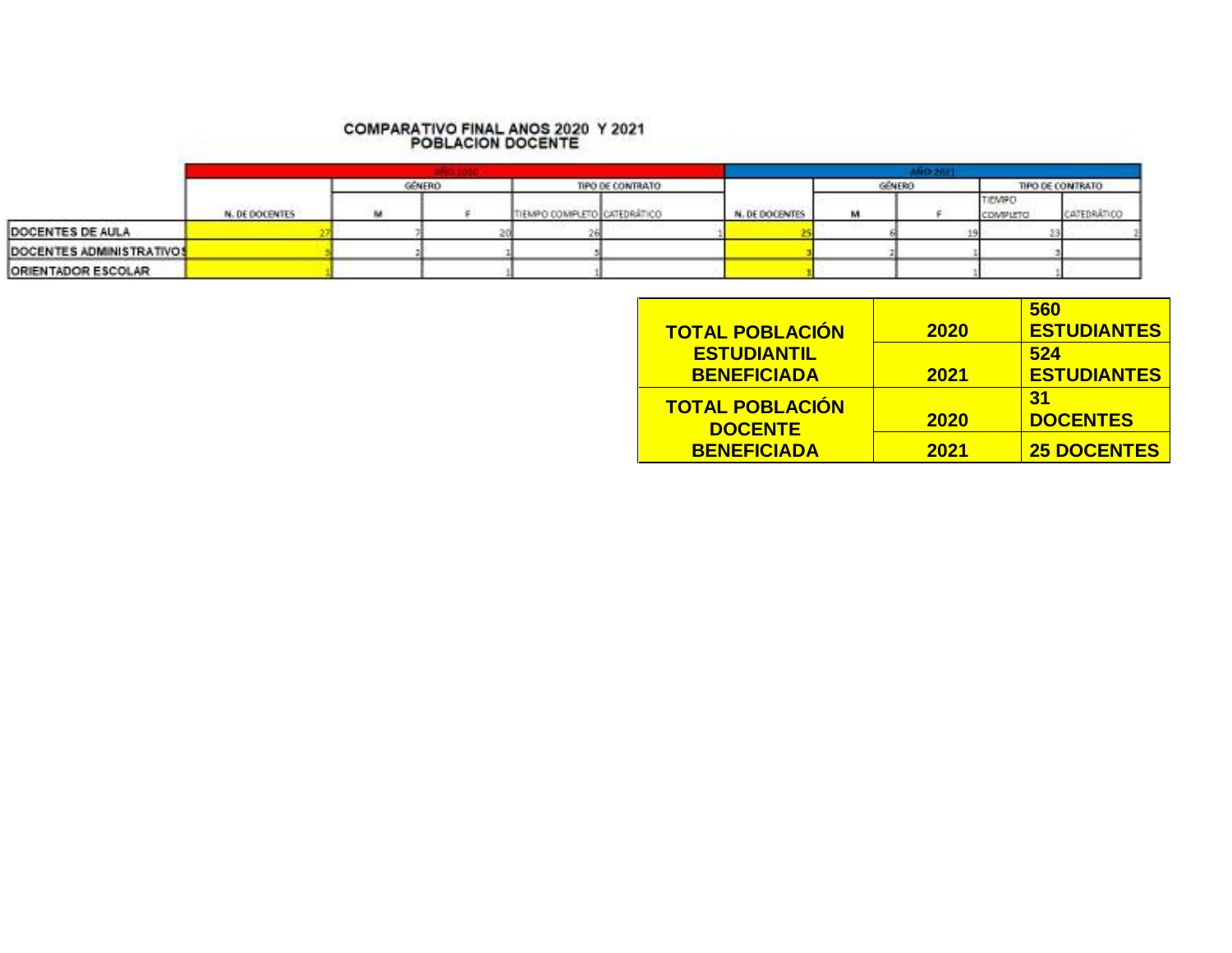# **1NFORME DEL AREA DE<br>
CEPORTE Y RECREACION<br>
2021 INFORME DEL AREA DE**

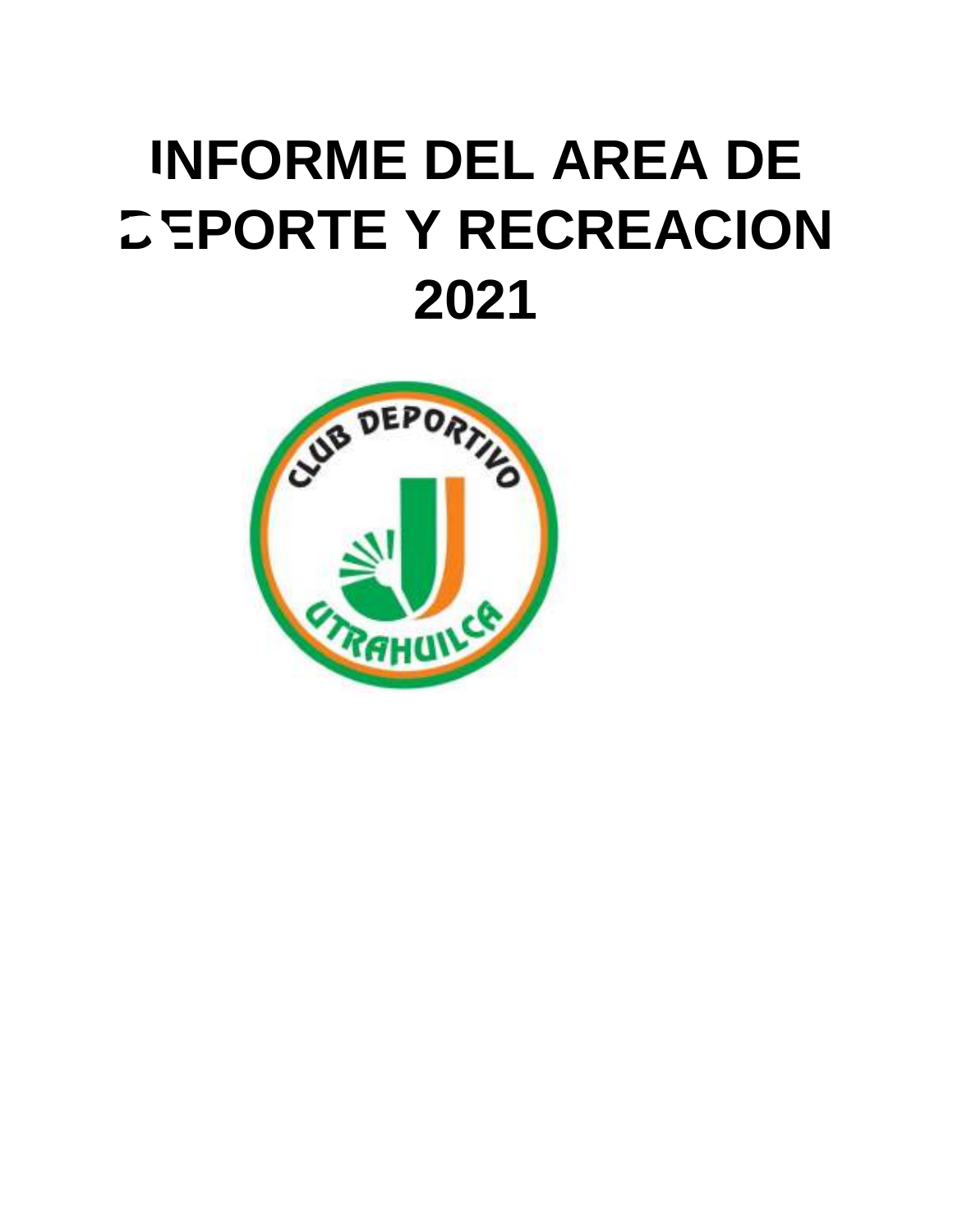| <b>ESCUELAS DEPORTIVAS Y CLUBES CORPORATIVOS FUNDAUTRAHUILCA (INFOME 2021)</b> |                        |                      |                      |
|--------------------------------------------------------------------------------|------------------------|----------------------|----------------------|
| $N^{\circ}$                                                                    | <b>MUNICIPIO</b>       | <b>DEPORTES 2021</b> | <b>DOCENTES 2021</b> |
|                                                                                | <b>NEIVA</b>           | 480                  |                      |
| $\overline{2}$                                                                 | <b>CAMPOALEGRE</b>     | $\overline{43}$      | $\overline{2}$       |
| 3                                                                              | <b>HOBO</b>            | $\mathbf 0$          | $\overline{O}$       |
| 4                                                                              | <b>LA PLATA</b>        | 137                  | $\overline{2}$       |
| 5                                                                              | <b>LA ARGENTINA</b>    | $\Omega$             | $\overline{0}$       |
| 6                                                                              | <b>TESALIA</b>         | 28                   | $\overline{2}$       |
| $\overline{7}$                                                                 | <b>PAICOL</b>          | 23                   | 1                    |
| 8                                                                              | <b>GARZON</b>          | 169                  | $\overline{4}$       |
| $\boldsymbol{9}$                                                               | <b>GIGANTE</b>         | 203                  | $\overline{2}$       |
| 10                                                                             | <b>TIMANA</b>          | 46                   | $\overline{2}$       |
| 11                                                                             | <b>TARQUI- QUITURO</b> | $\overline{0}$       | $\mathbf 0$          |
| 12                                                                             | <b>ELIAS</b>           | 39                   |                      |
| 13                                                                             | <b>PITALITO</b>        | $\overline{82}$      | $\mathfrak{B}$       |
| 14                                                                             | <b>SAN AGUSTIN</b>     | 167                  | 3                    |
| 15                                                                             | <b>SANTA MARIA</b>     | 58                   |                      |
| 16                                                                             | <b>TERUEL</b>          | 108                  | $\overline{2}$       |
| 17                                                                             | <b>BARAYA</b>          | 80                   | 1                    |
| 18                                                                             | <b>ALGECIRAS</b>       | 300                  | 3                    |
| 19                                                                             | <b>PALERMO</b>         | 98                   | 3                    |
| 20                                                                             | <b>POPAYAN</b>         | 41                   |                      |
| 21                                                                             | <b>FLORENCIA</b>       | 115                  | $\overline{2}$       |
| 22                                                                             | <b>SAN VICENTE</b>     | 113                  | $\overline{2}$       |
| 23                                                                             | <b>TARQUI</b>          | $\mathbf{0}$         | $\pmb{0}$            |
| 24                                                                             | <b>ACEVEDO</b>         | 171                  | $\overline{2}$       |
| 24                                                                             | <b>ISNOS</b>           | 80                   |                      |
| 26                                                                             | <b>AGRADO</b>          | 17                   |                      |
| 27                                                                             | <b>AIPE</b>            | 32                   |                      |
| 28                                                                             | PUERTO RICO            | 43                   |                      |
| 29                                                                             | <b>IQUIRA</b>          | 113                  |                      |
| 30                                                                             | <b>RIVERA</b>          | 99                   | 3                    |
| 31                                                                             | <b>VILLAVIEJA</b>      | 53                   | 1                    |
| <b>TOTAL</b>                                                                   |                        | 2938                 | 55                   |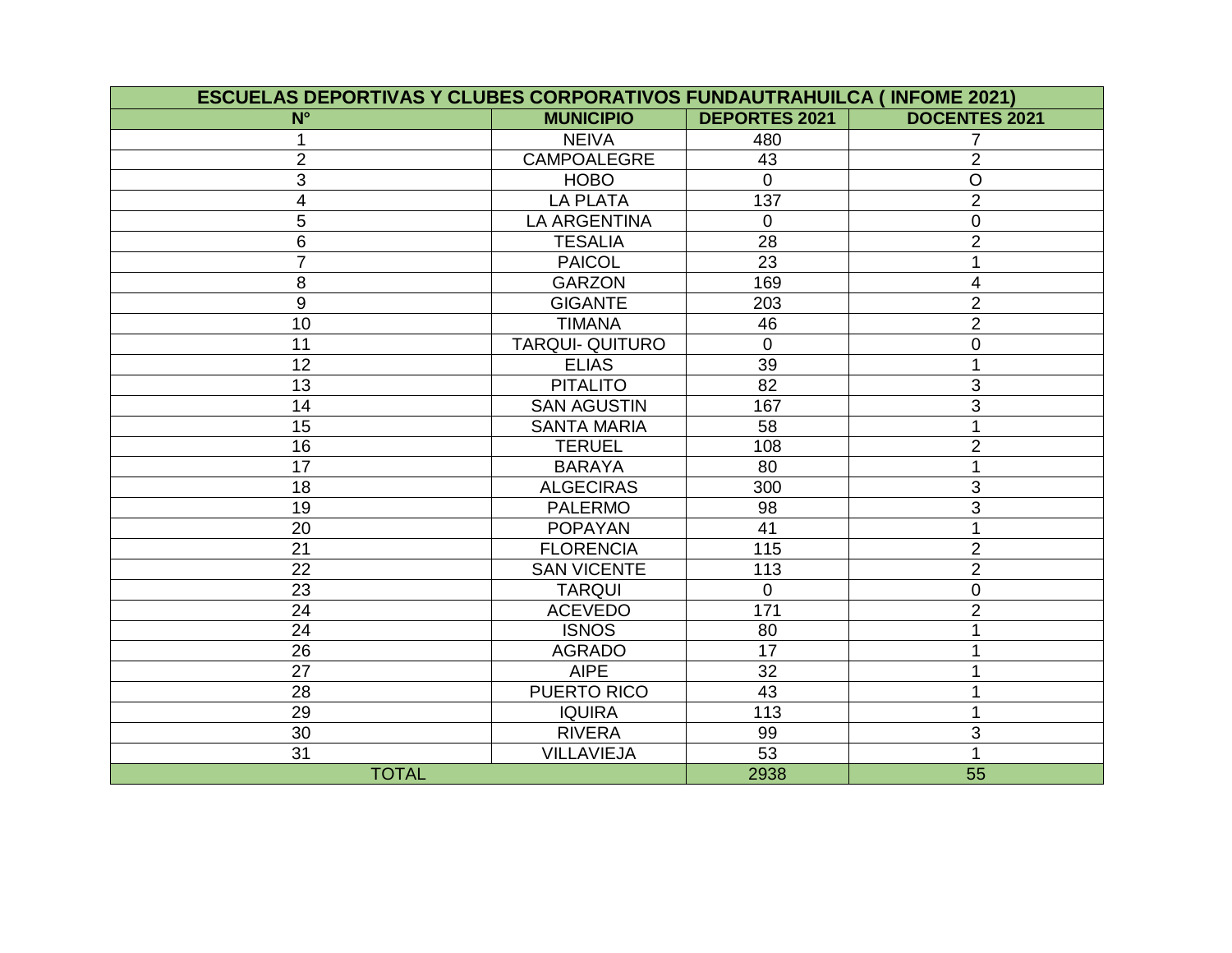|                | <b>ESCUELAS DEPORTIVAS Y CLUBES CORPORATIVOS FUNDAUTRAHUILCA (INFOME 2021)</b> |                               |                                 |                                         |                                |                                |  |  |  |  |
|----------------|--------------------------------------------------------------------------------|-------------------------------|---------------------------------|-----------------------------------------|--------------------------------|--------------------------------|--|--|--|--|
| $N^{\circ}$    | <b>MUNICIPIO</b>                                                               | <b>IMPACTO FUTBOL</b><br>2021 | <b>IMPACTO</b><br>PATINAJE 2021 | <b>IMPACTO</b><br><b>TAEKWONDO 2021</b> | <b>IMPACTO AJEDREZ</b><br>2021 | <b>IMPACTO</b><br><b>TOTAL</b> |  |  |  |  |
| 1              | <b>NEIVA</b>                                                                   | 15.000                        | 2.000                           | 1.200                                   | 1.800                          | 20.000                         |  |  |  |  |
| $\overline{2}$ | CAMPOALEGRE                                                                    | 1.500                         | 1.900                           | $\mathbf 0$                             | 0                              | 3.400                          |  |  |  |  |
| 3              | <b>HOBO</b>                                                                    | $\Omega$                      | $\Omega$                        | $\mathbf 0$                             | 0                              | $\Omega$                       |  |  |  |  |
| 4              | <b>LA PLATA</b>                                                                | 3.800                         | 1.000                           | $\mathbf 0$                             | 0                              | 4.800                          |  |  |  |  |
| 5              | <b>LA ARGENTINA</b>                                                            | 0                             | $\overline{0}$                  | $\mathbf 0$                             | 0                              | $\overline{0}$                 |  |  |  |  |
| 6              | <b>TESALIA</b>                                                                 | 1.800                         | 500                             | $\overline{0}$                          | $\overline{0}$                 | 2.300                          |  |  |  |  |
| $\overline{7}$ | <b>PAICOL</b>                                                                  | 600                           | $\Omega$                        | $\overline{0}$                          | 0                              | 600                            |  |  |  |  |
| 8              | <b>GARZON</b>                                                                  | 1.500                         | 600                             | 700                                     | 0                              | 2.800                          |  |  |  |  |
| $9\,$          | <b>GIGANTE</b>                                                                 | 1.600                         | $\overline{0}$                  | 500                                     | 0                              | 2.100                          |  |  |  |  |
| 10             | <b>TIMANA</b>                                                                  | 600                           | 400                             | $\overline{0}$                          | 0                              | 1.000                          |  |  |  |  |
| 11             | <b>TARQUI-QUITURO</b>                                                          | $\Omega$                      | $\overline{0}$                  | $\mathbf 0$                             | $\overline{0}$                 | $\Omega$                       |  |  |  |  |
| 12             | <b>ELIAS</b>                                                                   | 500                           | $\overline{0}$                  | $\overline{0}$                          | $\overline{0}$                 | 500                            |  |  |  |  |
| 13             | <b>PITALITO</b>                                                                | 1.000                         | 900                             | 900                                     | 0                              | 2.800                          |  |  |  |  |
| 14             | <b>SAN AGUSTIN</b>                                                             | 900                           | 600                             | 980                                     | $\overline{0}$                 | 2.480                          |  |  |  |  |
| 15             | <b>SANTA MARIA</b>                                                             | 500                           | $\Omega$                        | $\overline{0}$                          | 0                              | 500                            |  |  |  |  |
| 16             | <b>TERUEL</b>                                                                  | 700                           | 500                             | $\overline{0}$                          | $\overline{0}$                 | 1.200                          |  |  |  |  |
| 17             | <b>BARAYA</b>                                                                  | 200                           | $\Omega$                        | $\overline{0}$                          | 0                              | 200                            |  |  |  |  |
| 18             | <b>ALGECIRAS</b>                                                               | 10.000                        | 1.000                           | $\Omega$                                | 0                              | 11.000                         |  |  |  |  |
| 19             | <b>PALERMO</b>                                                                 | 800                           | 600                             | 820                                     | $\overline{0}$                 | 220                            |  |  |  |  |
| 20             | <b>POPAYAN</b>                                                                 | 800                           | $\overline{0}$                  | $\overline{0}$                          | 0                              | 800                            |  |  |  |  |
| 21             | <b>FLORENCIA</b>                                                               | 2.500                         | 1.000                           | $\mathbf 0$                             | 0                              | 3.500                          |  |  |  |  |
| 22             | <b>SAN VICENTE</b>                                                             | 800                           | 600                             | $\mathbf 0$                             | $\overline{0}$                 | 1.400                          |  |  |  |  |
| 23             | <b>TARQUI</b>                                                                  | $\overline{0}$                | $\Omega$                        | $\overline{0}$                          | 0                              | $\Omega$                       |  |  |  |  |
| 24             | <b>ACEVEDO</b>                                                                 | 800                           | 1.000                           | $\mathbf 0$                             | 0                              | 1.800                          |  |  |  |  |
| 25             | <b>ISNOS</b>                                                                   | 1.300                         | $\overline{0}$                  | $\mathbf 0$                             | 0                              | 1.300                          |  |  |  |  |
| 26             | <b>AGRADO</b>                                                                  | 0                             | 800                             | $\mathbf 0$                             | 0                              | 800                            |  |  |  |  |
| 27             | <b>AIPE</b>                                                                    | $\Omega$                      | 1.000                           | $\overline{0}$                          | 0                              | 1.000                          |  |  |  |  |
| 28             | <b>PUERTO RICO</b>                                                             | 800                           | 700                             | $\overline{0}$                          | 0                              | 1.500                          |  |  |  |  |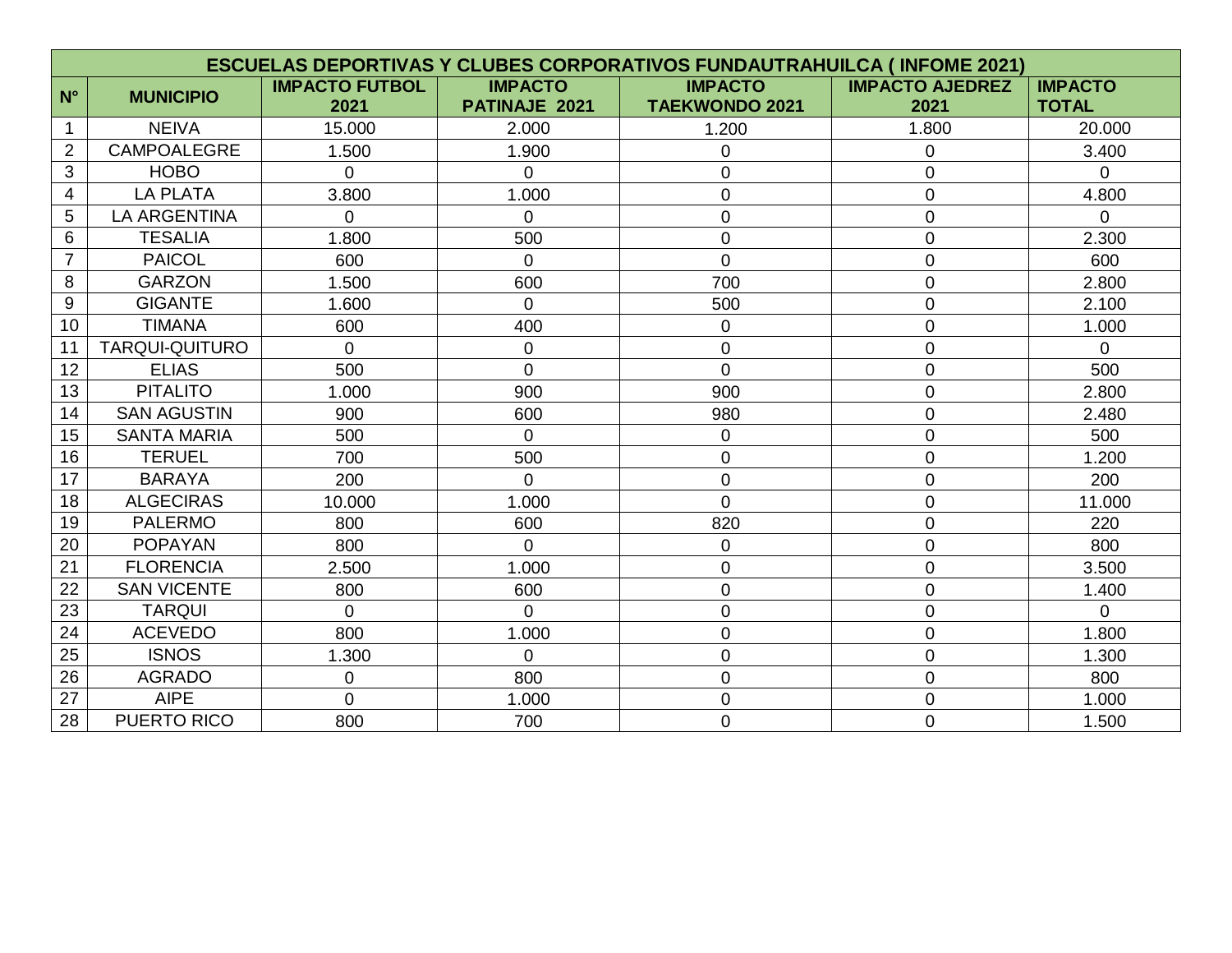| 29            | <b>IQUIRA</b>     | 500    |        |       |       | 500    |
|---------------|-------------------|--------|--------|-------|-------|--------|
| 30            | <b>RIVERA</b>     | 2.400  | .000   | 600   |       | 4.000  |
| $\Omega$<br>ັ | <b>VILLAVIEJA</b> | .000   |        |       |       | .000   |
|               | <b>TOTAL</b>      | 51.900 | 16.100 | 5.700 | 1.800 | 73.500 |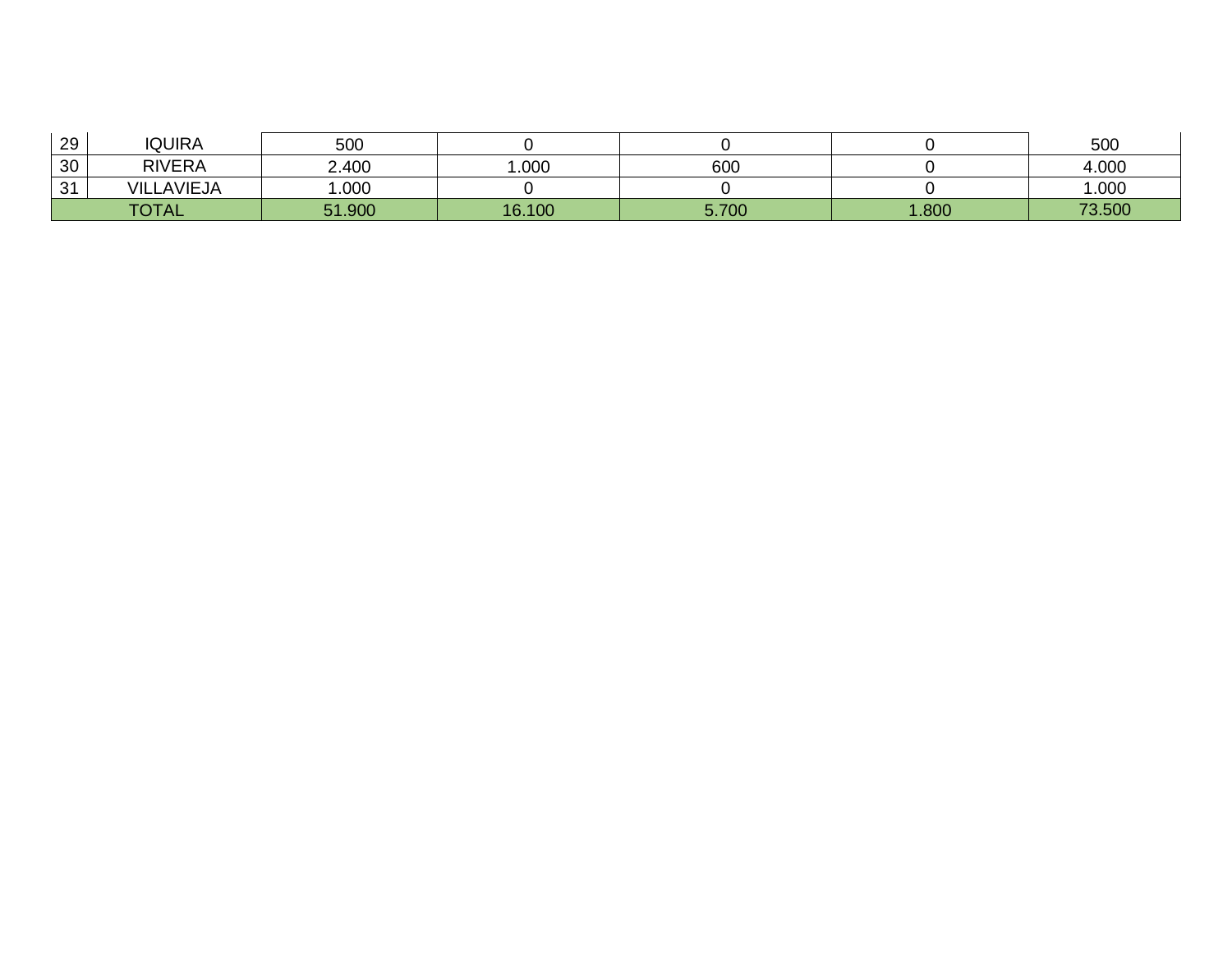| $N^{\circ}$    | <b>FUTBOL</b>      |     |  | $N^{\circ}$      | <b>PATINAJE</b>          |     |              | $N^{\circ}$    | <b>TAEKWONDO</b>             |     |
|----------------|--------------------|-----|--|------------------|--------------------------|-----|--------------|----------------|------------------------------|-----|
| $\mathbf{1}$   | <b>FLORENCIA</b>   | 70  |  | $\mathbf{1}$     | <b>FLORENCIA</b>         | 65  |              | $\overline{1}$ | <b>GARZON</b>                | 35  |
| $\overline{2}$ | <b>SAN VICENTE</b> | 54  |  | $\overline{2}$   | <b>SAN VICENTE</b>       | 86  |              | 2              | <b>PITALITO</b>              | 52  |
| 3              | PUERTO RICO        | 46  |  | 3                | <b>LA PLATA</b>          | 56  |              | 3              | <b>SAN</b><br><b>AGUSTIN</b> | 53  |
| $\overline{4}$ | <b>POPAYAN</b>     | 41  |  | $\overline{4}$   | <b>TESALIA</b>           | 23  |              | $\overline{4}$ | <b>GIGANTE</b>               | 24  |
| 5              | <b>LA PLATA</b>    | 134 |  | 5                | <b>GARZON</b>            | 25  |              | 5              | <b>RIVERA</b>                | 60  |
| 6              | <b>TESALIA</b>     | 76  |  | 6                | <b>AGRADO</b>            | 17  |              | $6\phantom{1}$ | <b>NEIVA</b>                 | 60  |
| $\overline{7}$ | <b>IQUIRA</b>      | 107 |  | $\overline{7}$   | <b>PITALITO</b>          | 15  |              | $\overline{7}$ | <b>PALERMO</b>               | 45  |
| 8              | <b>PAICOL</b>      | 56  |  | $\boldsymbol{8}$ | 52<br><b>SAN AGUSTIN</b> |     | <b>TOTAL</b> |                | 329                          |     |
| 9              | <b>GARZON</b>      | 82  |  | $9\,$            | <b>TIMANA</b>            | 22  |              |                |                              |     |
| 10             | <b>GIGANTE</b>     | 178 |  | 10               | <b>ACEVEDO</b>           | 40  |              | $N^{\circ}$    | <b>ATLETISMO</b>             |     |
| 11             | <b>PITALITO</b>    | 15  |  | 11               | <b>ALGECIRAS</b>         | 80  |              | $\mathbf{1}$   | <b>GARZON</b>                | 33  |
| 12             | <b>SAN AGUSTIN</b> | 62  |  | 12               | <b>RIVERA</b>            | 70  |              |                | <b>TOTAL</b>                 | 33  |
| 13             | <b>ISNOS</b>       | 80  |  | 13               | <b>PALERMO</b>           | 12  |              |                |                              |     |
| 14             | <b>ELIAS</b>       | 39  |  | 14               | <b>TERUEL</b>            | 35  |              | $N^{\circ}$    | <b>FUTSALA</b>               |     |
| 15             | <b>TIMANA</b>      | 24  |  | 15               | <b>CAMPOALEGRE</b>       | 48  |              | $\mathbf 1$    | <b>ALGECIRAS</b>             | 90  |
| 16             | <b>ACEVEDO</b>     | 126 |  | 16               | <b>NEIVA</b>             | 183 |              | 2              | <b>NEIVA</b>                 | 25  |
| 17             | <b>ALGECIRAS</b>   | 150 |  |                  | <b>TOTAL</b>             | 829 |              |                | <b>TOTAL</b>                 | 115 |
| 18             | <b>BARAYA</b>      | 130 |  |                  |                          |     |              |                |                              |     |
| 19             | <b>RIVERA</b>      | 145 |  |                  |                          |     |              | $N^{\circ}$    | <b>AJEDREZ</b>               |     |
| 20             | <b>SANTA MARIA</b> | 115 |  |                  |                          |     |              |                | <b>NEIVA</b>                 | 31  |
| 21             | <b>CAMPOALEGRE</b> | 113 |  |                  |                          |     |              |                | <b>TOTAL</b>                 | 31  |
| 22             | <b>PALERMO</b>     | 114 |  |                  |                          |     |              |                |                              |     |
| 23             | <b>TERUEL</b>      | 87  |  |                  |                          |     |              |                |                              |     |
| 24             | <b>NEIVA</b>       | 219 |  |                  |                          |     |              |                |                              |     |

**TOTAL 2263**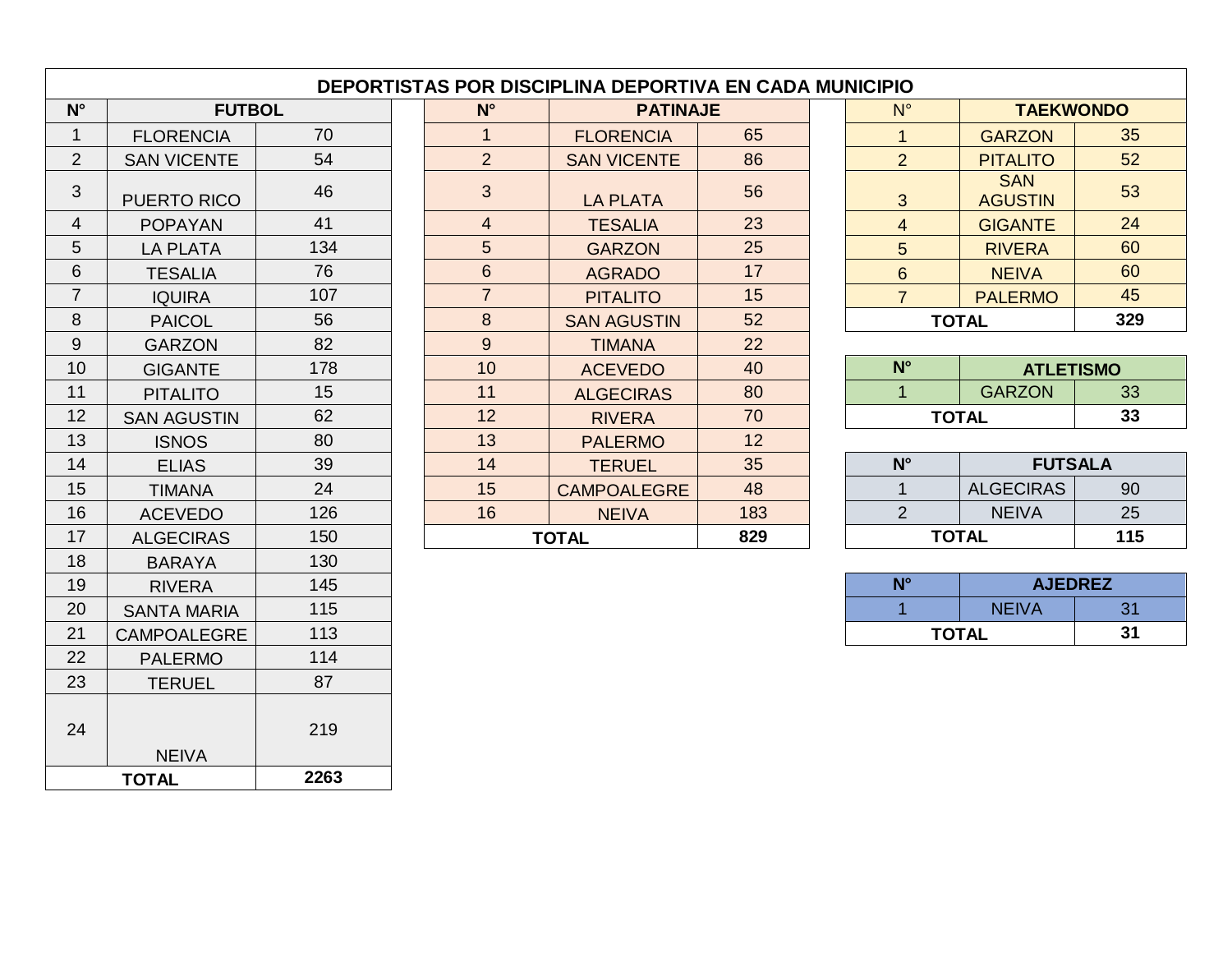| <b>TAEKWONDO</b> |     |               | <b>PATINAJE</b> |
|------------------|-----|---------------|-----------------|
| IIL A<br>329     |     | <b>CAQUET</b> | 151             |
| TAL              | 329 | <b>HUILA</b>  | 675             |
|                  |     | <b>TOTAL</b>  | 826             |

| 3                | <b>PAICOL</b>      |  | 10                     |                              |  |             |                        | <b>VINCULADOS A LA LIGA</b> |  |
|------------------|--------------------|--|------------------------|------------------------------|--|-------------|------------------------|-----------------------------|--|
| $\overline{4}$   | <b>GARZON</b>      |  |                        |                              |  |             | <b>DEL HUILA</b>       |                             |  |
| $\overline{5}$   | <b>GIGANTE</b>     |  | <b>VINCULADOS A LA</b> |                              |  | $N^{\circ}$ | <b>MUNICIPIO</b>       |                             |  |
| 6                | <b>PITALITO</b>    |  | <b>LIGA DEL HUILA</b>  |                              |  |             | <b>LA PLATA</b>        |                             |  |
| $\overline{7}$   | <b>SAN AGUSTIN</b> |  | $N^{\circ}$            | <b>MUNICIPI</b>              |  | 2           | <b>AGRADO</b>          |                             |  |
| 8                | <b>ISNOS</b>       |  |                        | <b>SAN</b><br><b>AGUSTIN</b> |  | 3           | <b>PITALITO</b>        |                             |  |
| $\boldsymbol{8}$ | <b>ELIAS</b>       |  | 2                      | <b>GARZON</b>                |  | 4           | <b>ALGECIRAS</b>       |                             |  |
| 10               | <b>TIMANA</b>      |  | 3                      | <b>GIGANTE</b>               |  | 5           | <b>RIVERA</b>          |                             |  |
| 11               | <b>ACEVEDO</b>     |  | 4                      | <b>PALERMO</b>               |  | 6           | <b>PALERMO</b>         |                             |  |
| 12               | <b>ALGECIRAS</b>   |  | 5                      | <b>NEIVA</b>                 |  |             | <b>CAMPOALEGR</b><br>F |                             |  |
| 13               | <b>BARAYA</b>      |  |                        |                              |  | 8           | <b>NEIVA</b>           |                             |  |

| <b>SIN VINCULACION A LA</b> |
|-----------------------------|
| LIGA DEL HUILA              |

| <b>TAEKWONDO</b> |     |  |  |  |  |  |  |  |
|------------------|-----|--|--|--|--|--|--|--|
| HUILA            | 329 |  |  |  |  |  |  |  |
| <b>TOTAL</b>     | 329 |  |  |  |  |  |  |  |

| $\overline{2}$  | <b>TESALIA</b>     | <b>TOTAL DE CLUBES</b> |                              |  |                |                            |
|-----------------|--------------------|------------------------|------------------------------|--|----------------|----------------------------|
| $\mathbf{3}$    | <b>PAICOL</b>      | 10                     |                              |  |                | <b>VINCULADOS A LA LIC</b> |
| $\overline{4}$  | <b>GARZON</b>      |                        |                              |  |                | <b>DEL HUILA</b>           |
| $5\phantom{.0}$ | <b>GIGANTE</b>     | <b>VINCULADOS A LA</b> |                              |  | $N^{\circ}$    | <b>MUNICIPI</b>            |
| 6               | <b>PITALITO</b>    | <b>LIGA DEL HUILA</b>  |                              |  |                | LA PLAT                    |
| $\overline{7}$  | <b>SAN AGUSTIN</b> | $N^{\circ}$            | <b>MUNICIPI</b>              |  | $\overline{2}$ | <b>AGRADO</b>              |
| 8               | <b>ISNOS</b>       |                        | <b>SAN</b><br><b>AGUSTIN</b> |  | 3              | <b>PITALITO</b>            |
| 8               | <b>ELIAS</b>       | 2                      | <b>GARZON</b>                |  | 4              | ALGECIR/                   |
| 10              | <b>TIMANA</b>      | 3                      | <b>GIGANTE</b>               |  | 5              | <b>RIVERA</b>              |
| 11              | <b>ACEVEDO</b>     | 4                      | <b>PALERMO</b>               |  | 6              | <b>PALERM</b>              |
| 12 <sup>2</sup> | <b>ALGECIRAS</b>   | 5                      | <b>NEIVA</b>                 |  |                | <b>CAMPOALE</b>            |

| <b>SIN VINCULAR A LA</b><br>LIGA DEL HUILA |                 |
|--------------------------------------------|-----------------|
| N°                                         | <b>MUNICIPI</b> |

| <b>FUTBOL</b>        |       | <b>VINCULADOS POR</b> |                        |  | <b>TAEKWONDO</b>      |                                 |  | <b>PATINAJE</b>    |                           |                                                   |  |
|----------------------|-------|-----------------------|------------------------|--|-----------------------|---------------------------------|--|--------------------|---------------------------|---------------------------------------------------|--|
| <b>CAQUET</b><br>A   | 170   |                       | <b>FUNDAUTRAHUILCA</b> |  | <b>HUILA</b>          | 329                             |  | <b>CAQUET</b><br>A | 151                       |                                                   |  |
| CAUCA                | 41    | $N^{\circ}$           | <b>MUNICIPIO</b>       |  | <b>TOTAL</b>          | 329                             |  | <b>HUILA</b>       | 675                       |                                                   |  |
| <b>HUILA</b>         | 2.052 | 1                     | <b>LA PLATA</b>        |  |                       |                                 |  | <b>TOTAL</b>       | 826                       |                                                   |  |
| <b>TOTAL</b>         | 2263  | $\overline{2}$        | <b>TESALIA</b>         |  |                       | <b>TOTAL DE CLUBES</b>          |  |                    |                           |                                                   |  |
|                      |       | 3                     | <b>PAICOL</b>          |  |                       | 10                              |  |                    | <b>VINCULADOS A LA LI</b> |                                                   |  |
| <b>TOTAL DE LIGA</b> |       | 4                     | <b>GARZON</b>          |  |                       |                                 |  | <b>DEL HUILA</b>   |                           |                                                   |  |
| 71                   |       | 5                     | <b>GIGANTE</b>         |  |                       | <b>VINCULADOS A LA</b>          |  | $N^{\circ}$        | <b>MUNICIP</b>            |                                                   |  |
|                      |       | 6                     | <b>PITALITO</b>        |  |                       | <b>LIGA DEL HUILA</b>           |  |                    | <b>LA PLAT</b>            |                                                   |  |
|                      |       | $\overline{7}$        | <b>SAN AGUSTIN</b>     |  | $N^{\circ}$           | <b>MUNICIPI</b><br>O            |  | 2                  | <b>AGRAD</b>              |                                                   |  |
|                      |       | 8                     | <b>ISNOS</b>           |  | 1                     | <b>SAN</b><br><b>AGUSTIN</b>    |  | 3                  | <b>PITALIT</b>            |                                                   |  |
|                      |       | 8                     | <b>ELIAS</b>           |  | $\overline{2}$        | <b>GARZON</b>                   |  | 4                  | <b>ALGECIR</b>            |                                                   |  |
|                      |       | 10                    | <b>TIMANA</b>          |  | 3                     | <b>GIGANTE</b>                  |  | 5                  | <b>RIVER</b>              |                                                   |  |
|                      |       | 11                    | <b>ACEVEDO</b>         |  | 4                     | <b>PALERMO</b>                  |  | 6                  | <b>PALERN</b>             |                                                   |  |
|                      |       | 12 <sub>2</sub>       | <b>ALGECIRAS</b>       |  | 5                     | <b>NEIVA</b>                    |  | $\overline{7}$     | <b>CAMPOAL</b><br>E.      |                                                   |  |
|                      |       | 13                    | <b>BARAYA</b>          |  |                       |                                 |  | 8                  | <b>NEIVA</b>              |                                                   |  |
|                      |       | 14                    | <b>RIVERA</b>          |  |                       |                                 |  |                    |                           |                                                   |  |
|                      |       | 15                    | <b>SANTA MARIA</b>     |  |                       | <b>SIN VINCULAR A LA</b>        |  |                    |                           |                                                   |  |
|                      |       | 16                    | <b>CAMPOALEGR</b><br>E |  | <b>LIGA DEL HUILA</b> |                                 |  |                    |                           | <b>SIN VINCULACION A</b><br><b>LIGA DEL HUILA</b> |  |
|                      |       | 17                    | <b>PALERMO</b>         |  | $N^{\circ}$           | <b>MUNICIPI</b><br>$\mathbf{o}$ |  |                    |                           |                                                   |  |

| <b>FUTBOL</b>      |       |  |  |  |  |  |  |  |
|--------------------|-------|--|--|--|--|--|--|--|
| <b>CAQUET</b><br>А | 170   |  |  |  |  |  |  |  |
| CAUCA              | 41    |  |  |  |  |  |  |  |
| HUILA              | 2.052 |  |  |  |  |  |  |  |
| TOTAL              | 2263  |  |  |  |  |  |  |  |

| <b>TOTAL DE LIGA</b> |  |
|----------------------|--|
| 71                   |  |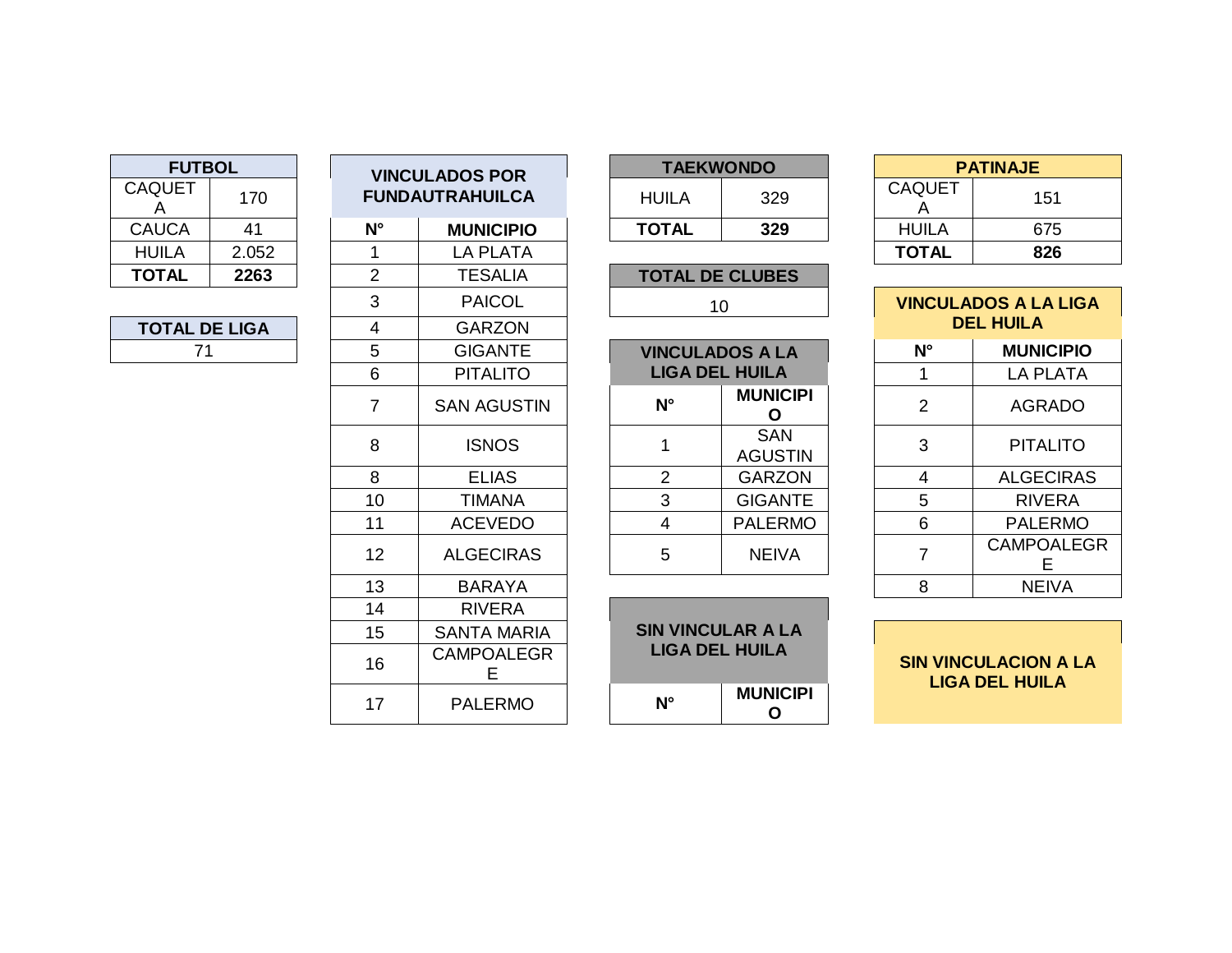#### **INFORME GENERAL DE LA COORDINACION ARTISTICA**

#### **RESULTADOS DEL AÑO 2021**

#### **RESULTADOS DEL AÑO 2021 DANZAS**

| <b>DANZAS</b>       |                                            |  |  |
|---------------------|--------------------------------------------|--|--|
| <b>DEPARTAMENTO</b> | <b>CANTIDAD DE</b><br><b>PARTICIPANTES</b> |  |  |
| <b>TOLIMA</b>       | 50                                         |  |  |
| <b>HUILA</b>        | 655                                        |  |  |
| <b>CAQUETA</b>      | 75                                         |  |  |
| <b>PUTUMAYO</b>     | 34                                         |  |  |
| <b>CAUCA</b>        | 68                                         |  |  |
| <b>TOTAL</b>        | 882                                        |  |  |

| <b>DANZAS</b>      |                      |  |  |
|--------------------|----------------------|--|--|
| <b>TOLIMA</b>      |                      |  |  |
| <b>CANTIDAD DE</b> |                      |  |  |
| <b>MUNICIPIO</b>   | <b>PARTICIPANTES</b> |  |  |
| <b>IBAGUE</b>      | 50                   |  |  |
| <b>TOTAL</b>       | 50                   |  |  |

| <b>DANZAS CAQUETA</b>                                |    |  |  |
|------------------------------------------------------|----|--|--|
| <b>CANTIDAD DE PARTICIPANTES</b><br><b>MUNICIPIO</b> |    |  |  |
| <b>FLORENCIA</b>                                     | 35 |  |  |
| PUERTO RICO                                          |    |  |  |
| <b>SAN VICENTE</b>                                   | 40 |  |  |
| TOTAL                                                | 75 |  |  |

| <b>DANZAS PUTUMAYO</b>                                         |    |  |
|----------------------------------------------------------------|----|--|
| <b>CANTIDAD DE</b><br><b>PARTICIPANTES</b><br><b>MUNICIPIO</b> |    |  |
| <b>MOCOA</b>                                                   | 34 |  |
| <b>TOTAL</b>                                                   | 34 |  |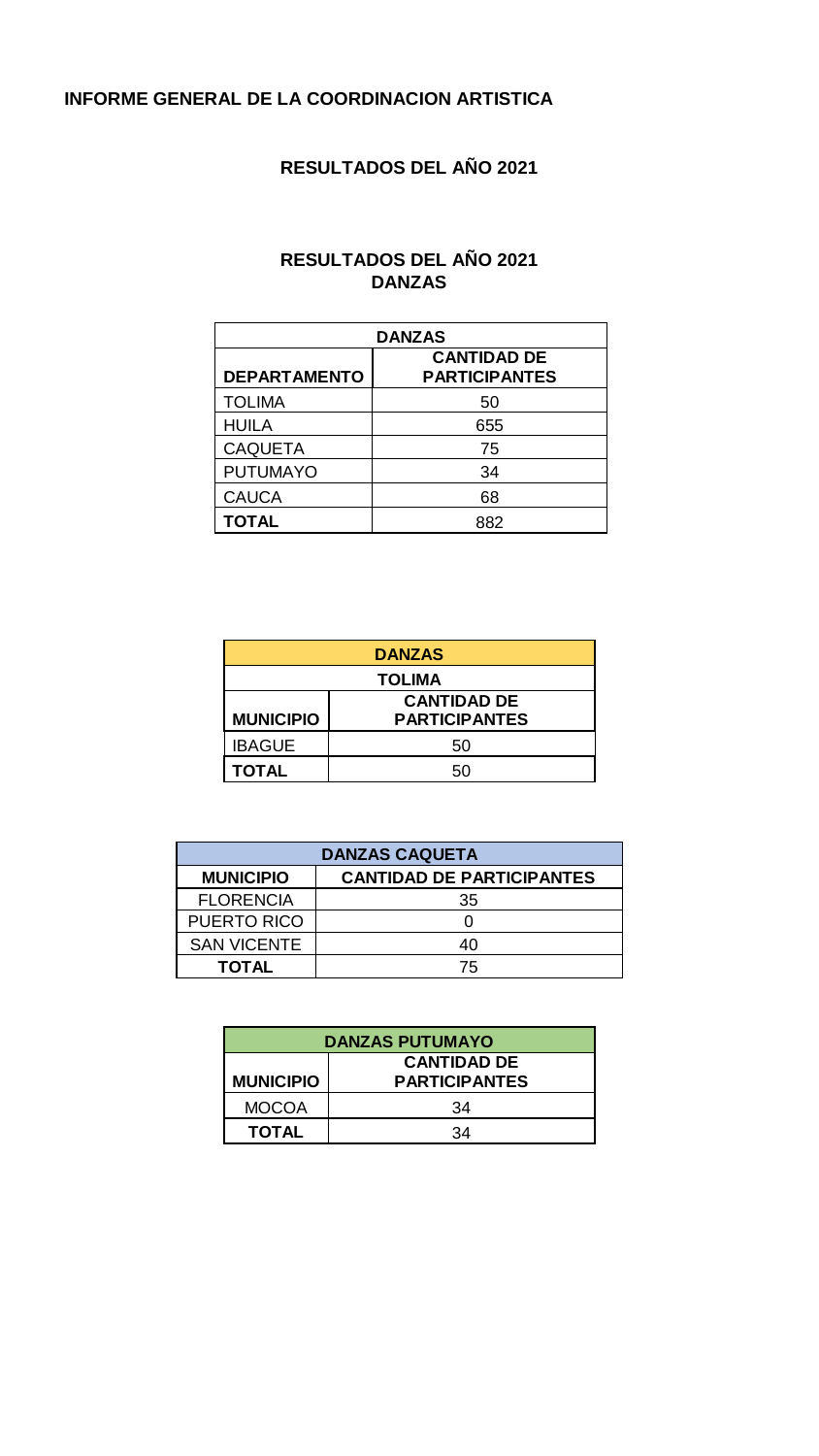| <b>DANZAS CAUCA</b>                                            |    |  |  |
|----------------------------------------------------------------|----|--|--|
| <b>CANTIDAD DE</b><br><b>PARTICIPANTES</b><br><b>MUNICIPIO</b> |    |  |  |
| <b>POPAYAN</b>                                                 | 56 |  |  |
| <b>SANTANDER DE</b><br><b>QUILICHADO</b>                       | 12 |  |  |
| <b>TOTAL</b>                                                   |    |  |  |

| <b>DANZAS HUILA</b> |                      |  |
|---------------------|----------------------|--|
|                     | <b>CANTIDAD DE</b>   |  |
| <b>DEPARTAMENTO</b> | <b>PARTICIPANTES</b> |  |
| <b>ALGECIRAS</b>    | 45                   |  |
| <b>BARAYA</b>       | 34                   |  |
| <b>CAMPOALEGRE</b>  | 58                   |  |
| GARZON              | 50                   |  |
| <b>GIGANTE</b>      | 31                   |  |
| <b>ISNOS</b>        | 26                   |  |
| IQUIRA              | 43                   |  |
| <b>LA PLATA</b>     | 43                   |  |
| <b>NEIVA</b>        | 115                  |  |
| <b>PALERMO</b>      | 27                   |  |
| <b>PAICOL</b>       | 26                   |  |
| <b>TESALIA</b>      | 47                   |  |
| <b>RIVERA</b>       | 60                   |  |
| <b>SANTA MARIA</b>  | 50                   |  |
| TOTAL               | 655                  |  |

#### **RESULTADOS DEL AÑO 2021**

#### **MUSICA**

| <b>MUSICA</b>                                                     |     |  |  |
|-------------------------------------------------------------------|-----|--|--|
| <b>CANTIDAD DE</b><br><b>DEPARTAMENTO</b><br><b>PARTICIPANTES</b> |     |  |  |
| <b>CAQUETA</b>                                                    | 30  |  |  |
| <b>CAUCA</b>                                                      | 15  |  |  |
| <b>HUILA</b>                                                      | 467 |  |  |
| <b>TOTAL</b>                                                      | 512 |  |  |

| <b>MUSICA CAQUETÁ</b> |                      |  |
|-----------------------|----------------------|--|
| <b>CANTIDAD DE</b>    |                      |  |
| <b>MUNICIPIO</b>      | <b>PARTICIPANTES</b> |  |
| <b>FLORENCIA</b>      | 30                   |  |
| <b>TOTAL</b>          | 30.                  |  |

| <b>MUSICA CAUCA</b> |                      |  |
|---------------------|----------------------|--|
| <b>CANTIDAD DE</b>  |                      |  |
| <b>MUNICIPIO</b>    | <b>PARTICIPANTES</b> |  |
| <b>POPAYAN</b>      | 15                   |  |
| <b>TOTAL</b>        | 15                   |  |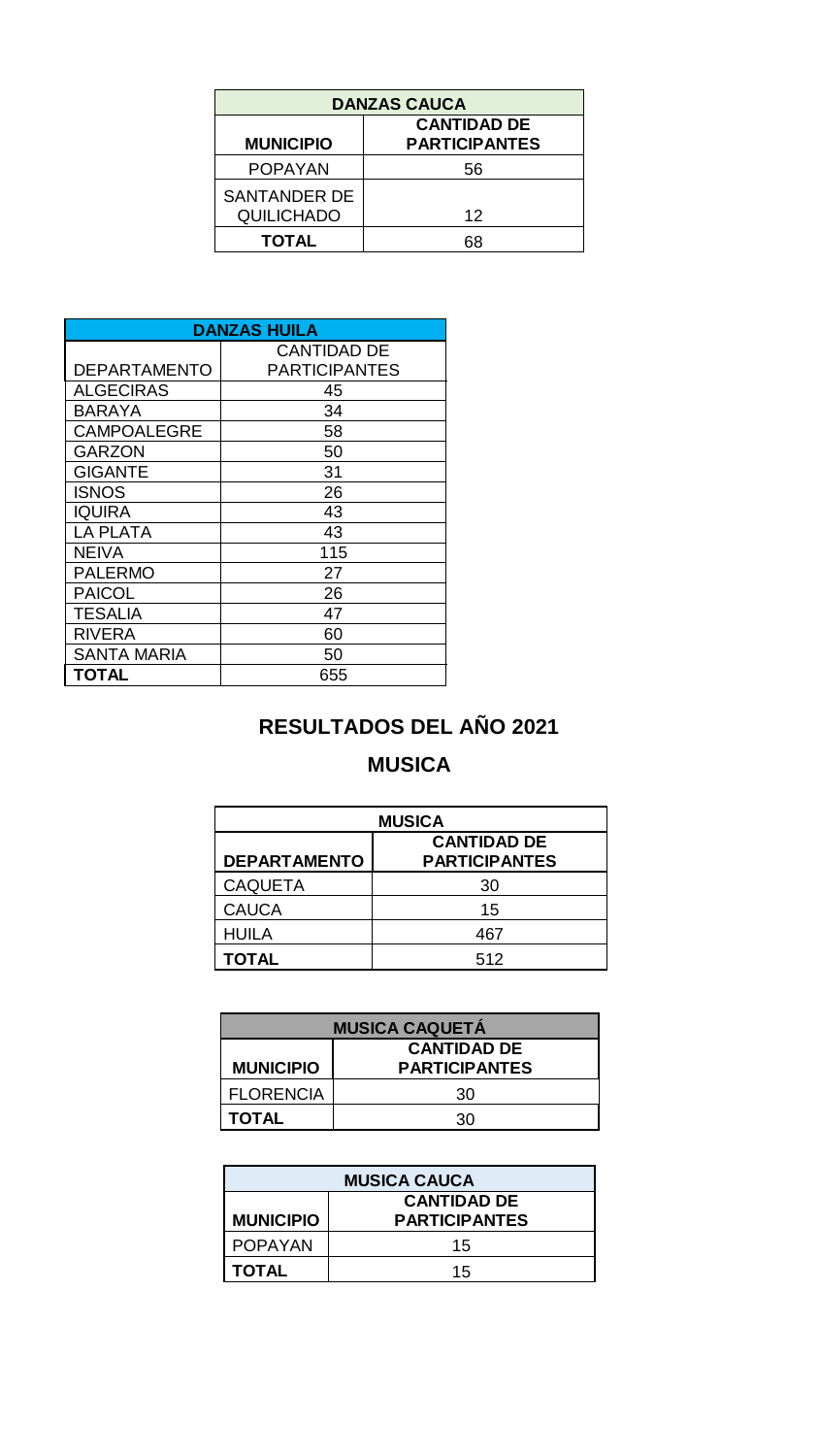| <b>MUSICA HUILA</b> |                      |  |
|---------------------|----------------------|--|
|                     | <b>CANTIDAD DE</b>   |  |
| <b>DEPARTAMENTO</b> | <b>PARTICIPANTES</b> |  |
| <b>ALGECIRAS</b>    | 26                   |  |
| SANTA MARIA         | 45                   |  |
| <b>BARAYA</b>       | 16                   |  |
| <b>NEIVA</b>        | 124                  |  |
| <b>ISNOS</b>        | 41                   |  |
| <b>ELIAS</b>        | 56                   |  |
| <b>TIMANA</b>       | 40                   |  |
| <b>ACEVEDO</b>      | 67                   |  |
| <b>RIVERA</b>       | 22                   |  |
| <b>CAMPOALEGRE</b>  | 30                   |  |
| <b>TOTAL</b>        | 467                  |  |

| <b>IMPACTOS PRESENTACIONES ARTISTICAS</b>                                                                                                                                                                                                                                                                                                                                                                                                                                   |                                            |  |
|-----------------------------------------------------------------------------------------------------------------------------------------------------------------------------------------------------------------------------------------------------------------------------------------------------------------------------------------------------------------------------------------------------------------------------------------------------------------------------|--------------------------------------------|--|
| <b>CURSOS</b>                                                                                                                                                                                                                                                                                                                                                                                                                                                               | <b>CANTIDAD DE</b><br><b>PARTICIPANTES</b> |  |
| ARTES Y OFICIOS                                                                                                                                                                                                                                                                                                                                                                                                                                                             | 132                                        |  |
| <b>MUSICA NEIVA</b>                                                                                                                                                                                                                                                                                                                                                                                                                                                         | 10.320                                     |  |
| <b>DANZAS NEIVA</b>                                                                                                                                                                                                                                                                                                                                                                                                                                                         | 1.620                                      |  |
| <b>DANZAS MUNICIPIOS</b>                                                                                                                                                                                                                                                                                                                                                                                                                                                    | 12.349                                     |  |
| <b>MUSICA MUNICIPIOS</b>                                                                                                                                                                                                                                                                                                                                                                                                                                                    | 9.349                                      |  |
| CONCURSO FONOMIMICA                                                                                                                                                                                                                                                                                                                                                                                                                                                         | 300                                        |  |
| FESTIVAL FOLCLORICO INFANTIL ÑAPANGAS DE MI TIERRA<br>CAUCA (MERCADERES, PIENDAMO, TOTORO, MIRANDA Y<br>POPAYAN) DANZAS PAREJAS INFANTILES                                                                                                                                                                                                                                                                                                                                  | 3.500                                      |  |
| PRODUCCION DE CD DE LA BANDA SINFONICA JUVENIL CON<br>1000 UNIDADES Y CLASIFICADA ENTRE LAS 10 MEJORES DE<br>LA MUSICA EN EL ENCUENTRO DEPARTAMENTAL DE LA<br><b>CULTURA 2021</b>                                                                                                                                                                                                                                                                                           | 5.000                                      |  |
| FESTIVAL MULTICULTURAL NAVIDEÑO EN IBAGUE DE DANZA<br>POR PAREJA SE OBTUVO EL PRIMER PUESTO EN<br>CATEGORIA JUVENIL CON LA PAREJA REPRESENTANTE DE<br>MOCOA, SEGUNDO PUESTO EN LA MISMA CATEGORIA CON<br>LA PAREJA CAQUETA. EN LA CATEGORIA INFANTIL SE<br>OBTUVO EL SEGUNDO PUESTO CON LA PAREJA DEL HUILA.<br>LA FUNDACION ESTUVO REPRESENTANDO POR TRES<br>PAREJAS JUVENILES Y UNA INFANTIL. LA UNICA<br>DELEGACION QUE NO FIGURO EN LA PREMIACION FUE LA<br>DE POPAYAN. | 1.315                                      |  |
| <b>TOTAL</b>                                                                                                                                                                                                                                                                                                                                                                                                                                                                | 43885                                      |  |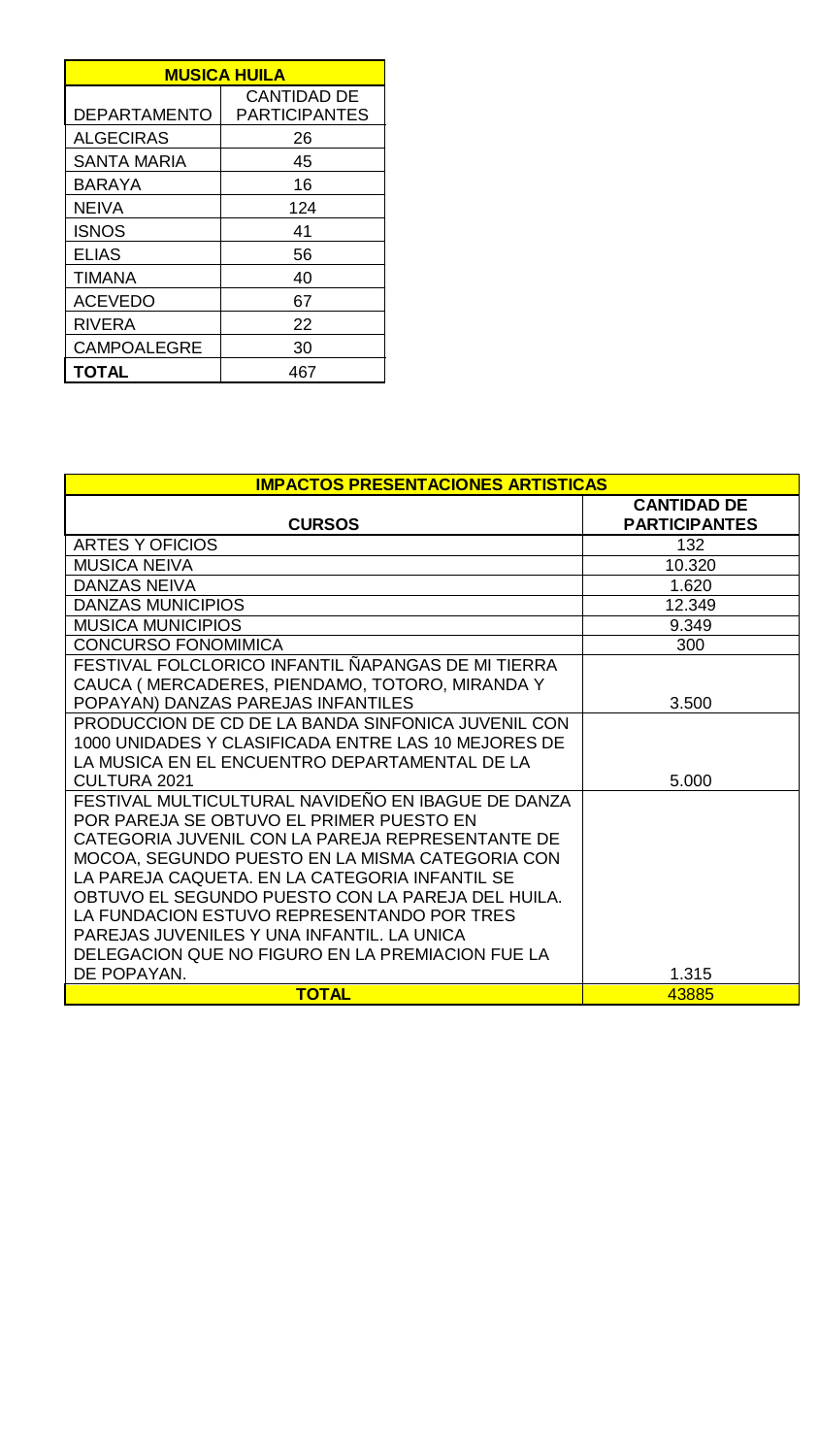**Sa Fundación Social UTRAHUILCA** os de Talento, Solidaridad y Excelencia Humana





| INFORME PROGRAMA EDUCACIÓN ESPECIAL                              |                    |                                                                   |                                       |                                                                                      |
|------------------------------------------------------------------|--------------------|-------------------------------------------------------------------|---------------------------------------|--------------------------------------------------------------------------------------|
| "Cuando el mundo dice que te rindas, la esperanza                |                    |                                                                   |                                       |                                                                                      |
| susurra que lo intentes una vez más".                            |                    |                                                                   |                                       |                                                                                      |
|                                                                  |                    |                                                                   | Lidefer.Com                           |                                                                                      |
| Coordinadora:                                                    |                    |                                                                   | Periodo:                              |                                                                                      |
|                                                                  |                    | María del Carmen Salazar Collazos                                 | Julio a Noviembre de 2021             |                                                                                      |
|                                                                  |                    | Grupo: Yedaix - Remembranzas.                                     |                                       | Nombre organización: Fundautrahuilca                                                 |
|                                                                  | Objetivo general:  |                                                                   |                                       | Implementar el modelo de la virtualidad y presencialidad en los jóvenes, adultos con |
|                                                                  |                    |                                                                   |                                       | necesidades educativas especiales Yedaix y adultos mayores del Programa              |
|                                                                  |                    |                                                                   |                                       | Remembranzas para contribuir al desarrollo intelectual, socio-afectiva, físico y     |
|                                                                  |                    |                                                                   |                                       | motriz, con el propósito de formar individuos con capacidades para desenvolverse     |
|                                                                  |                    |                                                                   |                                       | asertivamente en la sociedad y el fortalecimiento del envejecimiento activo en el    |
| adulto mayor.                                                    |                    |                                                                   |                                       |                                                                                      |
|                                                                  | Equipo de trabajo: |                                                                   |                                       |                                                                                      |
| Coronado                                                         |                    | Psicóloga: Luisa Fernanda Pérez                                   |                                       | Danza: Laura Sofía González Eraso                                                    |
|                                                                  |                    | Deporte: Andrés Mauricio Barbosa                                  | Teatro: Nicolás Jiménez Trujillo      |                                                                                      |
| Díaz                                                             |                    |                                                                   |                                       |                                                                                      |
| Manualidades: María Rocío Arámbulo<br>Pulido                     |                    |                                                                   |                                       |                                                                                      |
|                                                                  | Puesta en marcha:  |                                                                   |                                       |                                                                                      |
| Fecha                                                            |                    | <b>Actividad</b>                                                  |                                       | Impacto                                                                              |
|                                                                  | 6/07/2021          | Iniciación de trabajo.                                            |                                       | 7 Docentes.                                                                          |
|                                                                  | 16/07/2021         | Reunión de trabajo con los                                        |                                       | 6 Docentes.                                                                          |
|                                                                  |                    | docentes.                                                         |                                       |                                                                                      |
|                                                                  | 23/07/2021         | Reunión de                                                        | trabajo con<br>los                    | 6 Docentes.                                                                          |
|                                                                  |                    | docentes presentación del plan de                                 |                                       |                                                                                      |
|                                                                  |                    | trabajo cada área: Música, danza,                                 |                                       |                                                                                      |
|                                                                  |                    | teatro, deporte, Manualidades y<br>proyecto de vida.              |                                       |                                                                                      |
|                                                                  | 28/07/2021         | Inicio<br>clases virtuales<br>35 Jóvenes y adultos.<br>con<br>los |                                       |                                                                                      |
|                                                                  |                    | estudiantes Yedaix.                                               |                                       |                                                                                      |
|                                                                  | 3/08/2021          | Reunión virtual de padres de familia<br>35 Padres de Familia      |                                       |                                                                                      |
|                                                                  |                    | y cuidadores del Programa Yedaix.                                 |                                       |                                                                                      |
|                                                                  | 10/08/2021         |                                                                   | Taller virtual con la Psicóloga a los | 35 Jóvenes y adultos                                                                 |
|                                                                  |                    | estudiantes Yedaix, con el tema:                                  |                                       |                                                                                      |
|                                                                  |                    | <b>Habilidades</b><br>de<br>autonomía<br>personal.                |                                       |                                                                                      |
|                                                                  | 14/08/2021         | Participación                                                     | el<br>mercado<br>en                   | 250 Personas.                                                                        |
|                                                                  |                    |                                                                   | campesino de los estudiantes:         |                                                                                      |
|                                                                  |                    | Angélica María Carrillo Aldana, Luz                               |                                       |                                                                                      |
|                                                                  |                    | Paola Gaviria, Oscar<br>Eduardo                                   |                                       |                                                                                      |
|                                                                  |                    | Correa y Jorge Arbey Medina.                                      |                                       |                                                                                      |
|                                                                  | 28/08/2021         | Participación<br>mercado<br>270 Personas.<br>el<br>en             |                                       |                                                                                      |
| campesino de los estudiantes:<br>Angélica María Carrillo Aldana, |                    |                                                                   |                                       |                                                                                      |
| Mónica Alejandra Delgado, Oscar                                  |                    |                                                                   |                                       |                                                                                      |
| Eduardo Correa, Jorge Arbey                                      |                    |                                                                   |                                       |                                                                                      |
| Medina.                                                          |                    |                                                                   |                                       |                                                                                      |
|                                                                  | 28/08/2021         | Presentación                                                      | invitados<br>como                     | 500 Personas                                                                         |
|                                                                  |                    | especiales a los Jóvenes Angélica                                 |                                       |                                                                                      |
|                                                                  |                    | María Carrillo Aldana,                                            | canción                               |                                                                                      |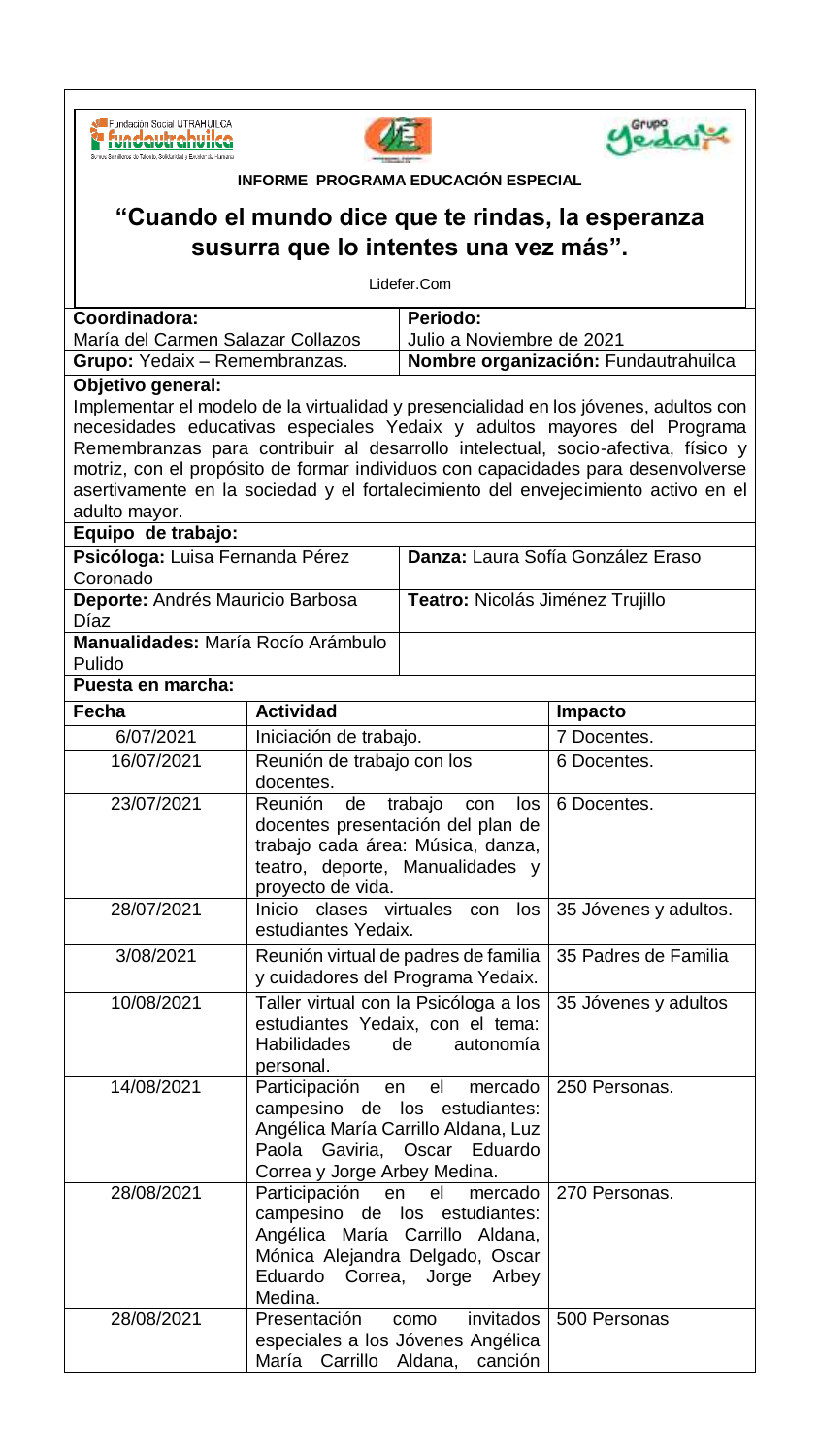|            | "Quien como tú" y Mauricio<br>Ramírez Canoles, canción "Dulce<br>pecado", en<br>el<br>de<br>concurso<br>fonomimica organizado<br>por<br>Fundautrahuilca en<br>el Centro<br><b>Comercial Unicentro</b>                                                                             |                                         |
|------------|-----------------------------------------------------------------------------------------------------------------------------------------------------------------------------------------------------------------------------------------------------------------------------------|-----------------------------------------|
| 31/08/2021 | Reunión de trabajo con<br>los<br>docentes sobre el Informe semanal<br>en las clases virtuales.                                                                                                                                                                                    | 6 Docentes.                             |
| 2/09/2021  | Encuentro de adultos mayores<br>Remembranzas.                                                                                                                                                                                                                                     | 17 Adultos<br>mayores<br>Remembranzas.  |
| 11/09/2021 | Participación en<br>el<br>270 Personas.<br>mercado<br>campesino de los estudiantes:<br>Angélica María Carrillo Aldana,<br>Luisa Yulieth Díaz Losada, Oscar<br>Eduardo Correa, Jorge Arbey<br>Medina.                                                                              |                                         |
| 14/09/2021 | Taller virtual con la Psicóloga a los<br>35 Jóvenes y adultos<br>estudiantes Yedaix, con el tema:<br>Responsabilidad académica.                                                                                                                                                   |                                         |
| 20/09/2021 | Inicio clases presenciales con los<br>estudiantes Yedaix.                                                                                                                                                                                                                         | 16 jóvenes y adultos.                   |
| 21/09/2021 | Inicio clases presenciales con los<br>adultos mayores Remembranzas.                                                                                                                                                                                                               | 20 Adultos<br>mayores<br>Remembranzas.  |
| 25/09/2021 | Participación en<br>el<br>mercado<br>campesino de los estudiantes:<br>Angélica María Carrillo Aldana,<br>Luisa Yulieth Díaz Losada, Oscar<br>Eduardo<br>Correa, Jorge Arbey<br>Medina                                                                                             | 270 Personas.                           |
| 9/10/2021  | Participación<br>el<br>mercado  <br>en<br>campesino de los estudiantes:<br>Angélica María Carrillo Aldana,<br>Luisa Yulieth Díaz Losada, Oscar<br>Eduardo Correa, Jorge Arbey<br>Medina y Yesenia Ortiz Quintero.                                                                 | 270 Personas.                           |
| 23/10/2021 | Participación en<br>el<br>mercado<br>campesino de los estudiantes:<br>Angélica María Carrillo Aldana,<br>Luisa Yulieth Díaz Losada, Oscar<br>Eduardo Correa, Jorge Arbey<br>Medina y Yesenia Ortiz Quintero.                                                                      | 270 Personas.                           |
| 5/11/2021  | Foro Nacional por la Inclusión por la<br>de la<br>Discapacidad<br>Inclusión<br>"Aportes y Experiencias desde la<br>Economía Solidaria", realizado en<br>el Centro Comercial Unicentro.                                                                                            |                                         |
| 6/11/2021  | Participación en<br>el<br>mercado<br>campesino de los estudiantes:<br>Angélica María Carrillo Aldana,<br>Aleidy Chilito Perdomo,<br>Oscar<br>Eduardo<br>Correa, Jorge Arbey<br>Medina y Yesenia Ortiz Quintero.                                                                   | 270 Personas.                           |
| 10/11/2021 | Celebración del Halloween con los<br>jóvenes del Programa Yedaix,<br>donde se realizaron actividades<br>lúdicas - formativas, también se<br>realizó un compartir con los jóvenes<br>donde cada uno tenía su refrigerio<br>como: Hamburguesa,<br>perro<br>$\mathsf{v}$<br>gaseosa. | 30<br>del<br>Jóvenes<br>Programa Yedaix |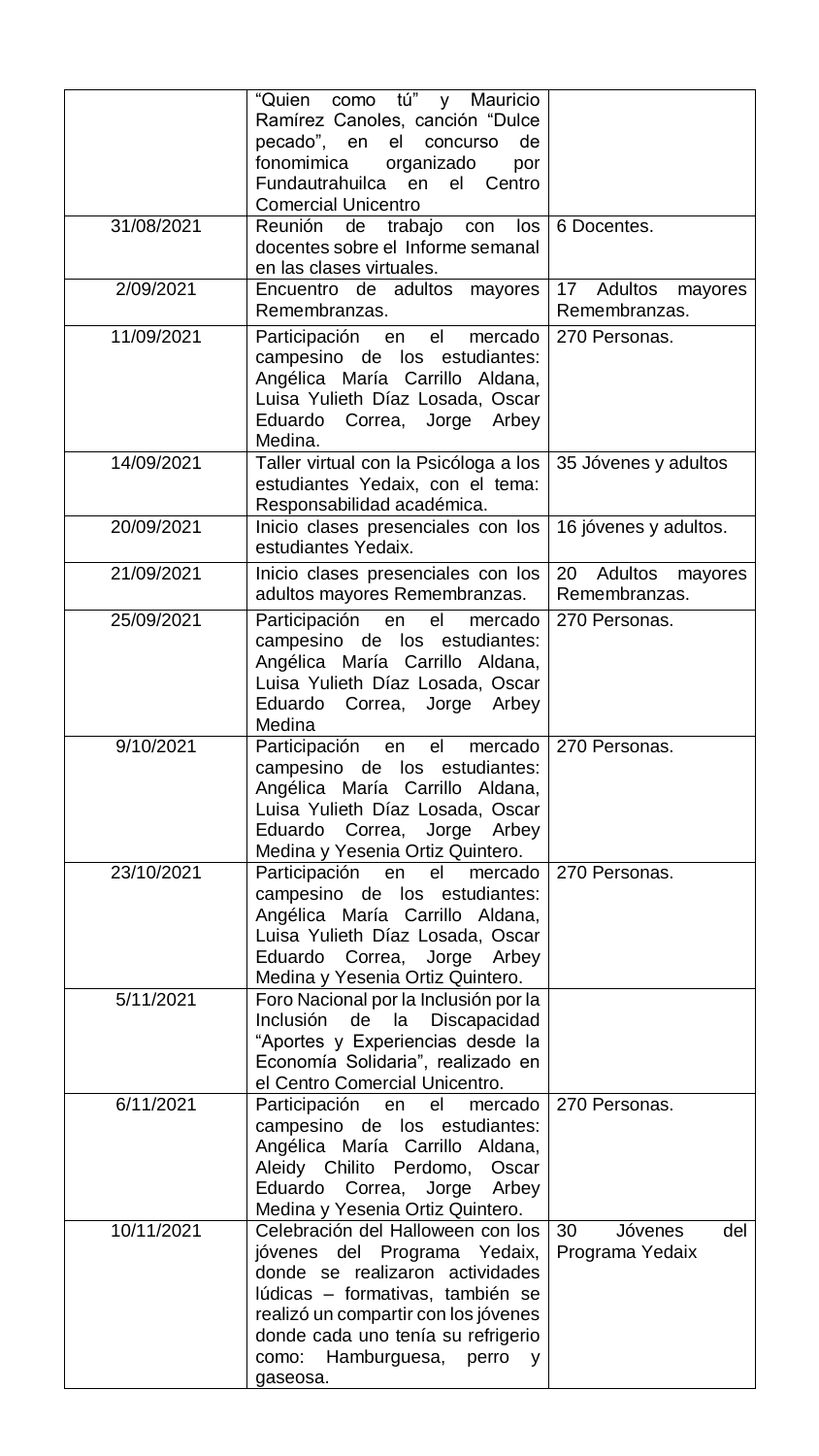| 25/11/2021                                     | Remembranzas.                                                                                                                                                        | Clausura del Programa Yedaix y 100 Personas                    |  |
|------------------------------------------------|----------------------------------------------------------------------------------------------------------------------------------------------------------------------|----------------------------------------------------------------|--|
| 1/12/2021                                      | Paseo Villa Bethel con los adultos   25 Personas<br>mayores del<br>Programa<br>Remembranzas, ese día fue lleno<br>de mucha alegría para todo el<br>grupo y docentes. |                                                                |  |
| Fecha de entrega: Neiva, 30 de Noviembre/2021. |                                                                                                                                                                      |                                                                |  |
| <b>Presentado por:</b>                         |                                                                                                                                                                      | María del Carmen Salazar Collazos<br>Coordinadora del programa |  |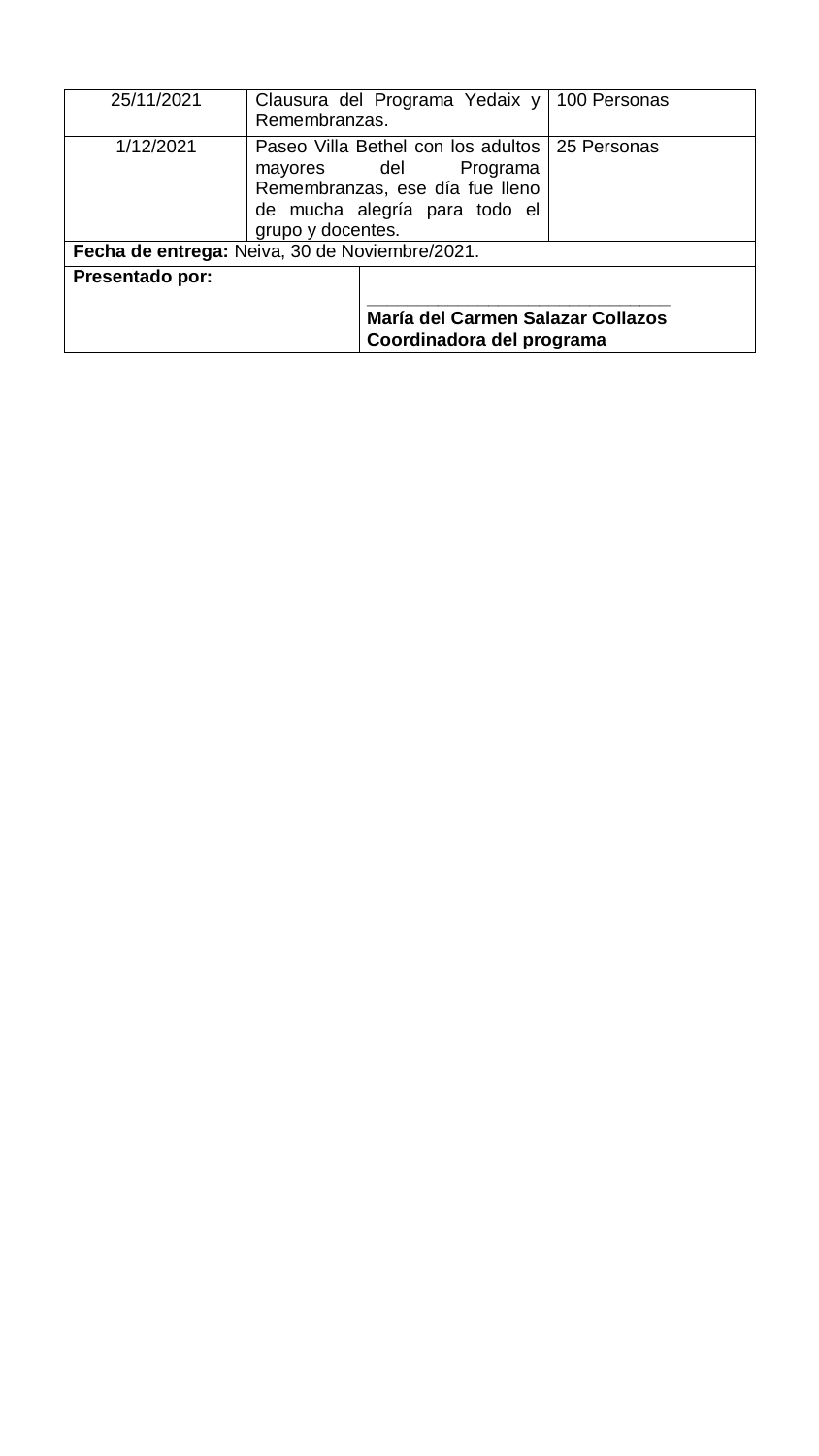# REDSOR **SA**

### COORDIINADOR

DIANA PATRICIATOVAR SALAS

# INFORME ANUAL 2021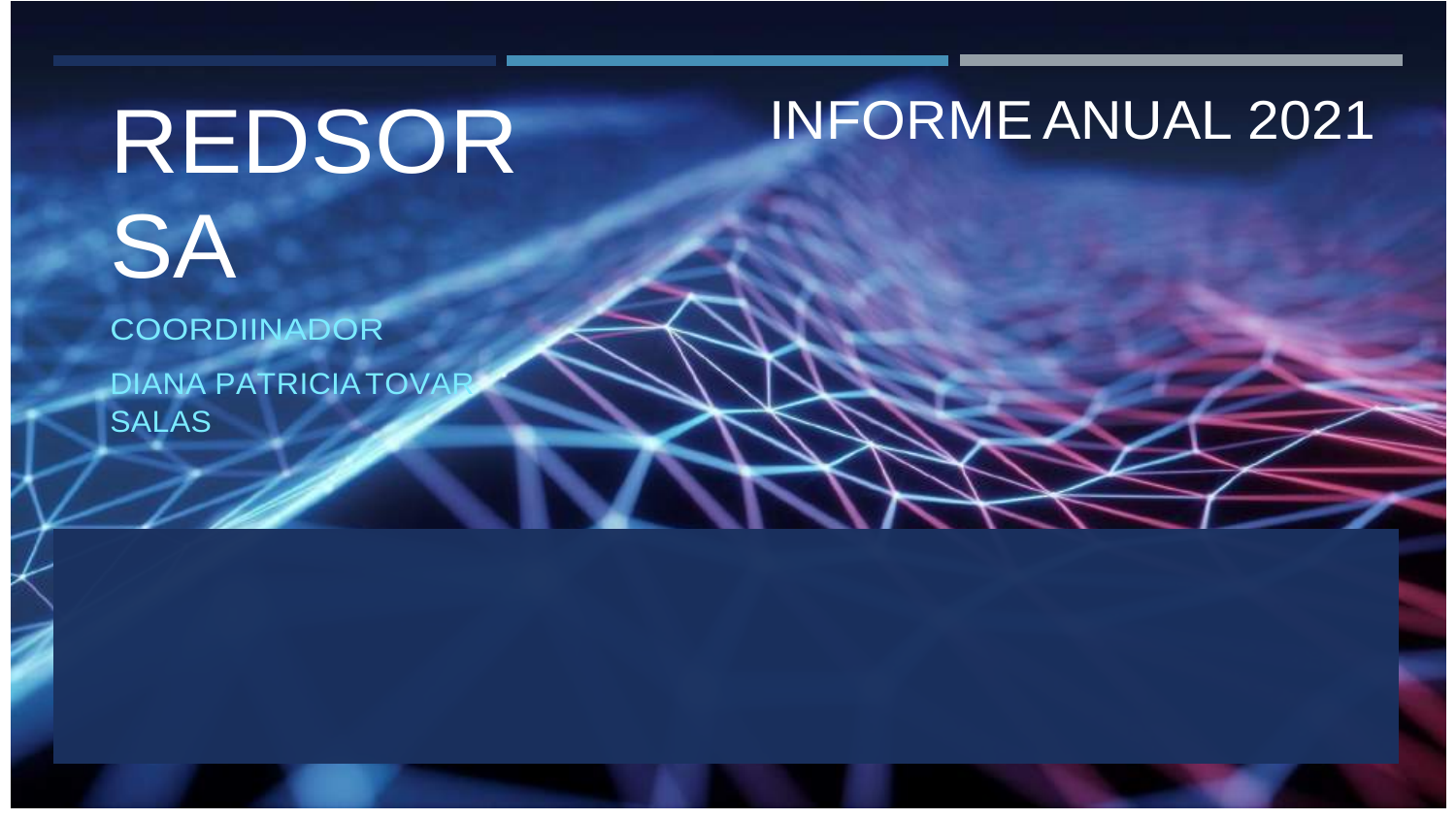# **INFORME DE GESTIÓN REDSORSA**

### **ASPECTOS GENERALES**

1.1 Objetivo

Dar a conocer la gestión 2021 por RED SOLIDARIA DE SALUD COMPLEMENTARIA**"REDSORSA"** en ejecución y control de los recursos comerciales y físicos operacionales.

1.2 Alcance

Este informe incluye los resultados en el nivel de ejecución comercial y funcionamiento operacional.

### **2. RESULTADOS POR PROCESOS**

A continuación, se presenta el informe de Gestión comercial y operativa de la **RED SOLIDARIA DE SALUD COMPLEMENTARIA "REDSORSA"** correspondiente al 03 de enero hasta el 16 de diciembre 2021.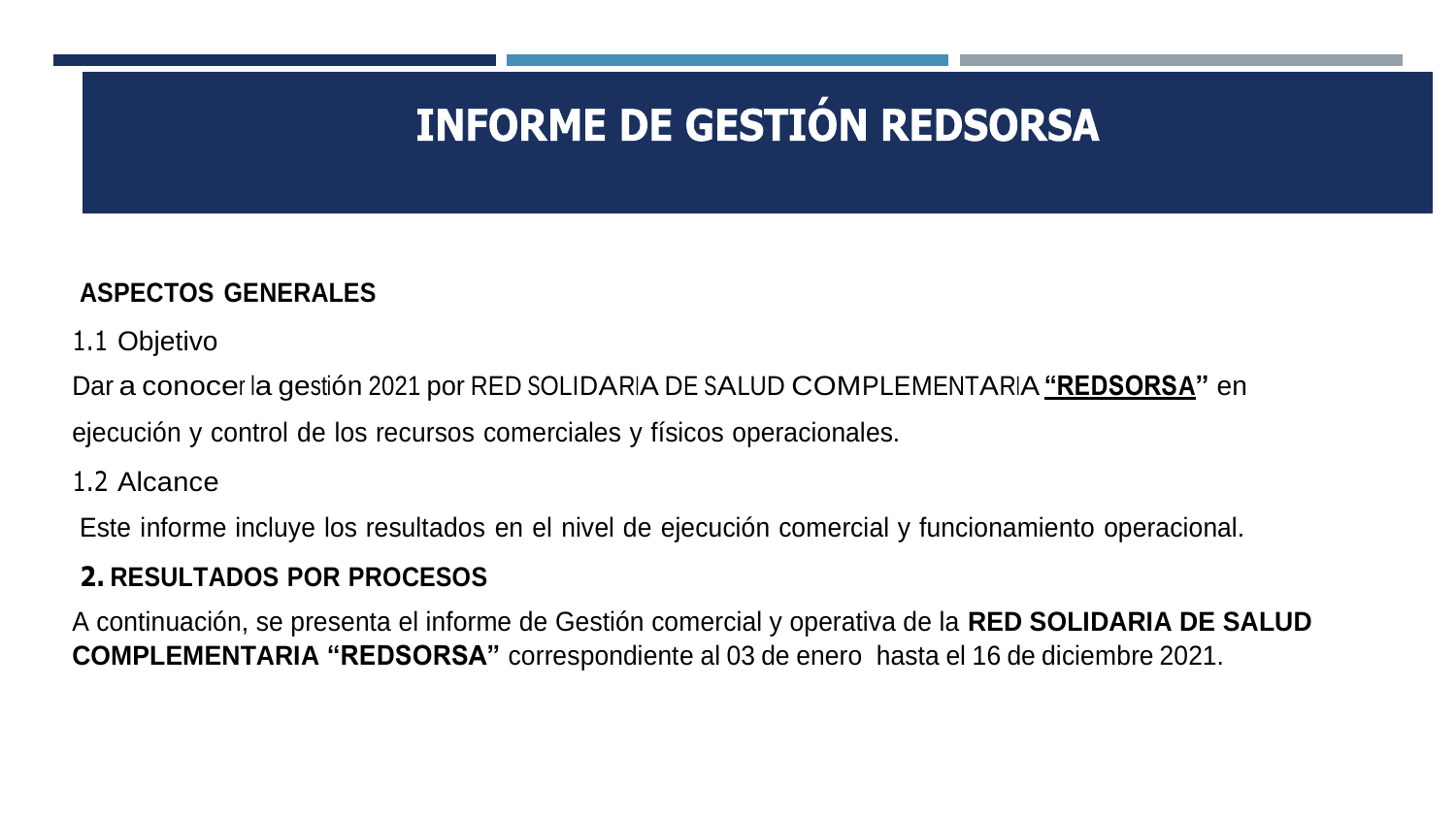AÑO 2020 AÑO 2021

| <b>MES</b>                  | AÑO<br>2020 | AÑO 2021 | <b>PORCETAJ</b> |
|-----------------------------|-------------|----------|-----------------|
| <b>OCTUBRE</b>              | 45          | 22       | 49%             |
| <b>NOVIEMB</b><br><b>RE</b> | 46          | 28       | 61%             |
| <b>DICIEMBR</b>             | 15          | 9        | 60%             |

COMPARATIVO TRIMESTRE 2020 - 2021 SE RENOVO EL 56% DE LOSTITULARES, Y EL 44% RESTANTE LOS CUALES NO RENOVARON **MANIFESTANDO QUE ESTAN INTERESADOS ESPERANDO RENOVACION DE CONTRATO CON FUNDAUTRAHUILCA. Y OTROS NO ESTAN INTERESADAS YA QUE PERTENCEN A EMPRESAS PARTICULARES EJEMPLO HIELOS UNO A, QUIEN LES OBSEQUIO LA VINCULACION.**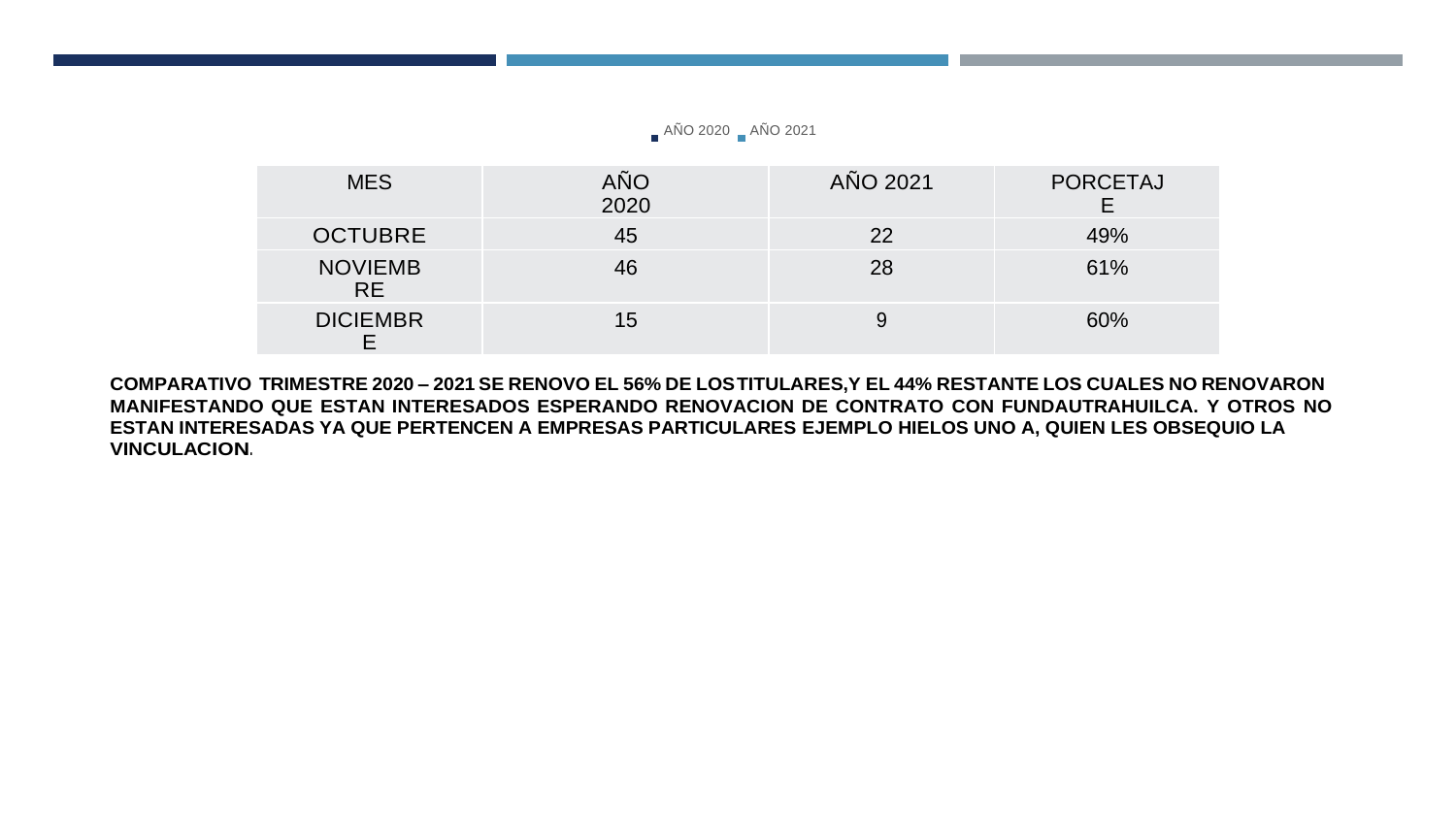

| <b>DEPARTAMENTO</b> | <b>MUNICIPIO</b> |
|---------------------|------------------|
| Antioquia           | Medellín         |
| Bogotá              | Bogotá           |
| Boyacá              | Chiquinquirá     |
| Caldas              | <b>Manizales</b> |
| Cauca               | Popayán          |
| Cesar               | Valledupar       |
| Cundinamarca        | Zipaquirá        |
| Huila               | <b>Neiva</b>     |
| Magdalena           | Ciénaga          |
| Meta                | Villavivencio    |
| Nariño              | Pasto            |
| Norte de Santander  | Cúcuta           |
| Quindío             | Armenia          |
| Risaralda           | Pereira          |
| Santander           | Bucaramanga      |
| Tolima              | Ibagué           |
| Valle del cauca     | Cartago          |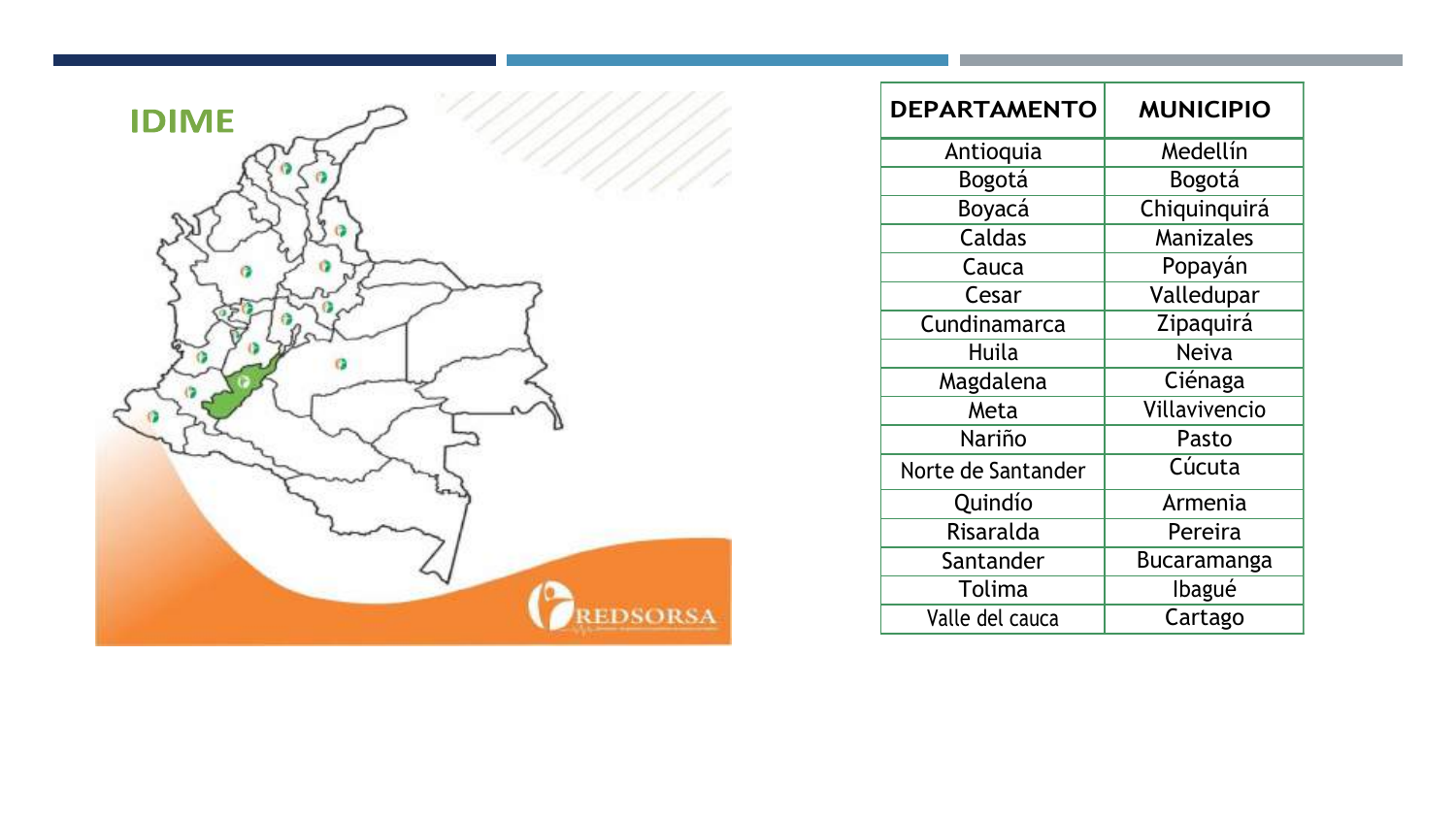# **REDSORSA A NIVEL NACIONAL ESPECIALIDADES Y SUBESPECIALIDADES**



 APARTADÓ  $\checkmark$  ARAUCA  $\checkmark$  ARMENIA  $\checkmark$  BARRANQUILLA  $\checkmark$  BELLO - ANTIOQUIA BOGOTÁ  $\checkmark$  BUCARAMANGA  $\checkmark$  CALI  $\checkmark$  CARTAGENA  $\checkmark$  CHÍA  $\checkmark$  CÚCUTA FLORENCIA √ IBAGUÉ  $\checkmark$  LA CEJA -ANTIOQUIA  $\checkmark$  MANIZALES  $\checkmark$  MEDELLÍN  $\checkmark$  MONTERÍA  $\checkmark$  NFIVA  $\checkmark$  PALMIRA  $\checkmark$  PAMPLONA  $\checkmark$  PASTO  $\checkmark$  PEREIRA  $\checkmark$  POPAYÁN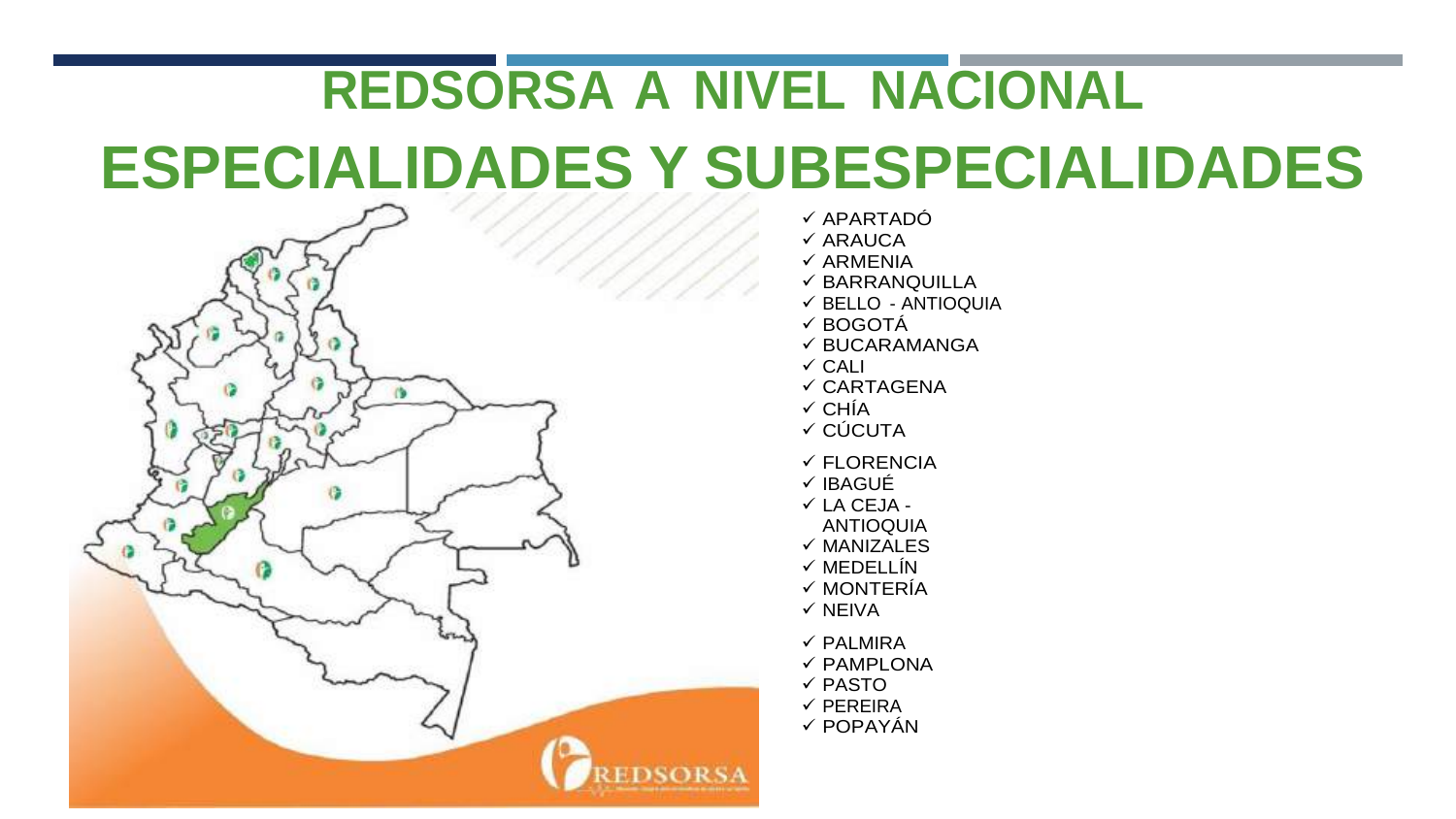### TOTAL CONVENIOS ALIADOS SOLIDARIOS AÑO 2021

| <b>ALIADOS</b><br><b>SOLIDARIO</b>                 |                |  |
|----------------------------------------------------|----------------|--|
| <b>HOSPITALES A NIVEL HUILA</b>                    | 5              |  |
| <b>CLINICAS</b>                                    | $\overline{3}$ |  |
| <b>IPS</b>                                         | <b>20</b>      |  |
| <b>SUB ESPECIALIDADES MEDICAS A NIVEL NACIONAL</b> | 46             |  |
| <b>ESPECIALIDADES MEDICAS A NIVEL NACIONAL</b>     | 36             |  |
|                                                    |                |  |
| <b>APOYO DIAGNOSTICO ANIVEL</b>                    |                |  |
| <b>NACIONAL</b>                                    |                |  |
| <b>IMAGENEOLOGIA</b>                               | 5              |  |
| <b>LABORATORIOS</b>                                | 12             |  |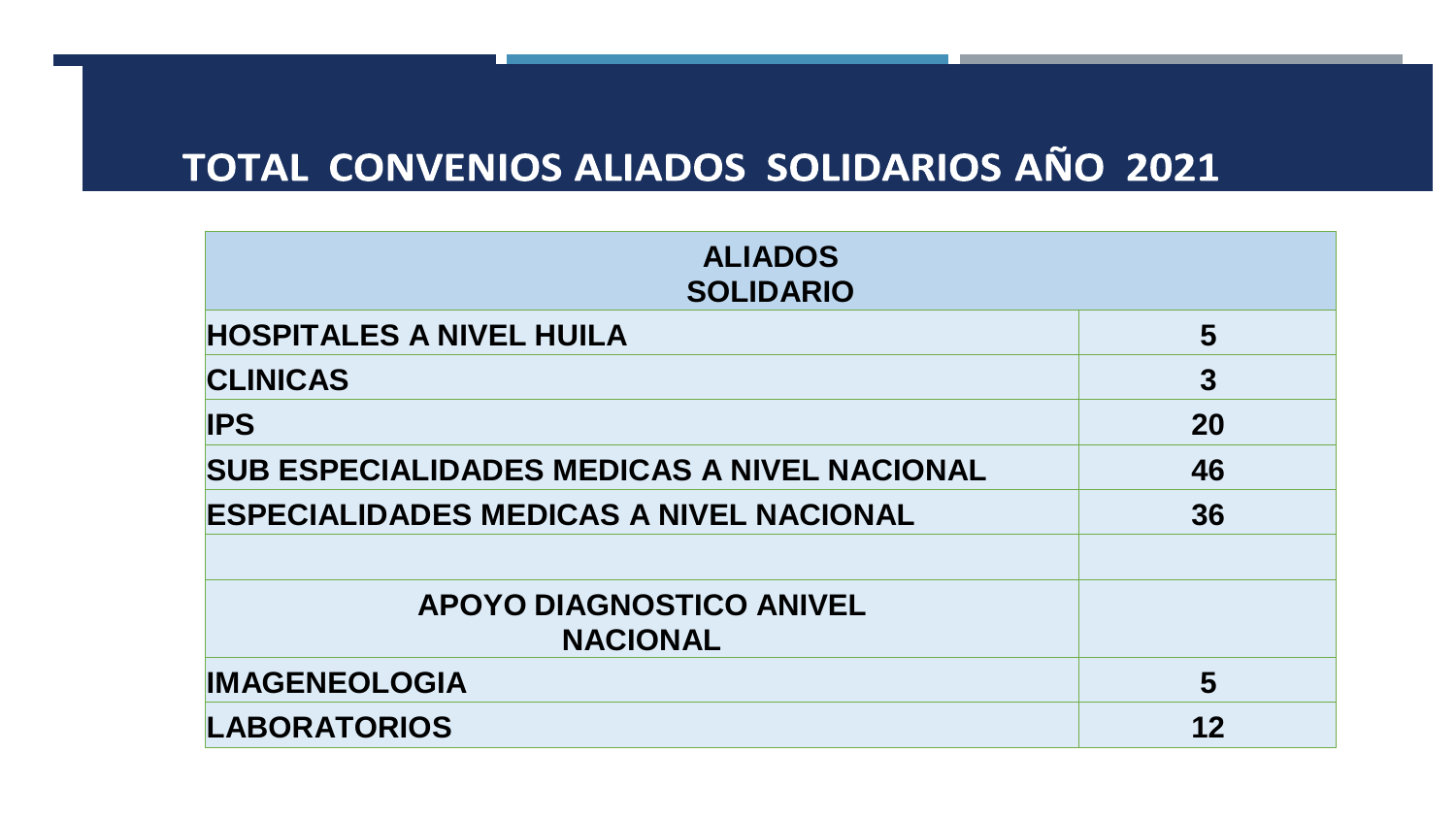#### $\overline{\phantom{a}}$  $\blacksquare$ 2021 <sup>◾</sup> Jorge Angarita Díaz

- Laboratorio Nancy Cedeño (La Palta)
- Luz Yaneth Melgar Chica (Podóloga)
- <sup>◾</sup> Nidia Barrera (Neo-pediatra) Garzón
- Profamilia Nacional
- Rappi Broaster
- Recuperami (Florencia)
- Servicios Integrales De La Salud Ips (La Plata)
- Vet, Agrovet (Aipe)
- **E** Andrés Rodríguez Tovar
- **Brackets Y Sonrisas Clínica Dental (Florencia)**
- **Elínica De Ojos Santa Lucia**
- <sup>◾</sup> Clínica Ríe Rigoberto Celis (La Plata)
- E.S.E. Hospital Universitario Hernando Moncaleano Perdomo DeNeiva
- E.S.E. Hospital Universitario Hernando Moncaleano Perdomo DeNeiva Cancerología
- <sup>◾</sup> E.S.E. María Auxiliadora De Garzón
- <sup>◾</sup> Ese Hospital Departamental San Antonio De Padua (La Plata)
- Ese Hospital Departamental San Carlos (Aipe)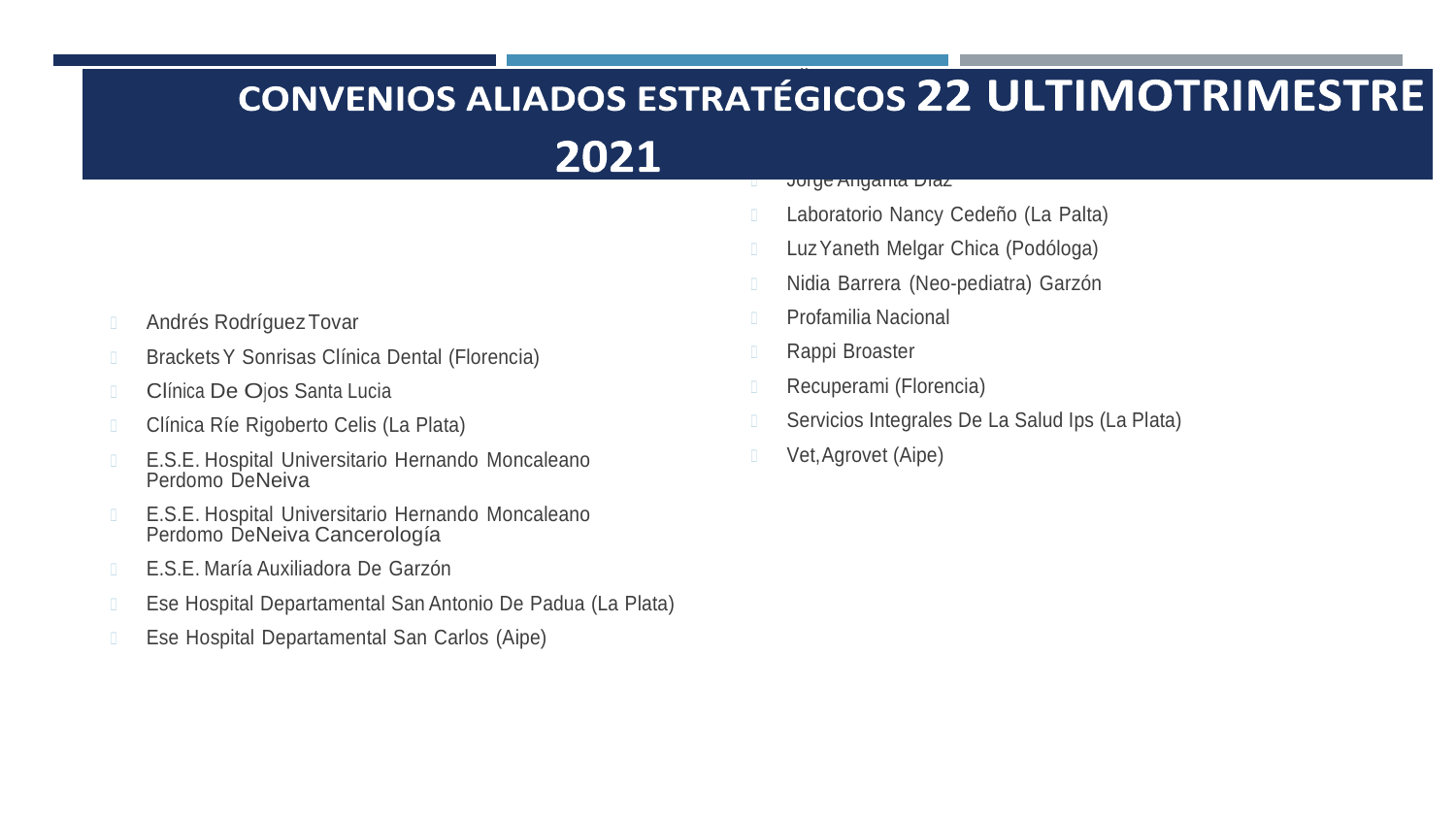### EXPEDIÓN DE SOAT 2021

| Numero de soat expedidos | 118               |
|--------------------------|-------------------|
| Recaudo de prima         | <b>AG 210 250</b> |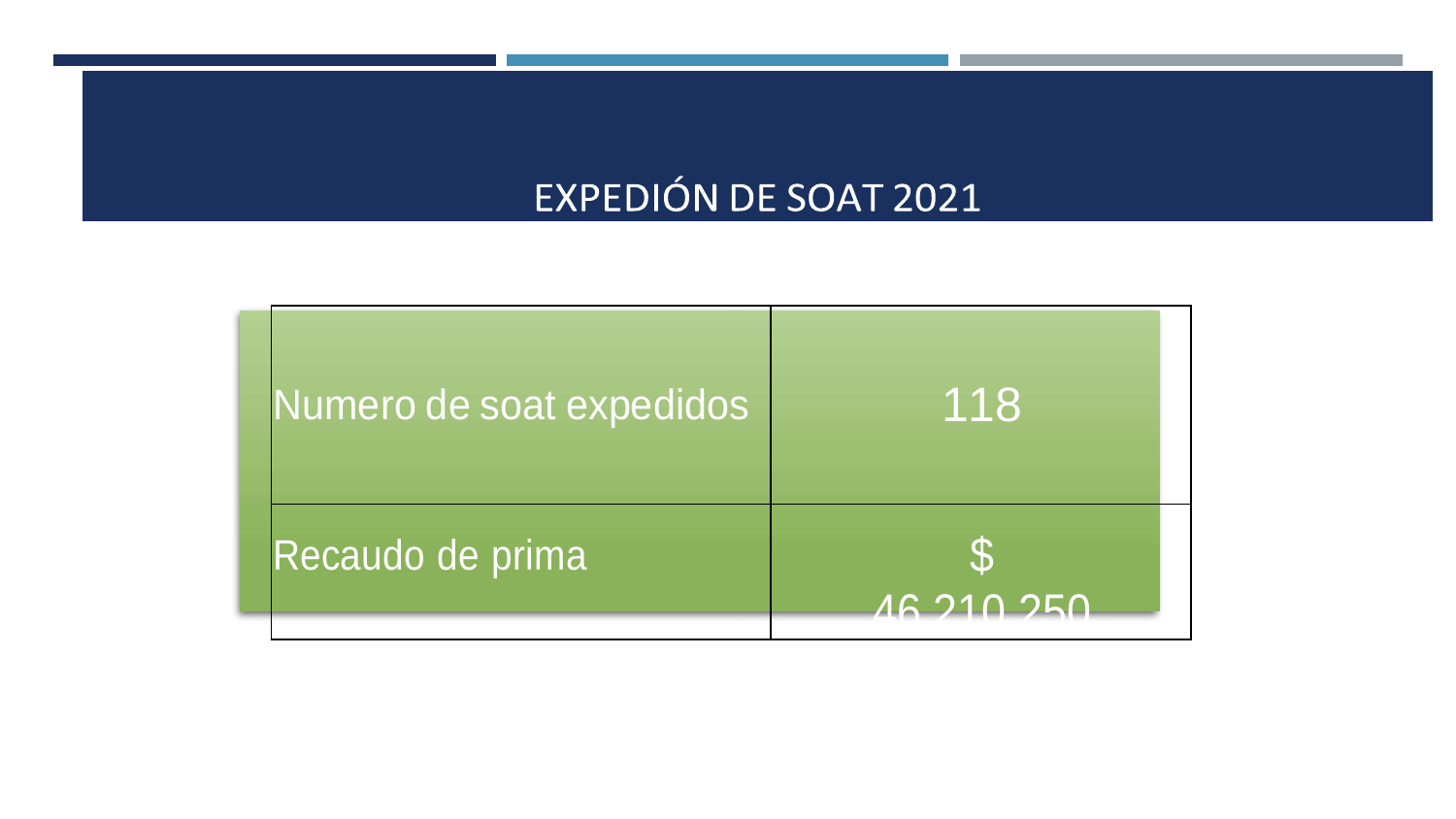### APOYO ESCUELAS DEPORTIVAS

### **Pólizas accidentes escolares (deportiva)**

- **1 410** Niños asegurados en las escuelasdeportivas de Fundautrahuilca, a lo corrido del año 2021
- □ La póliza principal dio inicio el 1 abril2021.
- <sup>◾</sup> Siniestro del niño **Nicolás Steven Vargas: esguinces y torceduras que compromete los ligamentos laterales**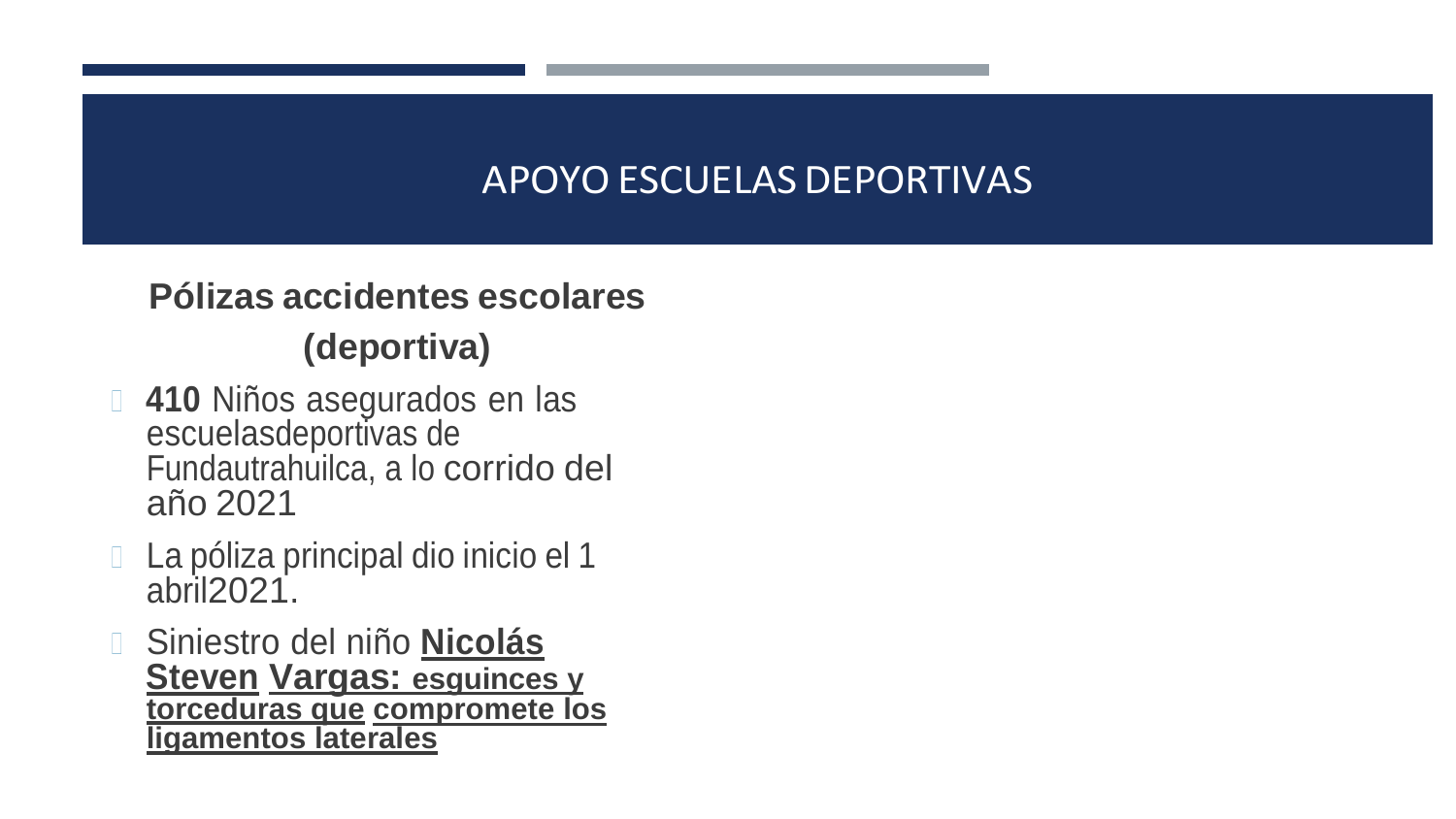### VALORACIÓN DEPORTÓLOGO CARLOS ENRIQUE OSORIO

- □ 120 niños valorados por el doctorCarlos Enrique Osorio Vélez.
- □ Con certificados que los habilitacomo deportistas aptos.
- □ El especialista presta los servicios a la comunidad educativa del colegio Utrahuilca.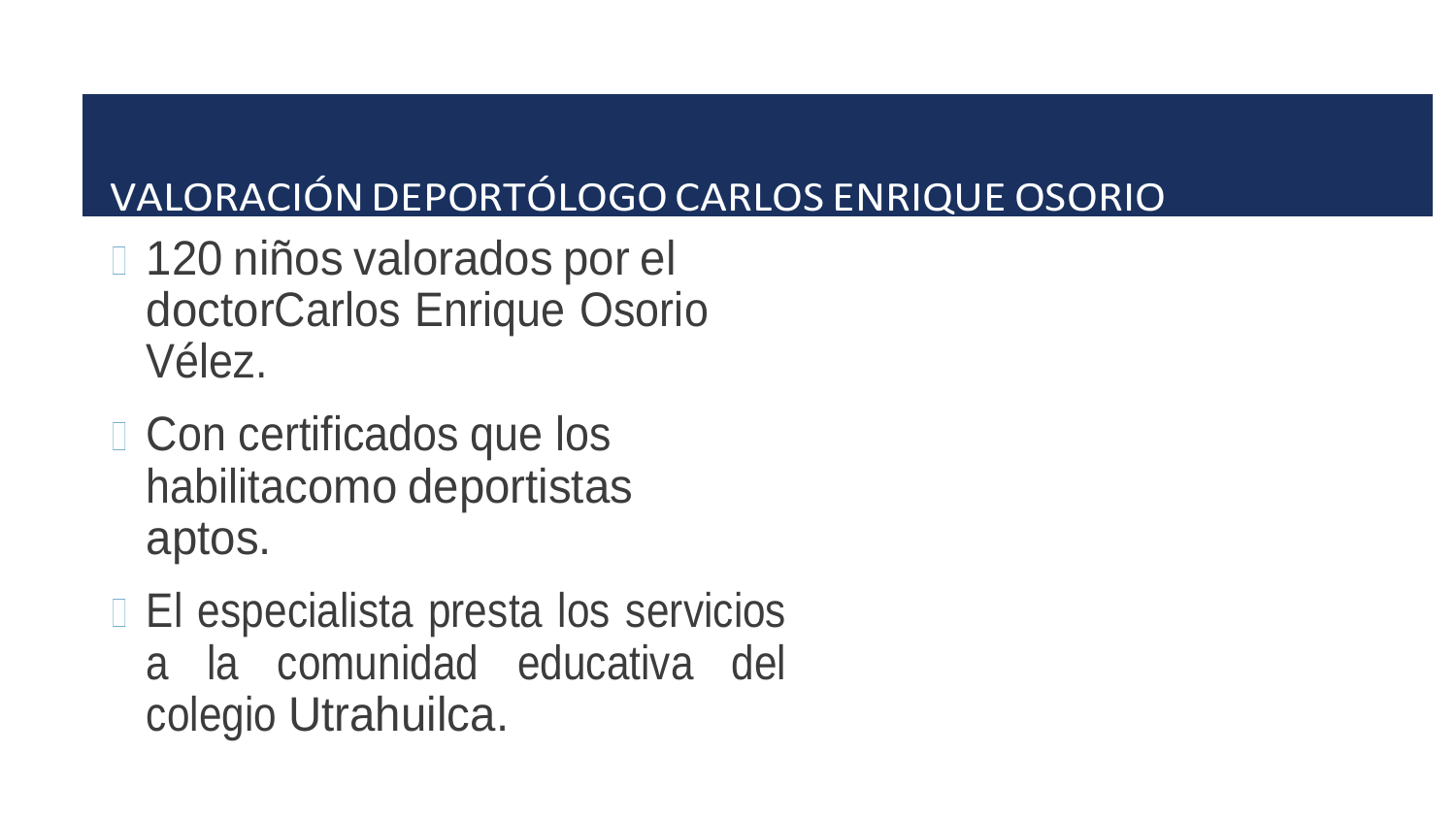### BRIGADA DE EXÁMENES MÉDICOS OCUPACIONALES A NIVEL **I** NACIONAL COOPERATIVA UTRAHUILCA

- **a 328 exámenes médicos de** laboratoriorealizados el 04 de noviembre 2021.
- **a** 314 exámenes médicos ocupacionalespresencial.

 $\mathbf{E}$ 

- **14 Tele consultas examen** medicoocupacional.
- Se realizo entrega de los informes y documentación el 14 diciembre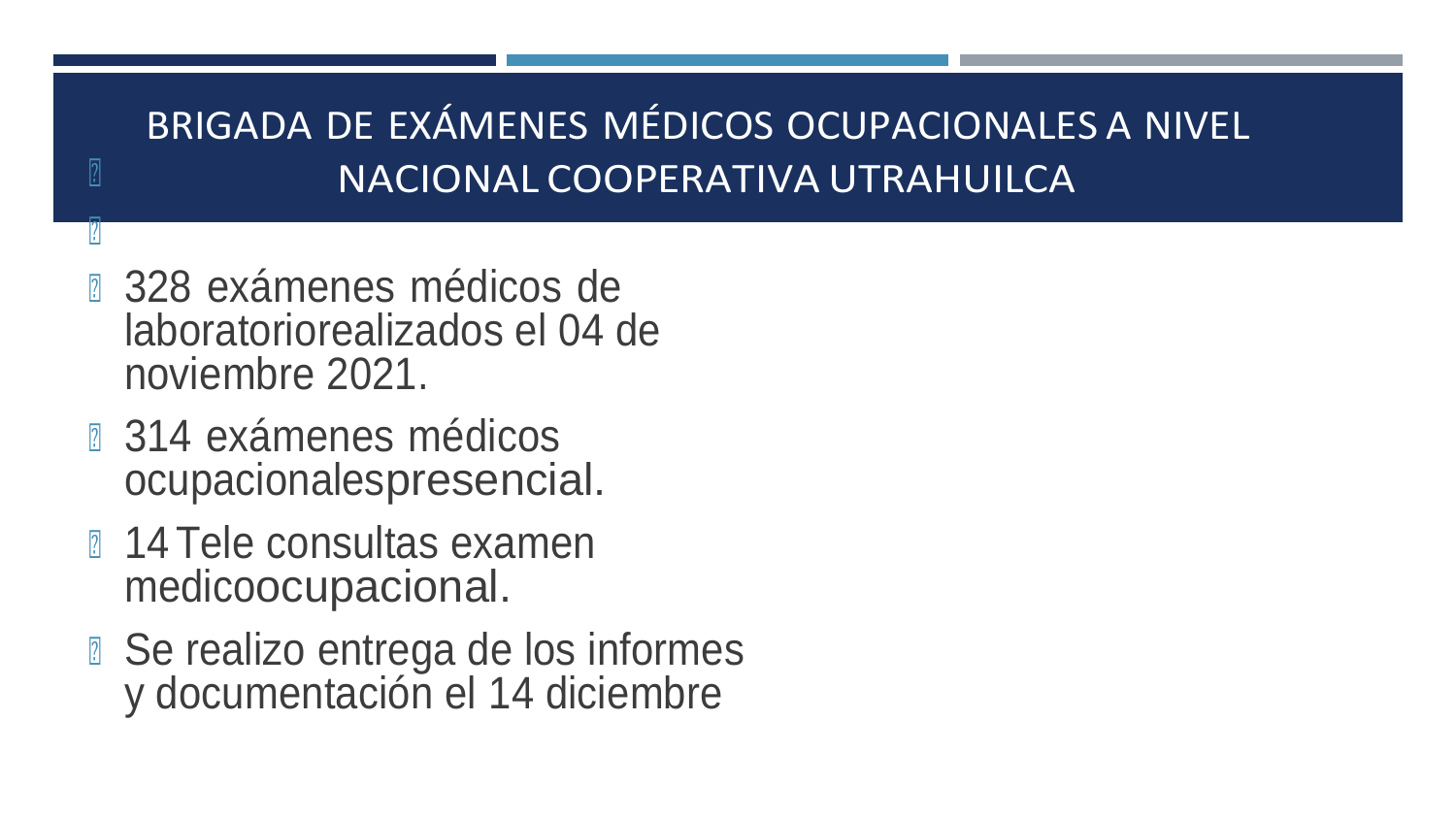### CERTIFICADOS DE AFILIACION

- Se solicitaron 46 certificados de afiliación, las cuales fueron dirigidas a la UNINAVARRA y la CORHUILA,el 80% de la solicitud fueron negocios directos Nuevos.
- <sup>◾</sup> El convenio con Redsorsa con las dos Universidades tienen el 10% de descuento en matriculas tanto para pregrados como postgrados.
- <sup>◾</sup> Uninavarra, nos otorgo hasta un 50% de descuentoen matriculas en carreras como: Adm. Empresas, ingeniería ambiental e industrial.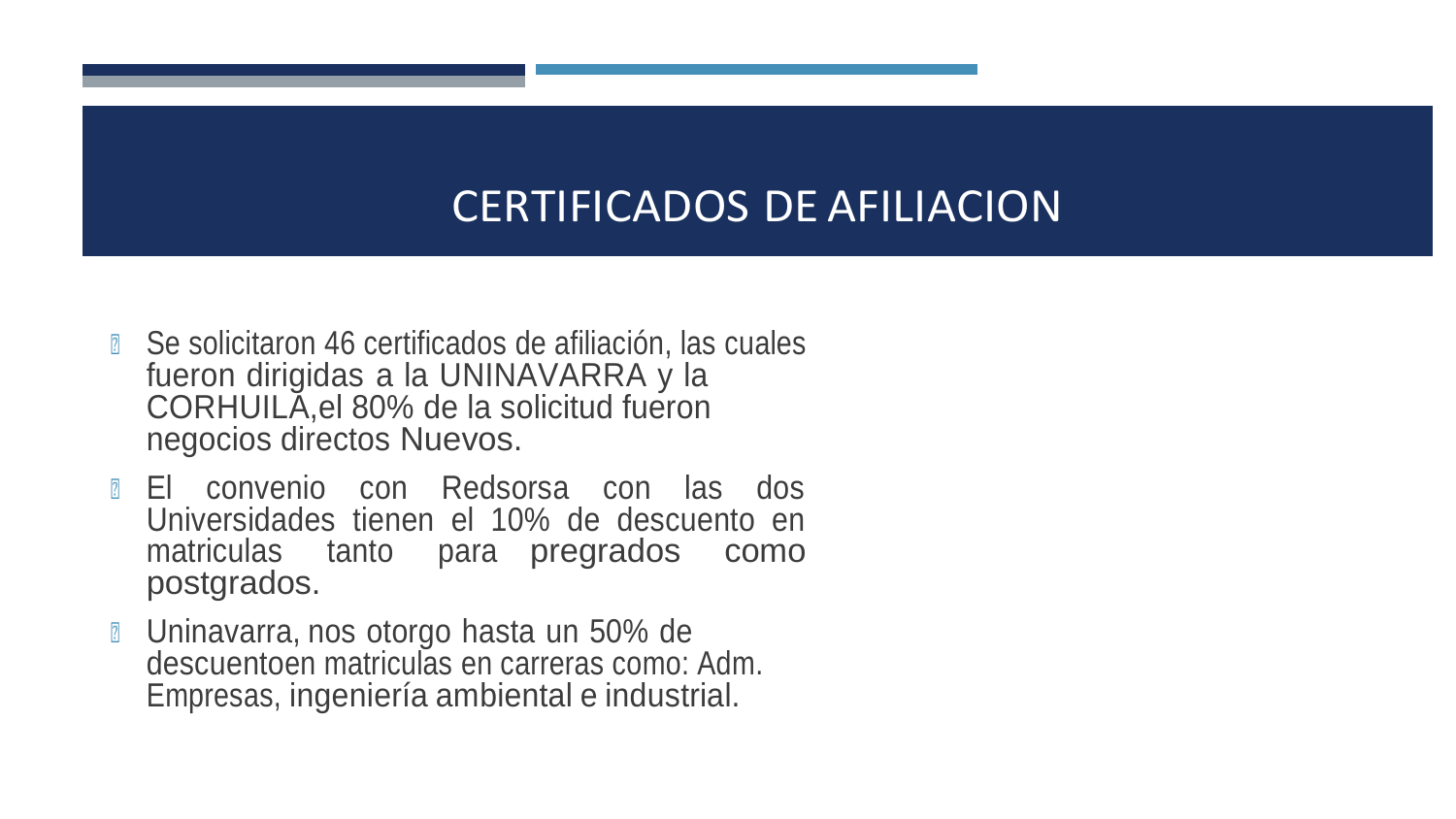# **BRIGADA DE SALUD MERCADO CAMPESINO**

 $\geq$  19 campesinos valorados entamizaje cardiovascular.

5 vinculaciones nuevas a Redsorsa